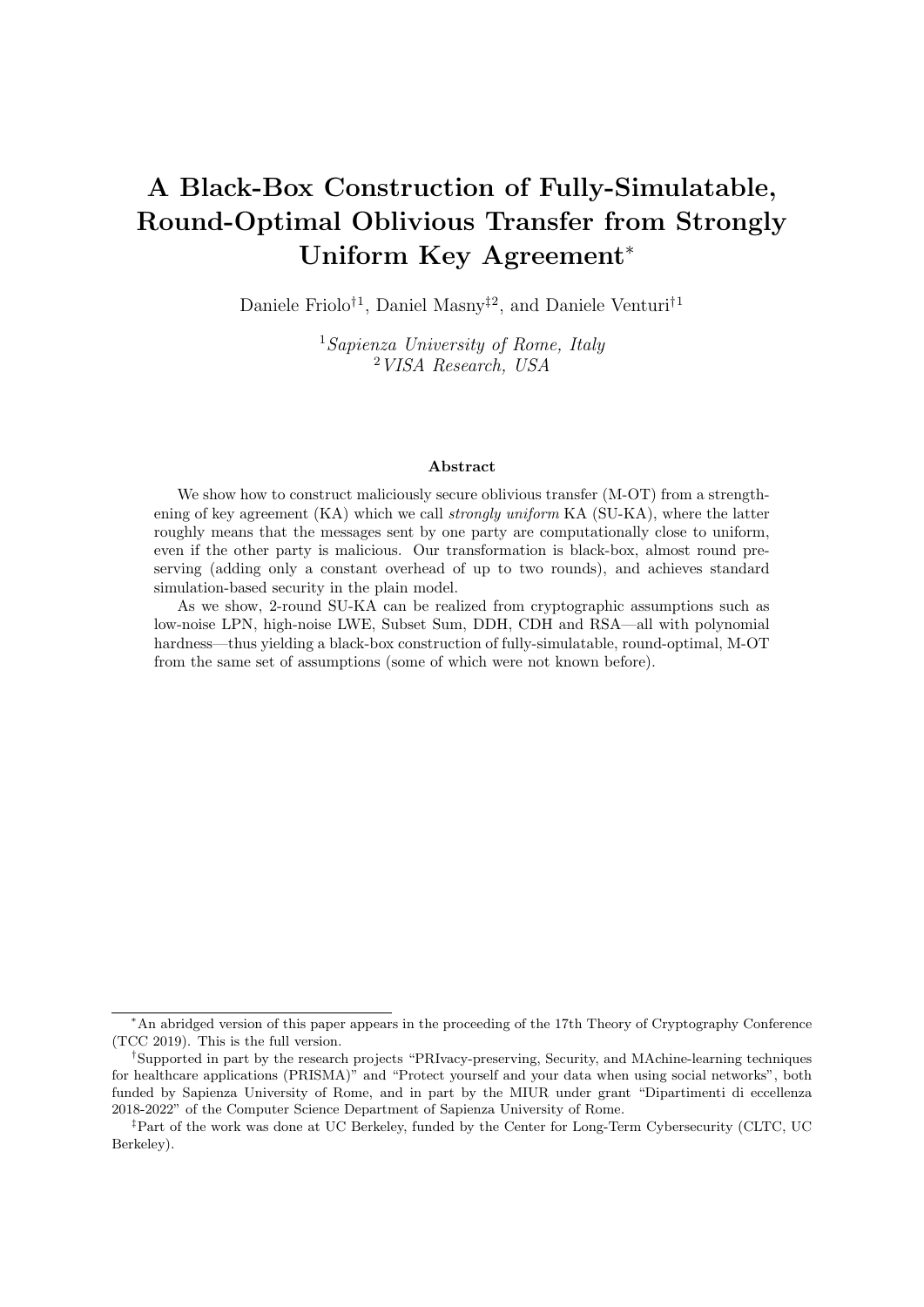## Contents

| $\mathbf{1}$   | Introduction<br>1.1<br>1.2<br>1.3<br>1.4                                                                          | $\mathbf{1}$<br>$\overline{1}$<br>2<br>-5<br>6 |
|----------------|-------------------------------------------------------------------------------------------------------------------|------------------------------------------------|
| $\bf{2}$       | <b>Preliminaries</b><br>2.1<br>2.2<br>2.3                                                                         | 6<br>6<br>$\overline{7}$<br>-9                 |
| $\bf{3}$       | Strongly Uniform PKE, Key Agreement and OT<br>3.1<br>3.2<br>3.3                                                   | 10<br>10<br>10<br>12                           |
| $\overline{4}$ | From Strongly Uniform Semi-Honestly Secure OT to Maliciously Secure OT<br>4.1<br>4.2<br>4.3<br><b>Conclusions</b> | 14<br>14<br>16<br>17                           |
| 5.             |                                                                                                                   | 26                                             |
| 6              | Acknowledgment                                                                                                    | 27                                             |
|                | A The ORS Commit-and-Open Protocol<br>A.1                                                                         | 30<br>30<br>30                                 |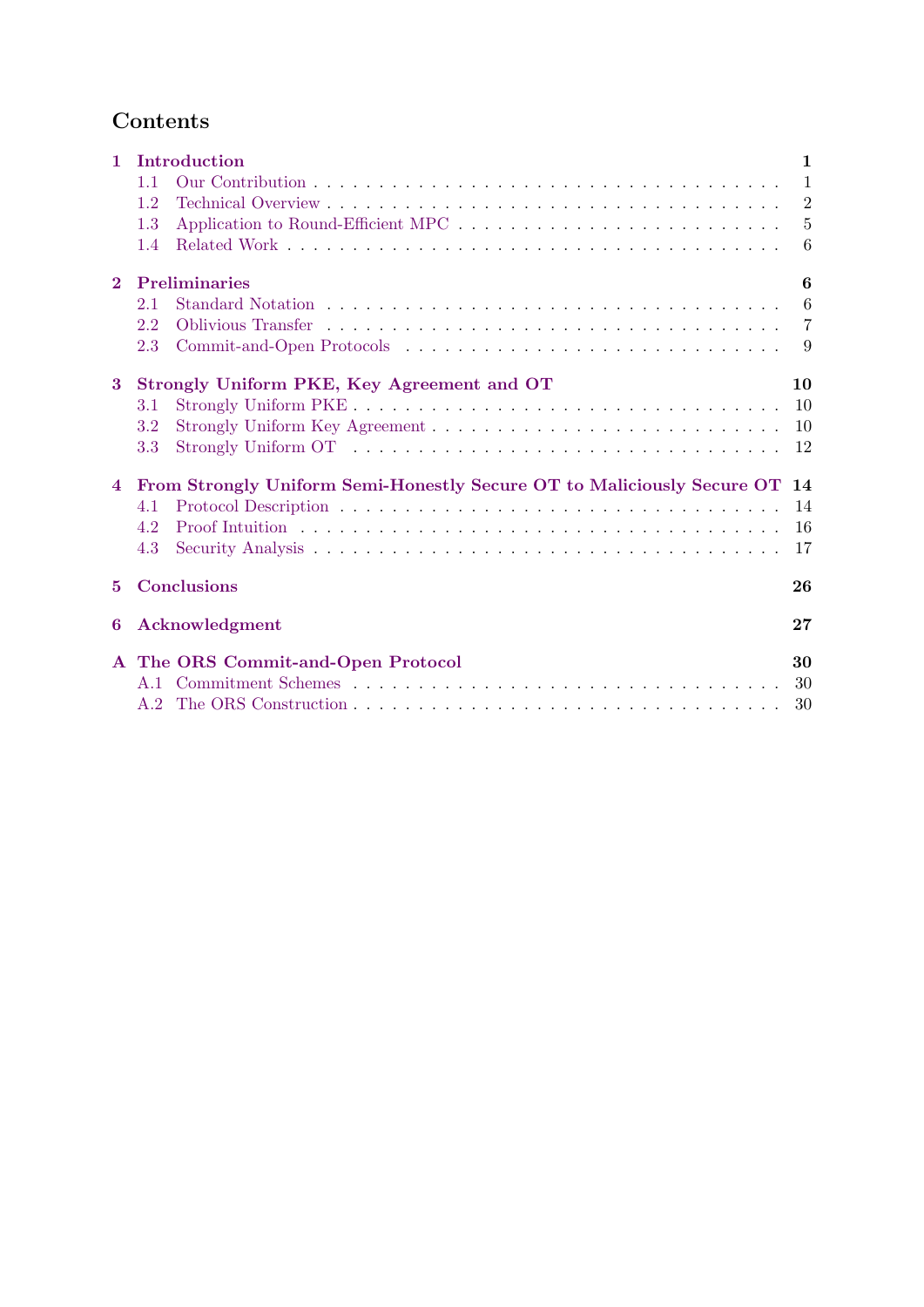### <span id="page-2-0"></span>1 Introduction

Oblivious transfer (OT) is a very simple functionality between two parties: a sender with input two strings  $(s_0, s_1)$ , and a receiver with input a choice bit b; the output for the receiver equals  $s_b$ , while the sender learns nothing (i.e., the receiver's choice bit remains hidden) [\[Rab81,](#page-31-3) [EGL82\]](#page-29-0). The standard security definition for OT compares an execution of the protocol in the real world—where either the sender or the receiver might act maliciously—with an execution in the ideal world where a trusted third party simply implements the above functionality. Following previous work, we call "fully simulatable" an OT protocol that meets this notion.

Surprisingly, OT turned out to be sufficient for constructing secure multi-party computation (MPC) for arbitrary functionalities [\[Yao82,](#page-31-4) [Yao86,](#page-31-5) [Kil88,](#page-30-0) [IPS08,](#page-30-1) [IKO](#page-30-2)+11, [BL18,](#page-28-1) [GS18\]](#page-29-1). For this reason, constructing OT has been an important objective and received much attention. Nevertheless, previous constructions of fully-simulatable OT suffer from diverse shortcomings (cf. also  $\S 1.4$ ): (i) They require trusted setup, or are based on *random oracles* (as, e.g., in [\[JS07,](#page-30-3) [PVW08\]](#page-31-6)); (ii) They have high round complexity (as, e.g., in [\[Hai08\]](#page-29-2)), while the optimal number of rounds would be 4  $[IKO+11, GMPP16]$  $[IKO+11, GMPP16]$  $[IKO+11, GMPP16]$ ; (iii) They are non-black-box, in that they are obtained by generically transforming semi-honestly secure OT (SH-OT)—which in turn can be constructed from special types of PKE  $\sqrt{|\text{GKM}^+00|}$ —to fully-simulatable OT via (possibly interactive) zeroknowledge proofs ( $\acute{a}$  la GMW [\[GMW91\]](#page-29-5)); (iv) They are tailored to *specific hardness assumptions* (as, e.g., in [\[Lin08,](#page-30-4) [BD18\]](#page-28-2)).

One exception is the work of Ostrovsky, Richelson and Scafuro [\[ORS15\]](#page-31-7), that provide a blackbox construction of 4-round, fully-simulatable OT in the plain model from certified trapdoor *permutations* (TDPs)  $[BY92, LMRS04, CL18]$  $[BY92, LMRS04, CL18]$  $[BY92, LMRS04, CL18]$  $[BY92, LMRS04, CL18]$  $[BY92, LMRS04, CL18]$ , which in turn can be instantiated from the RSA assumption under some parameter regimes [\[KKM12,](#page-30-6) [CL18\]](#page-28-4). This draws our focus to the question:

Can we obtain  $\chi$ -round, fully-simulatable OT in a black-box way from minimal assumptions, without assuming trusted setup or relying on random oracles?

#### <span id="page-2-1"></span>1.1 Our Contribution

We give a positive answer to the above question by leveraging a certain type of key agreement (KA) protocols, which intuitively allow two parties to establish a secure channel in the presence of an eavesdropper. The influential work by Impagliazzo and Rudich [\[IR88\]](#page-30-7) showed a (blackbox) separation between secret-key cryptography and public-key cryptography and KA. Ever since, it is common sense that public-key encryption (PKE) requires stronger assumptions than the existence of one-way functions, and thus secure KA is the weakest assumption from which public-key cryptography can be obtained. More recent research efforts have only provided further confidence in this conviction [\[GMMM18\]](#page-29-6).

In more details, our main contribution is a construction of fully-simulatable OT (a.k.a. maliciously secure OT, or M-OT) from a strengthening of KA protocols, which we term strongly uniform (SU); our protocol is fully *black-box* and essentially *round-preserving*, adding only a constant overhead of at most two rounds. In particular, we show:

<span id="page-2-3"></span>**Theorem 1.** For any odd  $t \in \mathbb{N}$ , with  $t > 1$ , there is a black-box construction of a  $(t + 1)$ round, fully-simulatable oblivious transfer protocol in the plain model, from any t-round strongly uniform key agreement protocol and a perfectly binding commitment scheme.<sup>[1](#page-2-2)</sup>

<span id="page-2-2"></span><sup>&</sup>lt;sup>1</sup>Statistically binding commitment schemes are implied by perfectly-correct KA protocols [\[LS19\]](#page-30-8). Both LWE and low-noise LPN implie statistically binding commitment schemes as well [\[GHKW17\]](#page-29-7).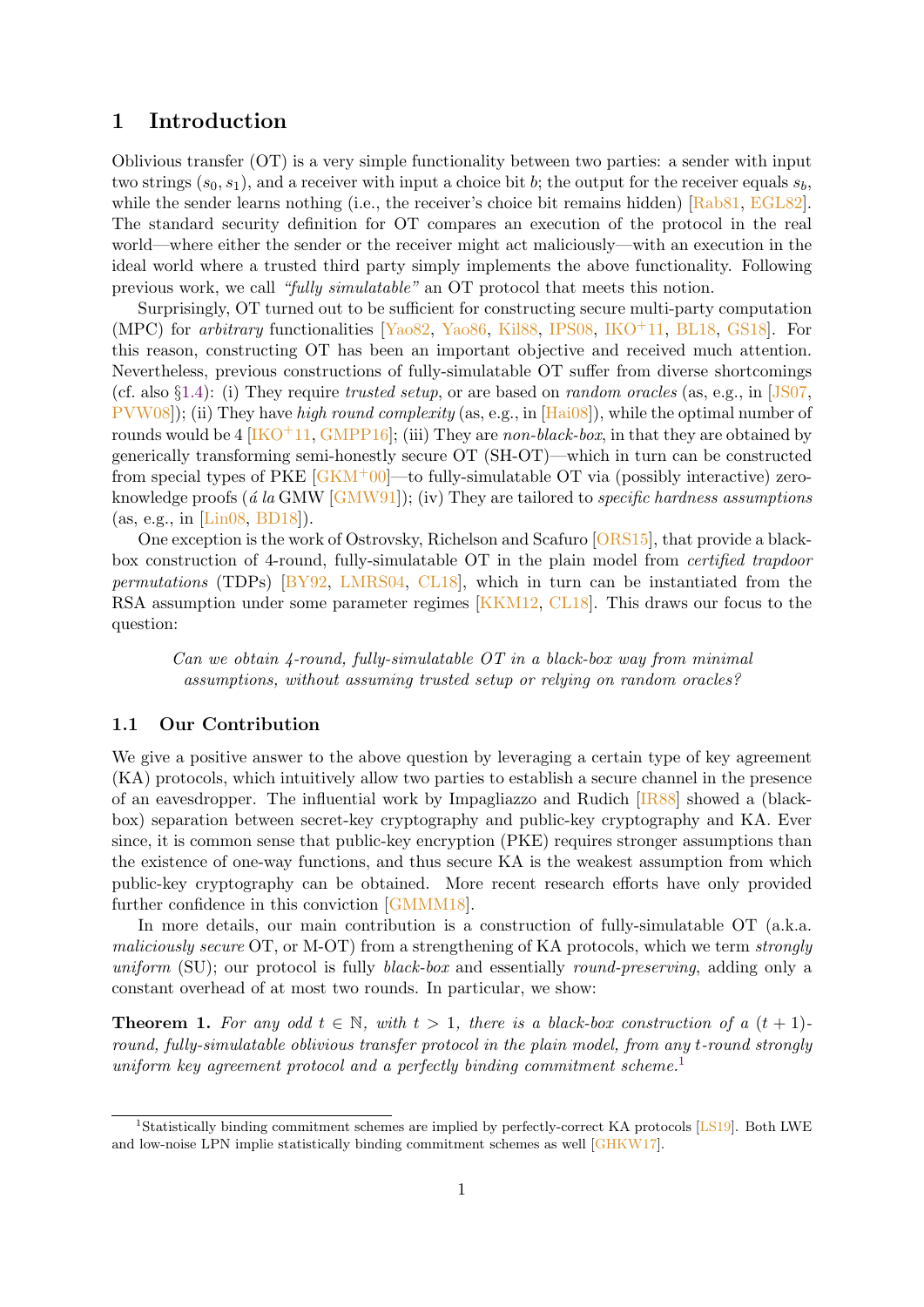Since, as we show, 2-round and 3-round SU-KA can be instantiated from several assumptions, including low-noise (ring) LPN, high-noise (ring) LWE, Subset Sum, CDH, DDH, and RSA—all with polynomial hardness—a consequence of our result is that we obtain roundoptimal M-OT in the plain model under the same set of assumptions (in a black-box way). In particular, this yields the *first* such protocols from LPN, LWE (with modulus noise ratio  $\sqrt{n}$ ), CDH, and Subset Sum.[2](#page-3-1) Note that our LWE parameter setting relates to an approximation factor of  $n^{1.5}$  for SIVP in lattices of dimension n [\[Reg05\]](#page-31-8), which is the weakest LWE assumption known to imply PKE.

In our construction, we use a special kind of "commit-and-open" protocols which were implicitly used in previous works [\[Kil92,](#page-30-9) [ORS15\]](#page-31-7). As a conceptual contribution, we formalize their security properties, which allows for a more modular presentation and security analysis.

#### <span id="page-3-0"></span>1.2 Technical Overview

We proceed to a high level overview of the techniques behind our main result, starting with the notion of strong uniformity and the abstraction of commit-and-open protocols, and landing with the intuition behind our construction of M-OT (cf. Fig. [1\)](#page-4-0).

Strong uniformity. As an important stepping stone to our main result, in §[3,](#page-11-0) we introduce the notion of strong uniformity. Recall that a KA protocol allows Alice and Bob to share a key over a public channel, in such a way that the shared key is indistinguishable from uniform to the eyes of a passive eavesdropper. Strong uniformity here demands that, even if Bob is malicious, the messages sent by Alice are computationally close to uniform over an efficiently sampleable group.[3](#page-3-2) This flavor of security straightforwardly translates to SH-OT and PKE, yielding socalled SUSH-OT and SU-PKE. In the case of SUSH-OT, it demands that all messages of the receiver have this property (even if the sender is malicious). For SU-PKE, we distinguish two types, which are a strengthening of the types defined by Gertner *et al.*  $\left[\frac{GKM^+00}{4}\right]$  $\left[\frac{GKM^+00}{4}\right]$  $\left[\frac{GKM^+00}{4}\right]$ 

- Type-A PKE: The distribution of the public key is computationally indistinguishable from uniform. This type of PKE is known to exist under DDH [\[Gam84\]](#page-29-8) and CDH [\[GM84\]](#page-29-9) over efficiently sampleable groups,<sup>[5](#page-3-4)</sup> LWE  $[Reg05]$ , low-noise LPN  $[Ale03]$ , and Subset Sum [\[LPS10\]](#page-30-10).
- Type-B PKE: The encryption of a uniformly random message w.r.t. a maliciously chosen public key is computationally close to the uniform distribution over the ciphertext space. This type of PKE is harder to obtain, and can be constructed from enhanced certified TDPs, and from CDH and DDH over efficiently sampleable groups. In case of a TDP  $f$ , a ciphertext has the form  $(f(r), h(r) \oplus m)$ , where h is a hardcore predicate for f, and r is a random element from the domain of  $f$ . Under CDH or DDH, a ciphertext is defined as

<span id="page-3-1"></span><sup>2</sup>We can also base our construction on Factoring when relying on the hardness of CDH over the group of signed quadratic residues  $[HK09]$ , but this requires a trusted setup of this group which is based on a Blum integer.

<span id="page-3-2"></span><sup>&</sup>lt;sup>3</sup>We call a group efficiently sampleable if we can efficiently sample uniform elements from the group and, given a group element, we can simulate this sampling procedure. A reverse sampleable group [\[GR13\]](#page-29-11) would suffice. In the context of public-key encryption a similar property is called oblivious key generation [\[DN00\]](#page-29-12). In our construction, we require a stronger property where the public keys are additionally computationally indistinguishable from uniform.

<span id="page-3-3"></span><sup>&</sup>lt;sup>4</sup>The difference is that the notions in  $[GKM^+00]$  $[GKM^+00]$  only ask for oblivious sampleability, rather than our stronger requirement of computational uniformity over efficiently sampleable groups.

<span id="page-3-4"></span><sup>&</sup>lt;sup>5</sup>These are groups for which one can directly sample a group element without knowing the discrete logarithm with respect to some generator. The latter requires non black-box access to the group, which is also needed when using ElGamal with messages that are encoded as group elements and not as exponents. Though we need the stronger property of sampleability of elements that are computationally close to uniform.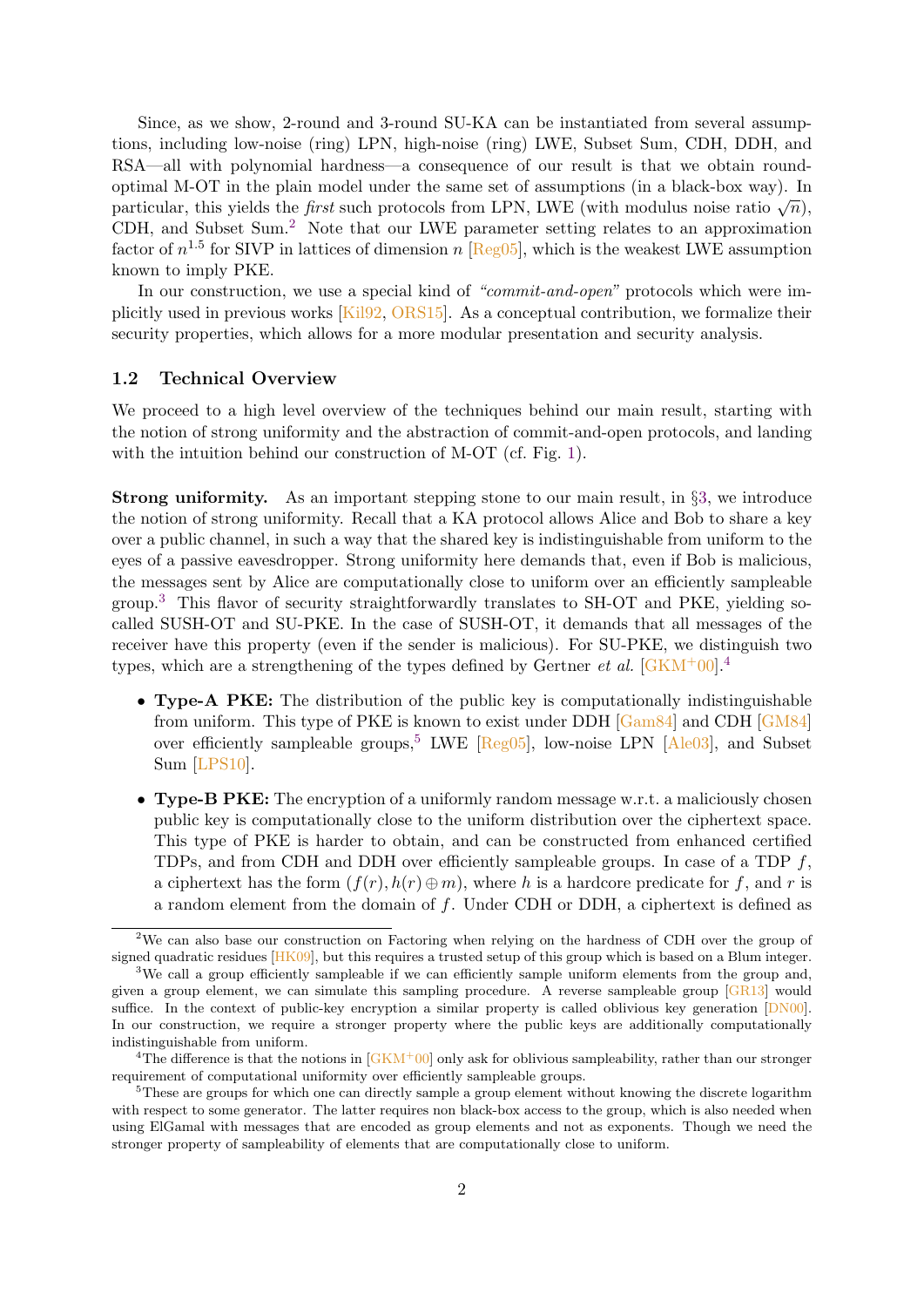<span id="page-4-0"></span>

Figure 1: Overview over equivalence and implications of the notion of strong uniformity. The value  $t \in \mathbb{N}$  denotes the round complexity. <sup>†</sup> This holds over efficiently sampleable groups. We need an enhanced certified TDP.

 $g^r$  and  $h(g^{xr})\cdot m$ ,  $g^{xr}\cdot m$  respectively, where  $g^r$  is a uniform group element, and  $g^x$  is the public key. Clearly, for a uniform message  $m$ , these ciphertexts are uniform even under maliciously chosen public keys.

In §[3,](#page-11-0) we show that SU Type-A and SU Type-B PKE imply, respectively, 2-round and 3-round SU-KA, whereas 2-round SU-KA implies SU Type-A PKE. Further, we prove that SU-KA is equivalent to SUSH-OT. The latter implies that strong uniformity is a sufficiently strong notion to bypass the black-box separation between OT and KA, in a similar way as Type-A and Type-B PKE bypass the impossibility of constructing OT from PKE  $\overline{GKM^+00}$ .

Commit-and-open protocols. A 1-out-of-2 commit-and-open (C&O) protocol is a 3-round protocol with the following structure: (1) In the first round, the prover, with inputs two messages  $m_0, m_1$  and a bit d, sends a string  $\gamma$  (called "commitment") generated with  $m_d$  but independent of  $m_{1-d}$  to the verifier; (2) In the second round, the verifier sends a value  $\beta$  to the prover (called "challenge"); (3) In the third round, the prover sends a tuple  $(\delta, m_0, m_1)$  to the verifier (called "opening"). Security requires two properties. The first property, called existence of a committing branch, demands that a malicious prover must be committed to at least one message, i.e.  $m_d$ , already after having sent  $\gamma$ . The second property, called *committing branch* indistinguishability, asks that a malicious verifier cannot learn the committing branch, i.e.  $d$ , of an honest prover.

A construction of C&O protocols for single bits is implicit in Kilian [\[Kil92\]](#page-30-9). This has been extended to strings by Ostrovsky et al. [\[ORS15\]](#page-31-7). Both constructions make black-box use of a statistically binding commitment scheme, and allow a prover to equivocally open one of the messages. In  $\S$ <sup>[A](#page-31-0)</sup> of the appendix, we revisit the protocol and proof by Ostrovsky *et al.* to show that it indeed satisfies the two security notions sketched above.

M-OT from SUSH-OT: A warm up. In order to explain the main ideas behind our construction of M-OT, we describe below a simplified version of our protocol for the special case of  $t = 2$ , i.e. when starting with a 2-round SUSH-OT  $(S', R')$ ; here, we denote with  $\rho$  the message sent by the receiver, and with  $\sigma$  the message sent by the sender, and further observe that for the case of 2 rounds the notion of strong uniformity collapses to standard semi-honest security with the additional property that the distribution of  $\rho$  is (computationally close to) uniform to the eyes of an eavesdropper. We then construct a 4-round OT protocol  $(S, R)$ , as informally described below: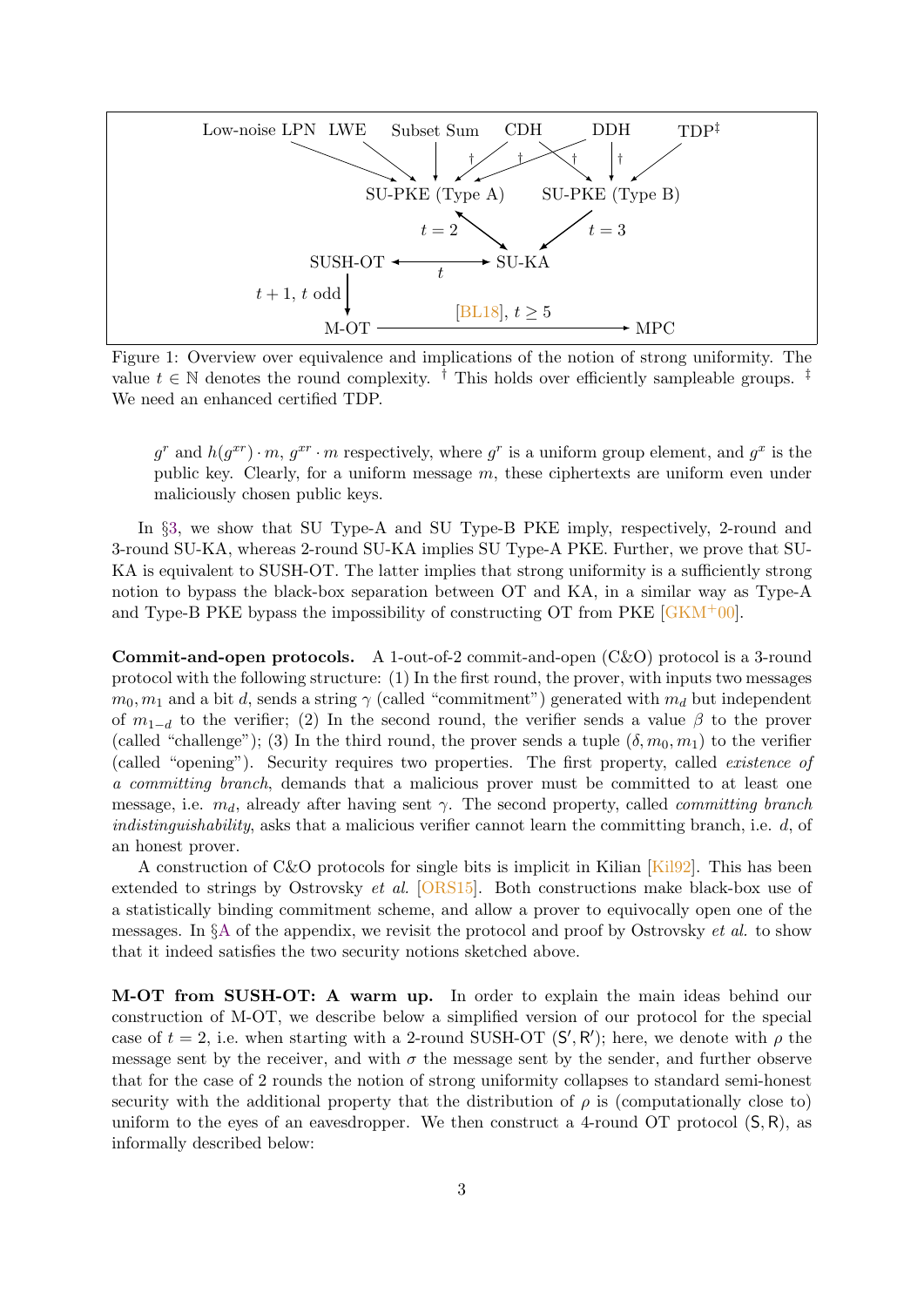- 1. (R → S): The receiver picks a uniformly random value  $m_{1-b} \in \mathcal{M}$ , where b is the choice bit, and runs the prover of the C&O protocol upon input  $m_{1-b}$ , obtaining a commitment  $\gamma$  that is forwarded to the sender.
- 2.  $(S \rightarrow R)$ : The sender samples a challenge  $\beta$  for the C&O protocol, as well as uniformly random elements  $r_0, r_1 \in \mathcal{M}$ . Hence, it forwards  $(\beta, r_0, r_1)$  to the receiver.
- 3.  $(R \rightarrow S)$ : The receiver runs the receiver R' of the underlying 2-round OT protocol with choice bit fixed to 0, obtaining a value  $\rho_b$  which is used to define the message  $m_b = \rho_b - r_b$ required to complete the execution of the C&O protocol in the non-committing branch b. This results in a tuple  $(\delta, m_0, m_1)$  that is forwarded to the sender.
- 4.  $(S \to \mathsf{R})$ : The sender verifies that the transcript  $T = (\gamma, \beta, (\delta, m_0, m_1))$  is accepting for the underlying C&O protocol. If so, it samples  $u_0, u_1 \in \mathcal{M}$  uniformly at random, and runs the sender S' of the underlying 2-round OT protocol twice, with independent random tapes: The first run uses input strings  $(s_0, u_0)$  and message  $m_0 + r_0$  from the receiver, resulting in a message  $\sigma_0$ , whereas the second run uses input strings  $(s_1, u_1)$  and message  $m_1 + r_1$ from the receiver, resulting in a message  $\sigma_1$ . Hence, it sends  $(\sigma_0, \sigma_1)$  to the receiver.
- 5. Output: The receiver runs the receiver  $R'$  of the underlying 2-round OT protocol, upon input message  $\sigma_b$  from the sender, thus obtaining  $s_b$ .

Correctness is immediate. In order to prove simulation-based security we proceed in two steps. In the first step, we show the above protocol achieves a weaker security flavor called receiver-sided simulatability [\[NP05,](#page-31-9) [ORS15\]](#page-31-7) which consists of two properties: (1) The existence of a simulator which by interacting with the ideal OT functionality can fake the view of any efficient adversary corrupting the receiver in a real execution of the protocol (i.e., standard simulation-based security w.r.t. corrupted receivers); (2) Indistinguishability of the protocol transcripts with choice bit of the receiver equal to zero or one, for any efficient adversary corrupting the sender in a real execution of the protocol (i.e., game-based security w.r.t. corrupted senders). In the second step, we rely on a round-preserving black-box transformation given in [\[ORS15\]](#page-31-7), which allows to boost receiver-sided simulatability to fully-fledged malicious security. To show  $(1)$ , we consider a series of hybrid experiments:

• In the first hybrid, we run the first 3 rounds of the protocol, yielding a partial transcript  $\gamma,(\beta, r_0, r_1),(\delta, m_0, m_1)$ . Hence, after verifying that  $T = (\gamma, \beta, (\delta, m_0, m_1))$  is a valid transcript of the C&O protocol, we rewind the adversary to the end of the first round and continue the execution of the protocol from there using a fresh challenge  $(\beta', r'_0, r'_1)$ , except that after the third round we artificially abort if there is no value  $b \in \{0,1\}$  such that  $m_{\hat{b}} = m'_{\hat{b}}$ , where  $(\delta', m'_{0}, m'_{1})$  is the third message sent by the adversary after the rewinding.

Notice that an abort means that it is not possible to identify a committing branch for the C&O protocol, which however can only happen with negligible probability; thus this hybrid is computationally close to the original experiment.

• In the second hybrid, we modify the distribution of the value  $r'_{1-b}$  (right after the rewinding) to  $r''_{1-b} = \rho_{1-b} - m_{1-b}$ , where we set  $1-b \stackrel{\text{def}}{=} \hat{b}$  from the previous hybrid, and where  $\rho_{1-b}$  is obtained by running the receiver R' of the underlying 2-round OT protocol with choice bit fixed to 1.

To argue indistinguishability, we exploit the fact that the distribution of  $m_{1-b}$  is independent from that of  $r'_{1-b}$ , and thus by strong uniformity we can switch  $r'_{1-b} + m_{1-b}$  with  $\rho_{1-b}$  from the receiver R'.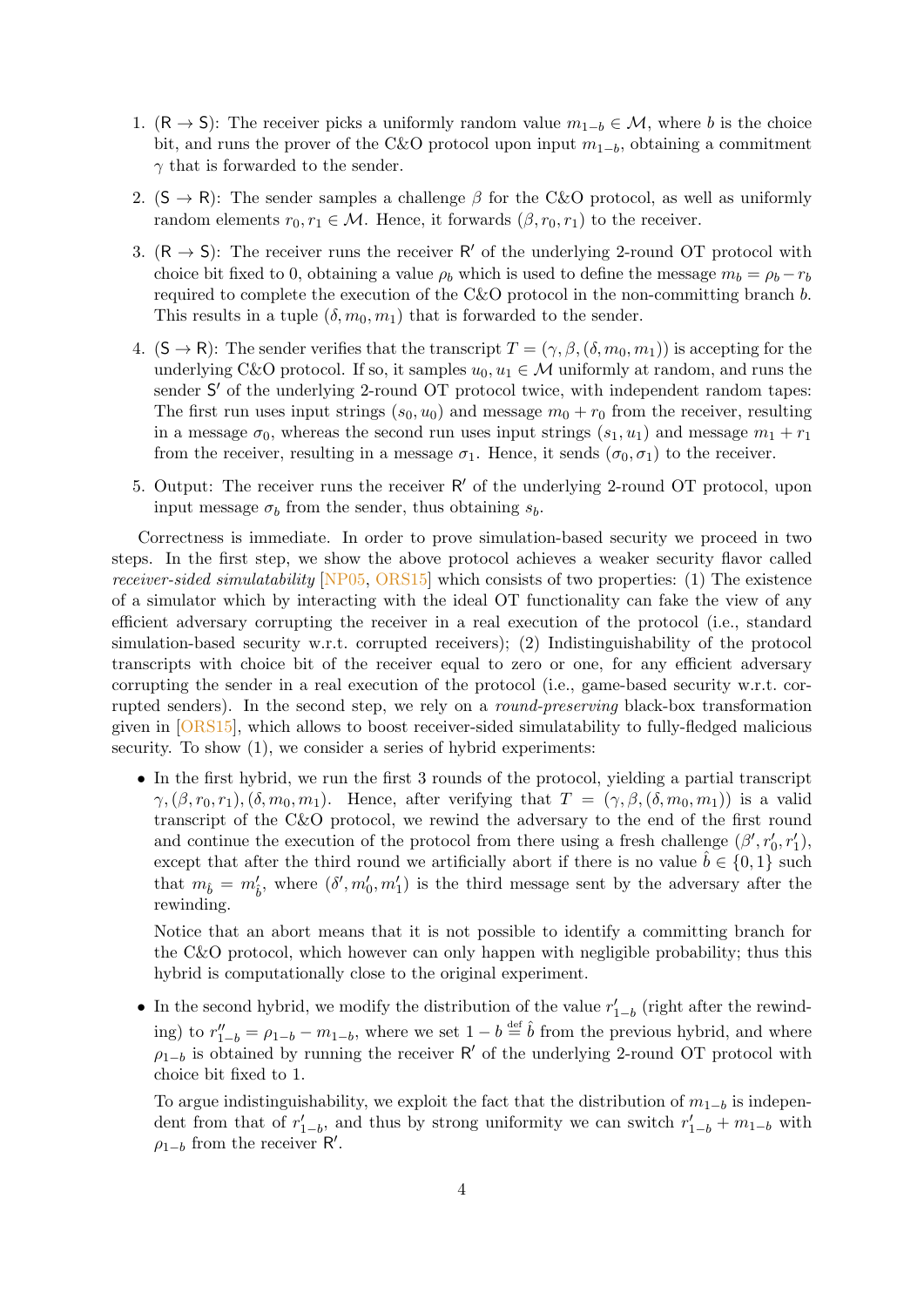• In the third hybrid, we use the simulator of the underlying 2-round SH-OT protocol to compute the messages  $\sigma_{1-b}$  sent by the sender. Note that in both the third and the second hybrid the messages  $(\rho_{1-b}, \sigma_{1-b})$  are computed by the honest sender, and thus any efficient algorithm telling apart the third and the second hybrid violates semi-honest security of  $(S', R').$ 

In the last hybrid, a protocol transcript is independent of  $s_{1-b}$  but still yields a well distributed output for the malicious receiver, which immediately implies a simulator in the ideal world.

To show (2), we first use the strong uniformity property of  $(S', R')$  to sample  $m_b$  uniformly at random at the beginning of the protocol. Notice the this implies that the receiver cannot recover the value  $s_b$  of the sender anymore. Finally, we use the committing branch indistinguishability of the C&O protocol to argue that the transcripts with  $b = 0$  and  $b = 1$  are computationally indistinguishable.

M-OT from SUSH-OT: The general case. There are several difficulties when trying to extend the above protocol to the general case where we start with a t-round SUSH-OT. In fact, if we would simply iterate sequentially the above construction, where one iteration counts for a message from  $R'$  to  $S'$  and back, the adversary could use different committing branches from one iteration to the other. This creates a problem in the proof, as the simulator would need to be consistent with both choices of possible committing branches from the adversary, which however requires knowing both inputs from the sender.

We resolve this issue by having the receiver sending all commitments  $\gamma_i$  for the C&O protocol in the first round, where each value  $\gamma_i$  is generated including a random message  $m_{1-t}^i$ concatenated with the full history  $m_{1-b}^{i-1}, \ldots, m_{1-b}^1$ . Hence, during each iteration, the receiver opens one commitment as before. As we show, this prevents the adversary from switching committing branch from one iteration to the next one. We refer the reader to §[4.1](#page-15-1) for a formal description of our protocol, and to §[4.2](#page-17-0) for a somewhat detailed proof intuition. The full proof appears in §[4.3.](#page-18-0)

#### <span id="page-6-0"></span>1.3 Application to Round-Efficient MPC

Since M-OT implies maliciously secure MPC [\[BL18,](#page-28-1) [GS18\]](#page-29-1) and very recently, the work of Choudhuri et al.  $[CCG^+19]$  $[CCG^+19]$  $[CCG^+19]$  $[CCG^+19]$ , a direct consequence of Theorem 1 is the following:

<span id="page-6-1"></span>**Corollary 1.** For any odd  $t \in \mathbb{N}$ , there is a non-black-box construction of a  $(t + 1)$ -round maliciously secure multi-party computation protocol in the plain model, from any t-round strongly uniform key agreement protocol.

Corollary [1](#page-6-1) yields 4-round maliciously secure MPC from any of low-noise LPN, high-noise LWE, Subset Sum, CDH, DDH, and RSA, all with polynomial hardness. Previously to our work, it was known how to get maliciously secure MPC in the plain model, for arbitrary functionalities:

- Using 5 rounds, via interactive ZK proofs and SH-OT [\[BL18\]](#page-28-1), assuming polynomially-hard LWE with super-polynomial noise ratio and adaptive commitments [\[BHP17\]](#page-28-7), polynomiallyhard DDH  $[ACJ17]$ , and enhanced certified trapdoor permutations (TDP)  $[ORS15, BL18]$  $[ORS15, BL18]$  $[ORS15, BL18]$ ;
- Using 4 rounds, assuming sub-exponentially-hard LWE with super-polynomial noise ratio and adaptive commitments [\[BHP17\]](#page-28-7), polynomially-hard LWE with a SIVP approximation factor of  $n^{3.5}$  [\[BD18\]](#page-28-2), sub-exponentially-hard DDH and one-way permutations [\[ACJ17\]](#page-28-8), polynomially-hard DDH/QR/DCR  $[BGJ+18]$  $[BGJ+18]$ , and either polynomially-hard QR or QR together with any of LWE/DDH/DCR (all with polynomial hardness) [\[HHPV18\]](#page-29-13).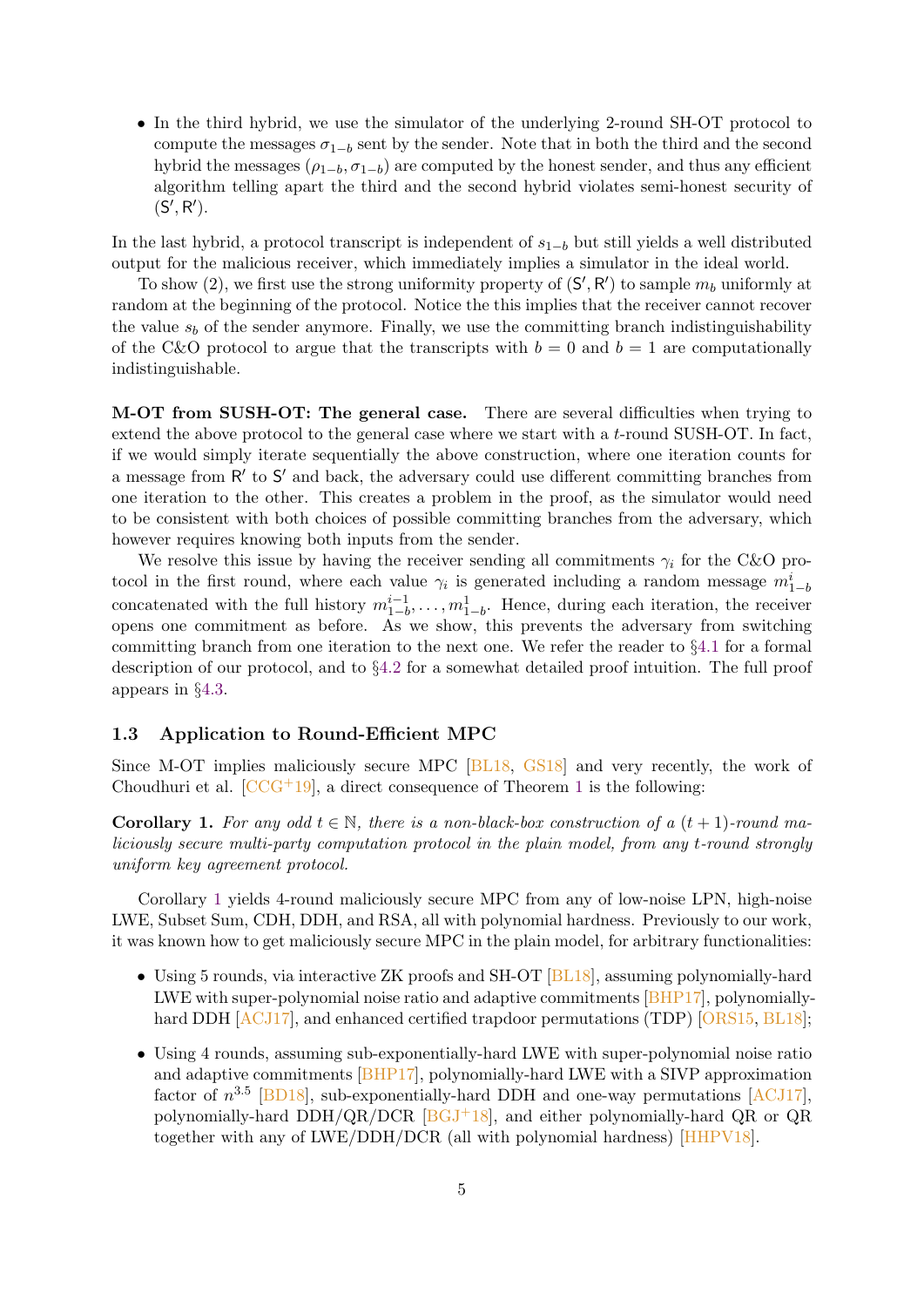#### <span id="page-7-0"></span>1.4 Related Work

Maliciously secure OT. Jarecki and Shamtikov [\[JS07\]](#page-30-3), and Peikert, Vaikuntanathan, and Waters [\[PVW08\]](#page-31-6), show how to construct 2-round M-OT in the common reference string model.

A result by Haitner *et al.* [\[Hai08,](#page-29-2)  $HHK+11$ ] gives a black-box construction of M-OT from SH-OT. While being based on weaker assumptions (i.e., plain SH-OT instead of SUSH-OT), assuming the starting OT protocol has round complexity t, the final protocol requires 4 additional rounds for obtaining an intermediate security flavor known as "defensible privacy", plus 4 rounds for cut and choose, plus 2 times the number of rounds required for running coin tossing, plus a final round to conclude the protocol. Assuming coin tossing can be done in 5 rounds [\[KO04\]](#page-30-11), the total accounts to  $t + 19$  rounds, and thus yields 21 rounds by setting  $t = 2$ .

Lindell [\[Lin08\]](#page-30-4) gives constructions of M-OT with 7 rounds, under the DDH assumption, the Nth residuosity assumption, and the assumption that homomorphic PKE exists. Camenish, Neven, and shelat [\[CNS07\]](#page-28-10), and Green and Hohenberger [\[GH07\]](#page-29-15), construct M-OT protocols, some of which even achieve adaptive security, using computational assumptions over bilinear groups.

There are also several efficient protocols for OT that guarantee only privacy (but not simulatability) in the presence of malicious adversaries, see, e.g. [\[KO97,](#page-30-12) [NP01,](#page-30-13) [AIR01,](#page-28-11) [Kal05,](#page-30-14) [BD18\]](#page-28-2).

Round-optimal MPC. Katz and Ostrovsky [\[KO04\]](#page-30-11) proved that 5 rounds are necessary and sufficient for realizing general-purpose two-party protocols, without assuming a simultaneous broadcast channel (where the parties are allowed to send each other messages in the same round). Their result was later extended by Garg *et al.* [\[GMPP16\]](#page-29-3) who showed that, assuming simultaneous broadcast, 4 rounds are optimal for general-purpose MPC. Together with a result by Ishai et al.  $[\text{IKO}^+11]$ —yielding non-interactive maliciously secure two-party computation for arbitrary functionalities, in the OT-hybrid model—the latter implies that 4 rounds are optimal for constructing fully-simulatable M-OT in the plain model.

Ciampi et al. [\[COSV17b\]](#page-28-12) construct a special type of 4-round M-OT assuming certified  $TDPs<sup>6</sup>$  $TDPs<sup>6</sup>$  $TDPs<sup>6</sup>$  and show how to apply it in order to obtain (fully black-box) 4-round two-party computation with simultaneous broadcast. In a companion paper [\[COSV17a\]](#page-28-13), the same authors further give a 4-round MPC protocol for the specific case of multi-party coin-tossing.

### <span id="page-7-1"></span>2 Preliminaries

#### <span id="page-7-2"></span>2.1 Standard Notation

We use  $\lambda \in \mathbb{N}$  to denote the security parameter, sans-serif letters (such as A, B) to denote algorithms, caligraphic letters (such as  $\mathcal{X}, \mathcal{Y}$ ) to denote sets, and bold-face letters (such as  $\mathbf{v},$ A) to denote vectors and matrices; all vectors are by default row vectors, and  $v^T$  denotes a column vector. An algorithm is probabilistic polynomial-time (PPT) if it is randomized, and its running time can be bounded by a polynomial in its input length. By  $y \leftarrow A(x)$ , we mean that the value y is assigned to the output of algorithm A upon input  $x$  and fresh random coins. We implicitly assume that all algorithms are given the security parameter  $1^{\lambda}$  as input.

A function  $\nu : \mathbb{N} \to [0, 1]$  is negligible in the security parameter (or simply negligible) if it vanishes faster than the inverse of any polynomial in  $\lambda$ , i.e.  $\nu(\lambda) \in O(1/p(\lambda))$  for all positive polynomials  $p(\lambda)$ . We often write  $\nu(\lambda) \in \text{negl}(\lambda)$  to denote that  $\nu(\lambda)$  is negligible.

<span id="page-7-3"></span> $6$ They also claim  $\sqrt{\text{COSV17b}}$ , Footnote 3 that their OT protocol can be instantiated using PKE with special properties, however no proof of this fact is provided.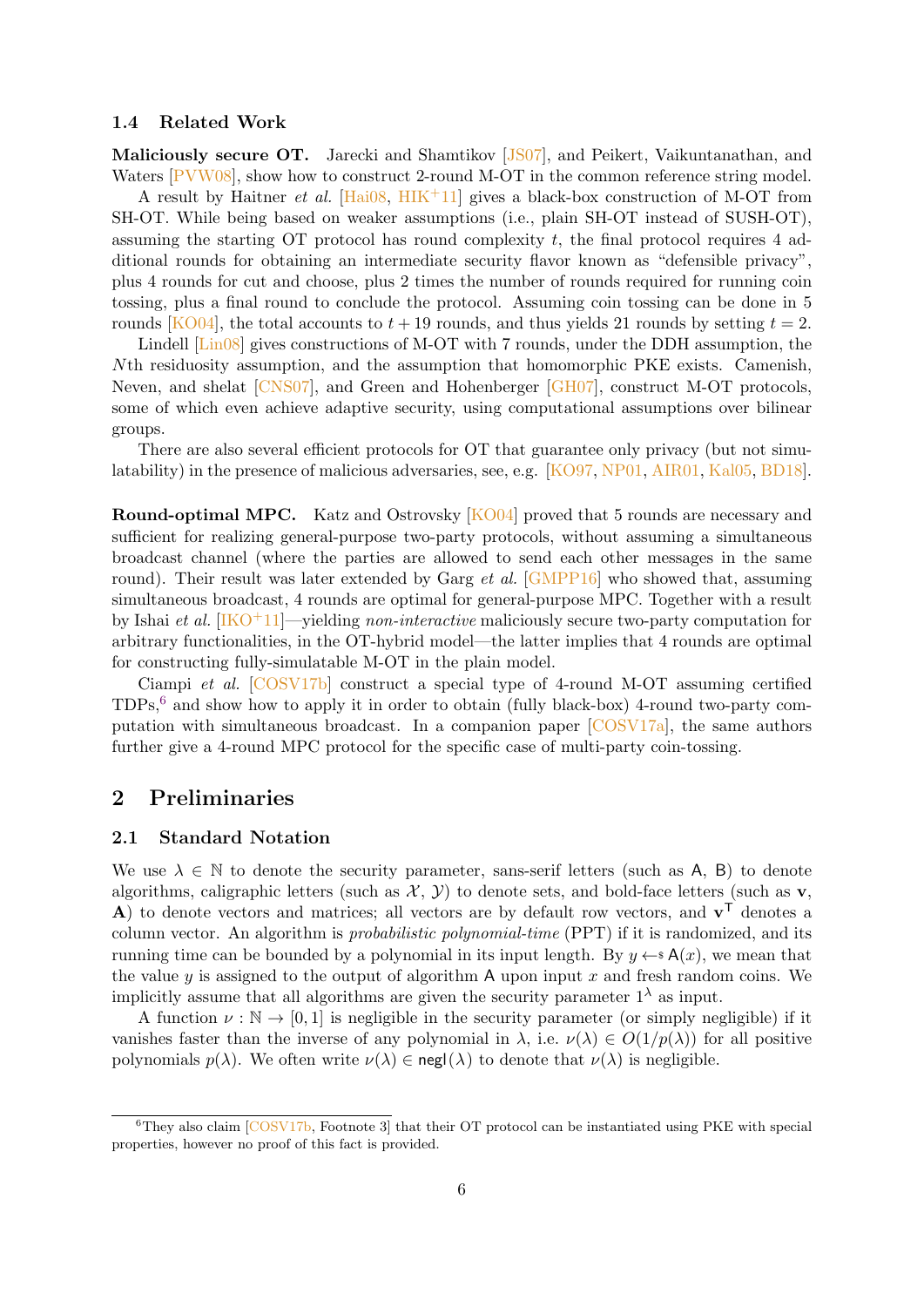#### Ideal Functionality  $\mathcal{F}_{0T}$ :

<span id="page-8-2"></span>The functionality runs with Turing machines (S, R) and adversary Sim, and works as follows:

- Upon receiving message (send,  $s_0, s_1, S, R$ ) from S, where  $s_0, s_1 \in \{0, 1\}^{\lambda}$ , store  $s_0$  and  $s_1$ and answer send to R and Sim.
- Upon receiving a message (receive, b) from R, where  $b \in \{0, 1\}$ , send  $s_b$  to R and receive to S and Sim, and halt. If no message (send, ·) was previously sent, do nothing.

#### Figure 2: Oblivious transfer ideal functionality

For a random variable X, we write  $\mathbb{P}[X=x]$  for the probability that X takes on a particular value  $x \in \mathcal{X}$  (with  $\mathcal{X}$  being the set where X is defined). The statistical distance between two random variables X and X' defined over the same set X is defined as  $\Delta(X; X') =$ 1  $\frac{1}{2}\sum_{x\in\mathcal{X}}|\Pr[X=x]-\Pr[X'=x]|.$  Given two ensembles  $X=\{X_{\lambda}\}_{\lambda\in\mathbb{N}}$  and  $Y=\{Y_{\lambda}\}_{\lambda\in\mathbb{N}}$ , we write  $X \equiv Y$  to denote that they are identically distributed,  $X \approx_{s} Y$  to denote that they are statistically close (i.e.,  $\Delta(X_\lambda; Y_\lambda) \in \text{negl}(\lambda)$ ), and  $X \approx_c Y$  to denote that they are computationally indistinguishable—i.e., for all PPT distinguishers D there exists a negligible function  $\nu : \mathbb{N} \to [0, 1]$  such that  $|\Pr[\mathsf{D}(X_\lambda) = 1] - \Pr[\mathsf{D}(Y_\lambda) = 1]| \leq \nu(\lambda)$ .

We call a group efficiently sampleable if and only if there is a PPT sampling procedure Samp for the uniform distribution over the group, and moreover there exists a PPT simulator SimSamp that given an element of the group, outputs the randomness used by Samp. More precisely,  $(r, \mathsf{Samp}(1^{\lambda}, r)) \approx_c (r', \mathsf{Samp}(1^{\lambda}, r'))$  where  $r' \leftarrow s \mathsf{SimSamp}(1^{\lambda}, \mathsf{Samp}(1^{\lambda}; r))$  and  $r \leftarrow s \{0, 1\}^{*.7}$  $r \leftarrow s \{0, 1\}^{*.7}$  $r \leftarrow s \{0, 1\}^{*.7}$ A group that is efficiently reverse sampleable (as in [\[GR13\]](#page-29-11)) suffices.

#### <span id="page-8-0"></span>2.2 Oblivious Transfer

An interactive protocol Π for the Oblivious Transfer (OT) functionality, features two interactive PPT Turing machines S, R called, respectively, the sender and the receiver. The sender S holds a pair of strings  $s_0, s_1 \in \{0,1\}^{\lambda}$ , whereas the receiver R is given a choice bit  $b \in \{0,1\}$ . At the end of the protocol, which might take several rounds, the receiver learns  $s<sub>b</sub>$  (and nothing more), whereas the sender learns nothing.

Typically, security of OT is defined using the real/ideal paradigm. Specifically, we compare a real execution of the protocol, where an adversary might corrupt either the sender or the receiver, with an ideal execution where the parties can interact with an ideal functionality. The ideal functionality, which we denote by  $\mathcal{F}_{OT}$ , features a trusted party that receives the inputs from both the sender and the receiver, and then sends to the receiver the sender's input corresponding to the receiver's choice bit. We refer the reader to Fig. [2](#page-8-2) for a formal specification of the  $\mathcal{F}_{\text{OT}}$  functionality.

In what follows, we denote by  $REAL_{\Pi,\mathsf{R}^*(z)}(\lambda,s_0,s_1,b)$  (resp.,  $REAL_{\Pi,\mathsf{S}^*(z)}(\lambda,s_0,s_1,b)$ ) the distribution of the output of the malicious receiver (resp., sender) during a real execution of the protocol  $\Pi$  (with  $s_0$ ,  $s_1$  as inputs of the sender, b as choice bit of the receiver, and z as auxiliary input for the adversary), and by  $IDEAL_{\mathcal{F}_{OT},\mathsf{Sim}^{R^*(z)}}(\lambda, s_0, s_1, b)$  (resp.,  $IDEAL_{\mathcal{F}_{OT},\mathsf{Sim}^{S^*(z)}}(\lambda, s_0, s_1, b))$ the output of the malicious receiver (resp., sender) in an ideal execution where the parties (with analogous inputs) interact with  $\mathcal{F}_{\text{OT}}$ , and where the simulator is given black-box access to the adversary.

<span id="page-8-1"></span><sup>7</sup>The existence of a simulator is crucial for constructing SUSH-OT from SU-KA; we solely use it for this purpose.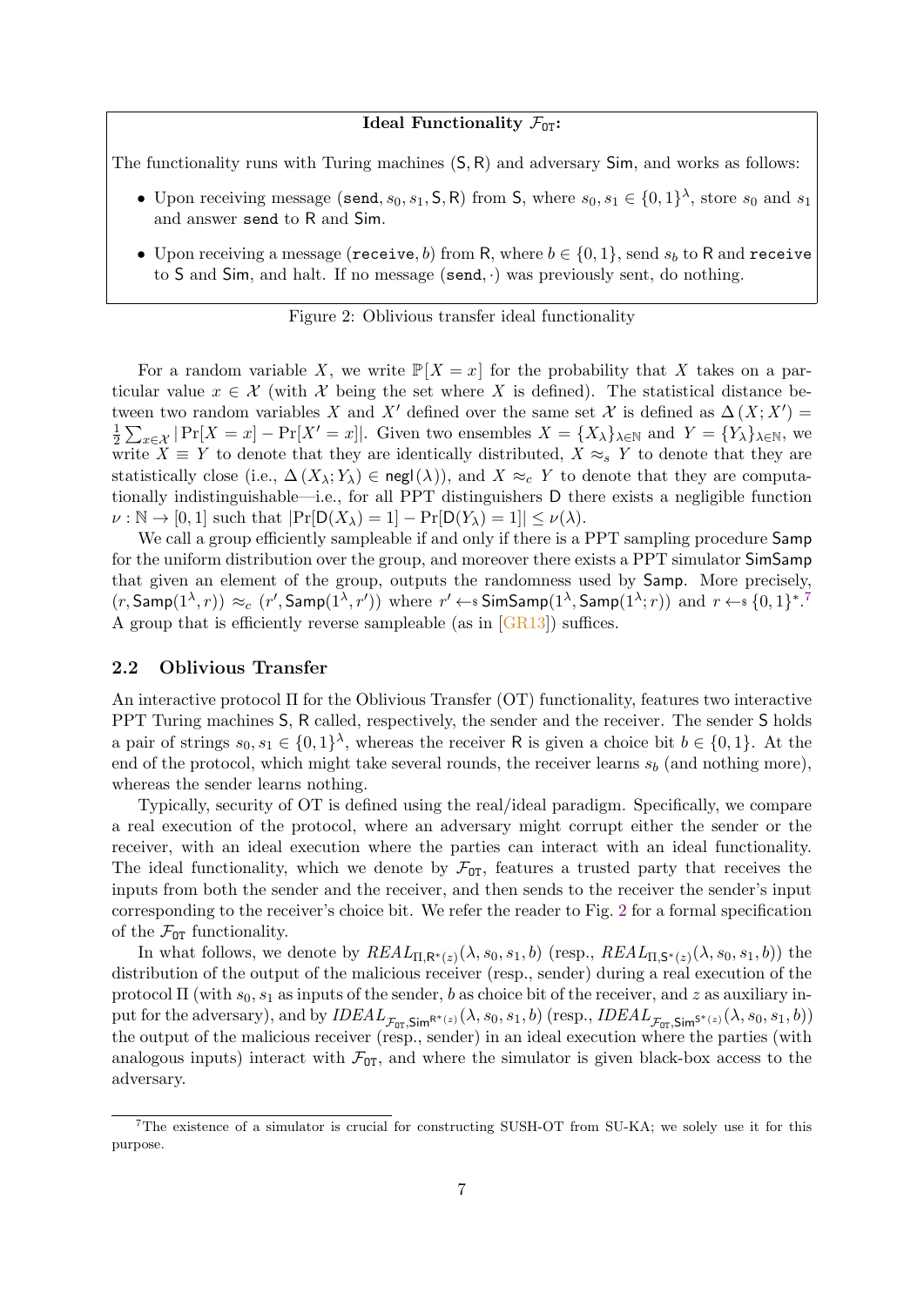<span id="page-9-0"></span>**Definition 1** (OT with full simulation). Let  $\mathcal{F}_{0T}$  be the functionality from Fig. [2.](#page-8-2) We say that a protocol  $\Pi = (S, R)$  securely computes  $\mathcal{F}_{OT}$  with *full simulation* if the following holds:

(a) For every non-uniform PPT malicious receiver  $R^*$ , there exists a non-uniform PPT simulator Sim such that

$$
\left\{ REAL_{\Pi,\mathsf{R}^*(z)}(\lambda,s_0,s_1,b)\right\}_{\lambda,s_0,s_1,b,z} \approx_c \left\{ IDEAL_{\mathcal{F}_{\text{OT}},\mathsf{Sim}^{\mathsf{R}^*(z)}}(\lambda,s_0,s_1,b)\right\}_{\lambda,s_0,s_1,b,z}
$$

where  $\lambda \in \mathbb{N}$ ,  $s_0, s_1 \in \{0, 1\}^{\lambda}$ ,  $b \in \{0, 1\}$ , and  $z \in \{0, 1\}^*$ .

(b) For every non-uniform PPT malicious sender  $S^*$ , there exists a non-uniform PPT simulator Sim such that

$$
\left\{REAL_{\Pi,\mathsf{S}^*(z)}(\lambda,s_0,s_1,b)\right\}_{\lambda,s_0,s_1,b,z} \approx_c \left\{IDEAL_{\mathcal{F}_{\text{OT}},\mathsf{Sim}^{\mathsf{S}^*(z)}}(\lambda,s_0,s_1,b)\right\}_{\lambda,s_0,s_1,b,z}
$$

where  $\lambda \in \mathbb{N}$ ,  $s_0, s_1 \in \{0, 1\}^{\lambda}$ ,  $b \in \{0, 1\}$ , and  $z \in \{0, 1\}^*$ .

Game-based security. One can also consider weaker security definitions for OT, where simulation-based security only holds when either the receiver or the sender is corrupted, whereas when the other party is malicious only game-based security is guaranteed. Below, we give the definition for the case of a corrupted sender, which yields a security notion known as receiversided simulatability. Intuitively, the latter means that the adversary cannot distinguish whether the honest receiver is playing with choice bit 0 or 1.

<span id="page-9-2"></span>**Definition 2** (OT with receiver-sided simulation). Let  $\mathcal{F}_{\text{OT}}$  be the functionality from Fig. [2.](#page-8-2) We say that a protocol  $\Pi = (S, R)$  securely computes  $\mathcal{F}_{OT}$  with *receiver-sided simulation* if the following holds:

- (a) Same as property (a) in Definition [1.](#page-9-0)
- (b) For every non-uniform PPT malicious sender  $S^*$  it holds that

$$
\left\{ VIEW_{\Pi,\mathsf{S}^*(z)}^{\mathsf{R}}(\lambda,s_0,s_1,0) \right\}_{\lambda,s_0,s_1,z} \approx_c \left\{ VIEW_{\Pi,\mathsf{S}^*(z)}^{\mathsf{R}}(\lambda,s_0,s_1,1) \right\}_{\lambda,s_0,s_1,z}
$$

where  $\lambda \in \mathbb{N}$ ,  $s_0, s_1 \in \{0, 1\}^{\lambda}$ , and  $z \in \{0, 1\}^*$ , and where  $VIEW_{\Pi, \mathsf{S}^*(z)}^{\mathsf{R}}(\lambda, s_0, s_1, b)$  is the distribution of the view of  $S^*$  (with input  $s_0, s_1$  and auxiliary input z) at the end of a real execution of protocol  $\Pi$  with the honest receiver R given b as input.

Receiver-sided simulatability is a useful stepping stone towards achieving full simulatability. In fact, Ostrovsky *et al.* [\[ORS15\]](#page-31-7) show how to compile any 4-round OT protocol with receiversided simulatability to a 4-round OT protocol with full simulatability. This transformation can be easily extended to hold for any t-round protocol, with  $t > 3$ ; the main reason is that the transform only relies on an extractable commitment scheme, which requires at least 3 rounds.

<span id="page-9-3"></span>**Theorem 2** (Adapted from [\[ORS15\]](#page-31-7)). Assuming  $t \geq 3$ , there is a black-box transformation from t-round OT with receiver-sided simulation to t-round OT with full simulation.<sup>[8](#page-9-1)</sup>

<span id="page-9-1"></span><sup>8</sup>They also need the existence of one-way functions. Since OT implies OT extension which implies one-way functions  $[LZ13, LZ18]$  $[LZ13, LZ18]$  $[LZ13, LZ18]$ , OT implies one-way functions.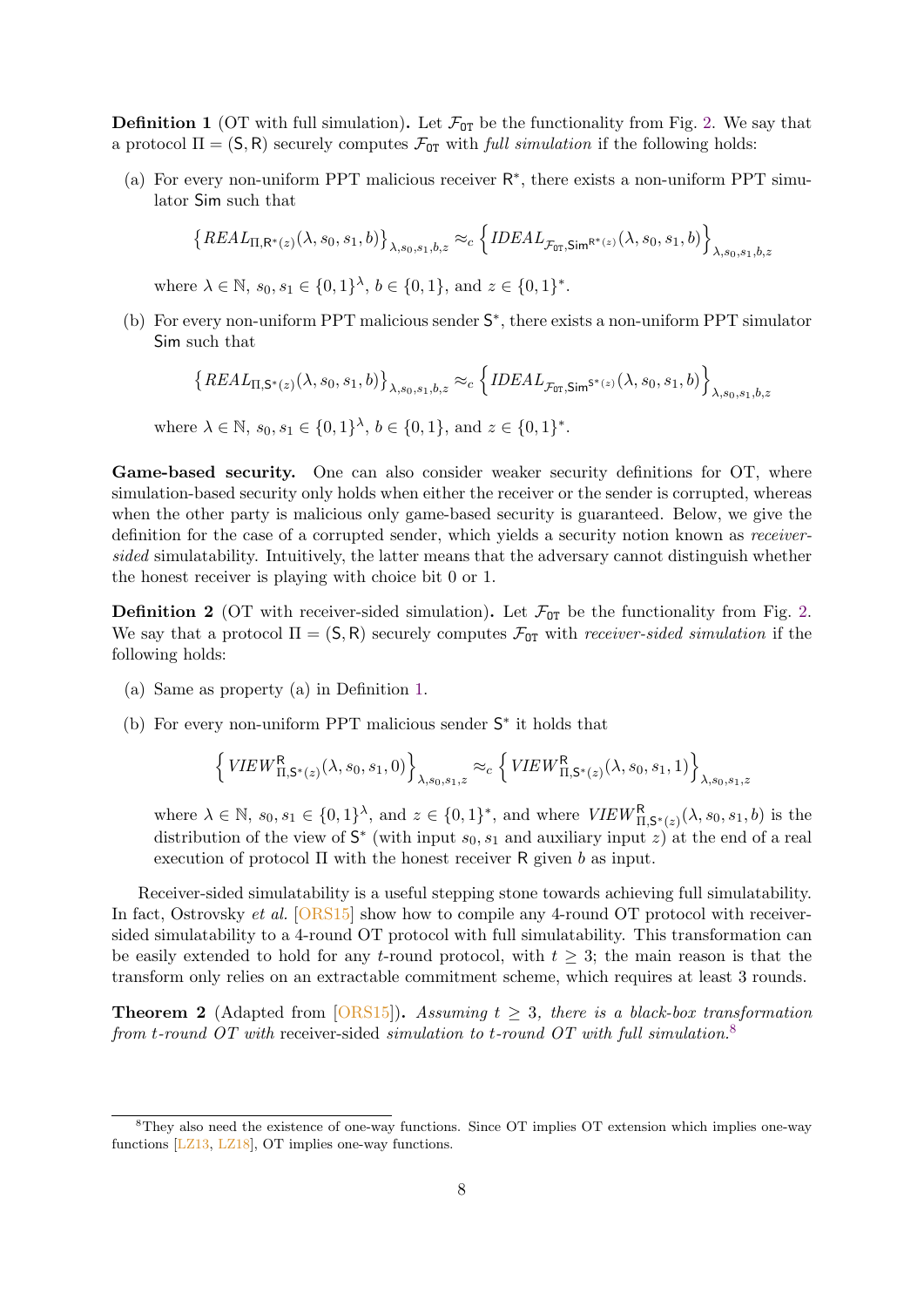#### <span id="page-10-0"></span>2.3 Commit-and-Open Protocols

We envision a 3-round protocol between a prover and a verifier where the prover takes as input two messages  $m_0, m_1 \in \mathcal{M}$  and a bit  $d \in \{0, 1\}$ . The prover speaks first, and the protocol is public coin, in the sense that the message of the verifier consists of uniformly random bits. Intuitively, we want that whenever the prover manages to convince the verifier, he must be committed to at least one of  $m_0, m_1$  already after having sent the first message.

More formally, a 1-out-of-2 commit-and-open (C&O) protocol is a tuple of efficient interactive Turing machines  $\Pi_{\text{c&o}} \stackrel{\text{def}}{=} (P = (P_0, P_1), V = (V_0, V_1))$  specified as follows. (i) The randomized algorithm  $P_0$  takes  $m_d$  and returns a string  $\gamma \in \{0,1\}^*$  and auxiliary state information  $\alpha \in \{0,1\}^*$ ; (ii) The randomized algorithm  $V_0$  returns a random string  $\beta \leftarrow \beta$ ; (iii) The randomized algorithm  $P_1$  takes  $(\alpha, \beta, \gamma, m_{1-d})$  and returns a string  $\delta \in \{0, 1\}^*$ ; (iv) The deterministic algorithm  $V_1$  takes a transcript  $(\gamma, \beta, (\delta, m_0, m_1))$  and outputs a bit.

We write  $\langle P(m_0, m_1, d), V(1^{\lambda})\rangle$  for a run of the protocol upon inputs  $(m_0, m_1, d)$  to the prover, and we denote by  $T \stackrel{\text{def}}{=} (\gamma, \beta, (\delta, m_0, m_1))$  the random variable corresponding to a transcript of the interaction. Note that the prover does not necessarily need to know  $m_{1-d}$  before computing the first message. We say that  $\Pi_{\alpha\&\alpha}$  satisfies completeness if honestly generated transcripts are always accepted by the verifier, i.e. for all  $m_0, m_1 \in \mathcal{M}$  and  $d \in \{0, 1\}$ , we have  $Pr[V_1(T) = 1: T \leftarrow \{P(m_0, m_1, d), V(1^{\lambda})\}] = 1$ , where the probability is over the randomness of  $P_0$ ,  $V_0$ , and  $P_1$ .

Security properties. Roughly, a C&O protocol must satisfy two security requirements. The first requirement is that at the end of the first round, a malicious prover is committed to at least one message. This can be formalized by looking at a mental experiment where we first run the protocol with a malicious prover, yielding a first transcript  $T = (\gamma, \beta, (\delta, m_0, m_1))$ ; hence, we rewind the prover to the point it already sent the first message, and give it a fresh challenge β' which yields a second transcript  $T' = (\gamma, \beta', (\delta', m'_0, m'_1))$ . The security property now states that, as long as the two transcripts  $T$  and  $T'$  are valid, it shall exist at least one "committing branch"  $\hat{d} \in \{0,1\}$  for which  $m_{\hat{d}} = m_{\hat{d}}'$ . The second requirement says that no malicious verifier can learn any information on the committing branch of the prover. The formal definitions appear below.

**Definition 3** (Secure commit-and-open protocol). Let  $\Pi_{c\&c} = (P_0, P_1, V_0, V_1)$  be a 1-out-of-2 commit-and-open protocol. We say that  $\Pi_{c&\sigma}$  is secure if, besides completeness, it satisfies the following security properties.

• Existence of Committing Branch: For every PPT malicious prover  $P^* = (P_0^*, P_1^*)$ there exists a negligible function  $\nu : \mathbb{N} \to [0, 1]$  such that

$$
\Pr\left[\begin{array}{cc}(\mathsf{V}_1(T)=1)\wedge(\mathsf{V}_1(T')=1)&(\gamma,\alpha_0)\leftarrow *\mathsf{P}_0^*(1^\lambda);\\ \wedge(m_0\neq m_0')\wedge(m_1\neq m_1')&\qquad (\delta,m_0,m_1)\leftarrow *\mathsf{P}_1^*(\alpha_0,\beta);\\ (\delta',m_0',m_1')\leftarrow *\mathsf{P}_1^*(\alpha_0,\beta')\end{array}\right]\leq \nu(\lambda),
$$

with  $T = (\gamma, \beta, (\delta, m_0, m_1))$  and  $T' = (\gamma, \beta, (\delta, m'_0, m'_1)),$  and where the probability is taken over the random coin tosses of  $P^*$  and V.

• Committing Branch Indistinguishability: For all PPT malicious verifiers  $V^*$ , and for all messages  $m_0, m_1 \in \mathcal{M}$ , we have that

$$
\left\{\tilde{T}: \ \tilde{T}\leftarrow \mathbf{I} \left\langle \mathsf{P}(m_0,m_1,0),\mathsf{V}^*(1^\lambda)\right\rangle \right\}_{\lambda\in\mathbb{N}} \approx_c \left\{\tilde{T}: \ \tilde{T}\leftarrow \mathbf{I} \left\langle \mathsf{P}(m_0,m_1,1),\mathsf{V}^*(1^\lambda)\right\rangle \right\}_{\lambda\in\mathbb{N}}.
$$

In §[A.2](#page-31-2) we show that a protocol by Ostrovsky et al. [\[ORS15\]](#page-31-7) achieves this definition.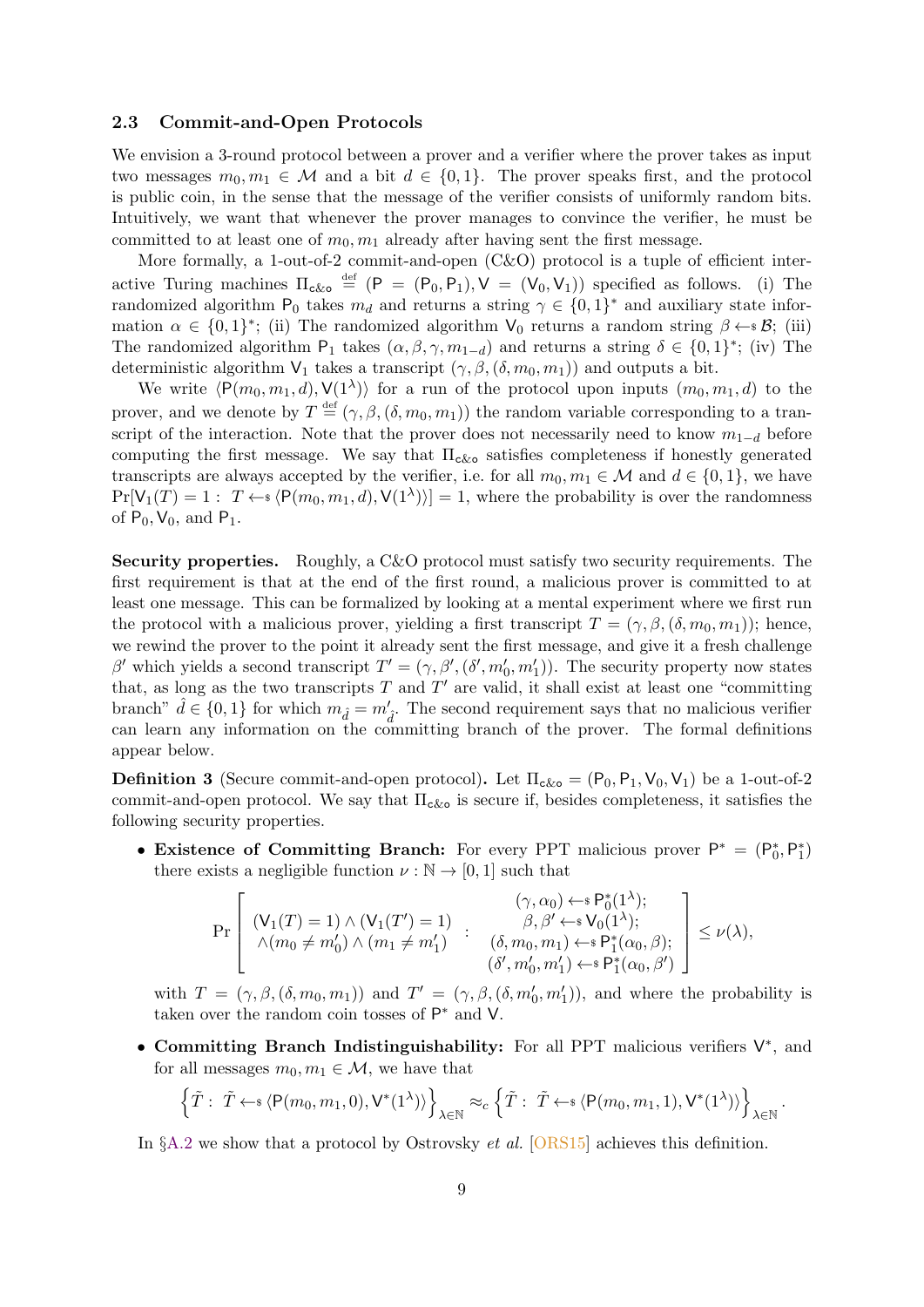## <span id="page-11-0"></span>3 Strongly Uniform PKE, Key Agreement and OT

#### <span id="page-11-1"></span>3.1 Strongly Uniform PKE

We start with defining strongly uniform public-key encryption (PKE). Here, we differ between two types of PKE. A Type-A PKE has a public key that is computationally close to uniform, while for a Type-B PKE this is the case for ciphertexts of uniform messages (under malicious public keys).

In general, a PKE scheme  $\Pi_{\text{pke}}$  consists of three efficient algorithms (KGen, Enc, Dec) specified as follows. (i) The probabilistic algorithm KGen takes as input the security parameter and outputs a pair of keys  $(pk, sk)$ ; (ii) The probabilistic algorithm Enc takes as input the public key pk and a message  $\mu \in \mathcal{M}$ , and returns a ciphertext  $c \in \mathcal{C}$ ; (iii) The deterministic algorithm Dec takes as input the secret key sk and a ciphertext  $c \in \mathcal{C}$ , and returns a value  $\mu \in \mathcal{M} \cup \{\perp\}.$ We say that  $\Pi_{\text{pke}}$  meets correctness, if for all  $\lambda \in \mathbb{N}$ , all  $(pk, sk)$  output by KGen $(1^{\lambda})$ , and all  $\mu \in \mathcal{M}$  the following holds:  $\mathbb{P}[\text{Dec}(sk, \text{Enc}(pk, \mu)) = \mu] = 1.$ 

**Definition 4** (Strongly uniform Type-A PKE). A PKE scheme  $\Pi_{\text{pke}} = (KGen, Enc, Dec)$  is called a strongly uniform Type-A PKE if for any PPT distinguisher D the following holds:

$$
|\Pr[\mathsf{D}(pk) = 1] - \Pr[\mathsf{D}(u) = 1]| \in \mathsf{negl}(\lambda),
$$

where  $(pk, sk) \leftarrow kGen(1^{\lambda})$  and u is uniform over a suitable, efficiently sampleable group.

In case of strongly uniform Type-B PKE, we even ask that a ciphertext of a uniform message is indistinguishable from uniform to a distinguisher that chooses a public key for the encryption procedure in an arbitrary way.

**Definition 5** (Strongly uniform Type-B PKE). A PKE scheme  $\Pi_{\text{pke}} = (KGen, Enc, Dec)$  is called a strongly uniform Type-B PKE if for any PPT distinguisher D the following holds:

$$
|\Pr[\mathsf{D}(c) = 1] - \Pr[\mathsf{D}(u) = 1]| \in \mathsf{negl}(\lambda),
$$

where  $pk \in \{0,1\}^*$  is chosen by D,  $\mu \leftarrow^* M$ ,  $c \leftarrow^* Enc(pk, \mu)$ , and u is uniform over a suitable, efficiently sampleable group.

When using PKE in the following, we also ask for standard security against chosen plaintext attacks, since this is not implied by the notion of strong uniformity in all generality.

#### <span id="page-11-2"></span>3.2 Strongly Uniform Key Agreement

Let  $\Pi_{\text{ka}} = (P_1, P_2)$  be a key agreement (KA) protocol, where  $P_1$  sends messages during t' rounds, which we denote by  $\rho^1, \ldots, \rho^{\bar{t'}}$ . The messages from  $P_2$  to  $P_1$  are denoted with  $\sigma^1, \ldots, \sigma^{t'+1}$ , and are at most  $t' + 1$ . W.l.o.g. we will assume that  $P_2$  sends the last message.

More precisely, algorithms  $P_1$  and  $P_2$  are stateful interactive Turing machines such that for each  $i \in [t']$ : (i) Algorithm  $P_1$  takes the current state information  $\alpha_{P_1}^{i-1}$  $\frac{i-1}{P_1}$  (where  $\alpha_{P_1}^0$  is equal to P<sub>1</sub>'s input 1<sup> $\lambda$ </sup>) and a message  $\sigma^{i-1}$  from P<sub>2</sub> (with  $\sigma^0$  empty), and returns  $\rho^i$  together with updated state information  $\alpha_{\mathsf{P}_1}^i$ ; (ii) Algorithm  $\mathsf{P}_2$  takes the current state information  $\alpha_{\mathsf{P}_2}^{i-1}$  $P<sub>2</sub>$ (where  $\alpha_{\mathsf{P}_2}^0$  is equal to  $\mathsf{P}_2$ 's input  $1^{\lambda}$ ) and message  $\rho^i$  from the receiver, and returns  $\sigma^i$  together with updated state information  $\alpha_{\mathsf{P}_2}^i$ .

For strong uniformity, we ask that  $P_1$ 's messages are computationally close to uniform over an efficiently sampleable group  $\mathcal M$ . For simplicity, we assume that this is the same group for all messages. Our results still hold when the messages are uniform in different groups.

Additionally, we ask that given a transcript, one cannot distinguish the key  $P_1$  and  $P_2$  agreed upon from a uniformly random string.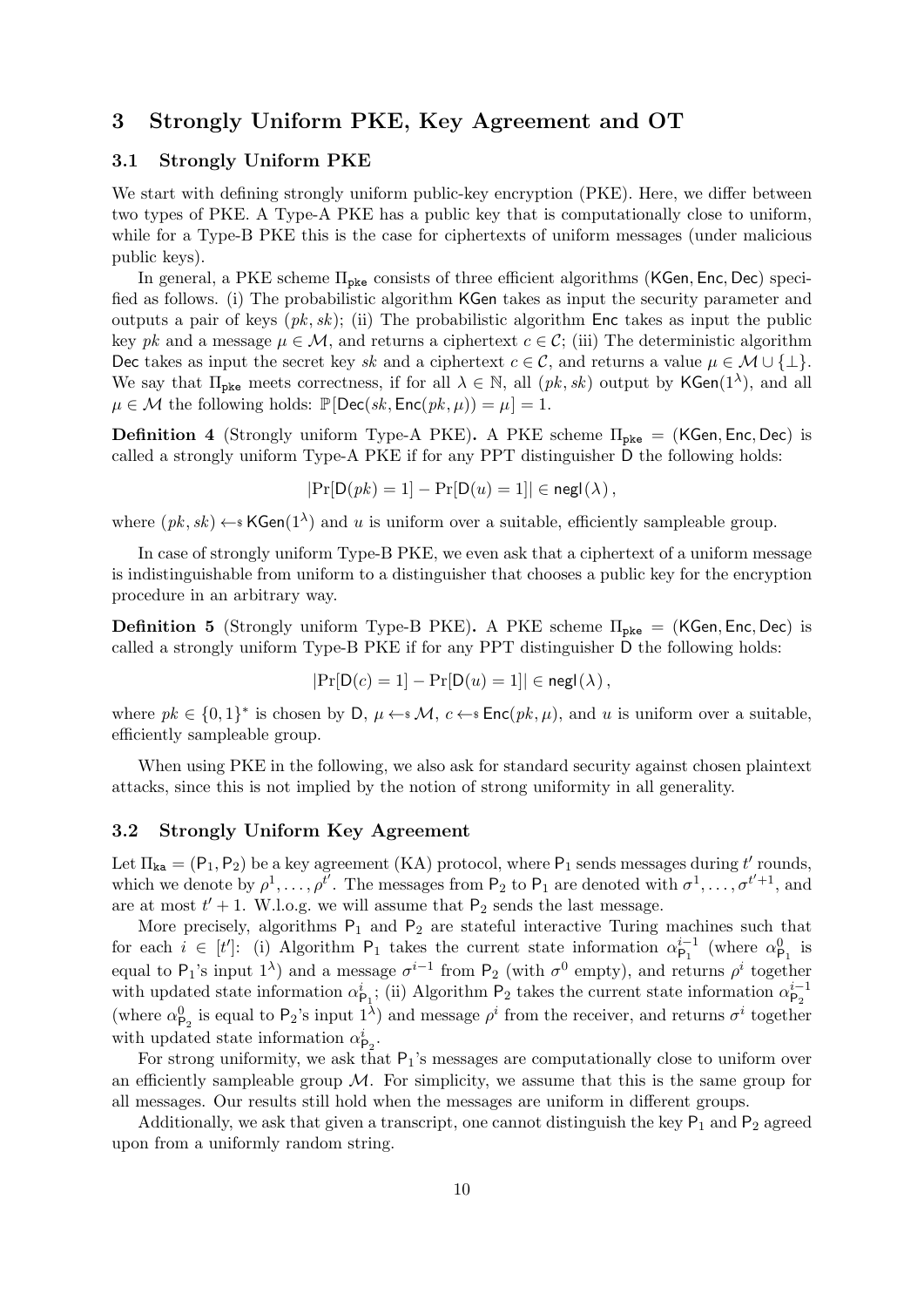**Definition 6** (Strongly uniform secure key agreement). A KA protocol  $\Pi_{ka} = (P_1, P_2)$  as defined above is a strongly uniform secure KA if there exists an efficiently samplable group M such that the messages  $(\rho^1, \ldots, \rho^{t'})$  sent by  $P_1$  in a honest execution of the protocol are distributed over  $M$ , and moreover the following conditions are met:

(a) **Key Indistinguishability:** For an honest execution of the protocol with agreed key  $K$ ,

$$
(\langle P_1(1^{\lambda}), P_2(1^{\lambda})\rangle, K) \approx_c (\langle P_1(1^{\lambda}), P_2(1^{\lambda})\rangle, U),
$$

where U is uniform and independent of the view of  $P_1$  and  $P_2$ .

(b) Uniformity w.r.t. Malicious Interaction: For all PPT distinguishers D the following quantity is negligible:

$$
\begin{split} \bigg| \Pr\bigg[ \mathrm{D}(\alpha_{\mathrm{D}}^{t'}, (\rho^i, \sigma^i)_{i \in [t']}) = 1: & \begin{array}{c} \forall i \in [t'], (\alpha_{\mathrm{P}_1}^i, \rho^i) \leftarrow \mathrm{s} \mathrm{P}_1(\alpha_{\mathrm{P}_1}^{i-1}, \sigma^i) \\ \wedge (\alpha_{\mathrm{D}}^i, \sigma^i) \leftarrow \mathrm{s} \mathrm{D}(\alpha_{\mathrm{D}}^{i-1}, \rho^{i-1}) \end{array} \bigg] \\ & - \Pr\bigg[ \mathrm{D}(\alpha_{\mathrm{D}}^{t'}, (\rho^i, \sigma^i)_{i \in [t']} ) = 1: & \begin{array}{c} \forall i \in [t'], \rho^i \leftarrow \mathrm{s} \mathcal{M} \\ \wedge (\alpha_{\mathrm{D}}^i, \sigma^i) \leftarrow \mathrm{s} \mathrm{D}(\alpha_{\mathrm{D}}^{i-1}, \rho^{i-1}) \end{array} \bigg] \bigg|, \end{split}
$$

where  $\rho^0$  is the empty string, and  $\alpha_{\mathsf{P}_1}^0 = \alpha_{\mathsf{P}_2}^0 = 1^\lambda$ .

We show now that the property of strong uniformity is preserved within known construction of KA from Type-A or Type-B PKE, as well as Type-A PKE from KA. Both of the following lemmata are straightforward, and therefore we forego a more formal proof and just sketch them.

<span id="page-12-0"></span>Lemma 1. There exists a 2-round strongly uniform secure KA if and only if there exists a strongly uniform CPA-secure Type-A PKE (constructive).

Proof. It is a well known fact that 2-round KA implies PKE and vice versa. What we will show is that this construction preserves strong uniformity. In the construction of KA from PKE the receiver sends a public key and receives back an encryption of a uniform key. If the public key is indistinguishable from uniform with all but negligible probability, then all the receivers messages are, and hence the KA is strongly uniform.

In the construction of PKE from KA, one uses the first message of the KA as public key. In a 2-round strongly uniform KA this message is indistinguishable from uniform with all but negligible probability by definition. Hence, the public key is computationally indistinguishable from uniform with all but negligible probability.  $\Box$ 

Lemma 2. If there exists a strongly uniform CPA-secure Type-B PKE, then there exists a 3-round strongly uniform secure KA (constructive).

Gertner et al.  $[GKM^+00]$  $[GKM^+00]$  showed a similar lemma, namely that Type-B PKE implies 3-round semi-honestly secure OT. For simplicity, we prefer showing that there is a 3-round strongly uniform secure KA given a strongly uniform CPA-secure Type-B PKE.

*Proof.* The idea is simple and similar to the proof of Lemma [1.](#page-12-0)  $P_2$  sends a public key,  $P_1$ sends an encryption of a uniform key. Finally,  $P_2$  decrypts the ciphertext and sends a dummy message. The last message is required by the definition of strongly uniform KA, which asks that  $P_1$ 's messages are indistinguishable from uniform, where  $P_2$  sends the last message.

In order to achieve strongly uniform KA, even for maliciously chosen public key, the ciphertext needs to be indistinguishable from uniform with all but negligible probability. Type-B PKE has this property, and hence the described protocol is strongly uniform. Security follows trivially, and for identical reasons, as in Lemma [1.](#page-12-0)  $\Box$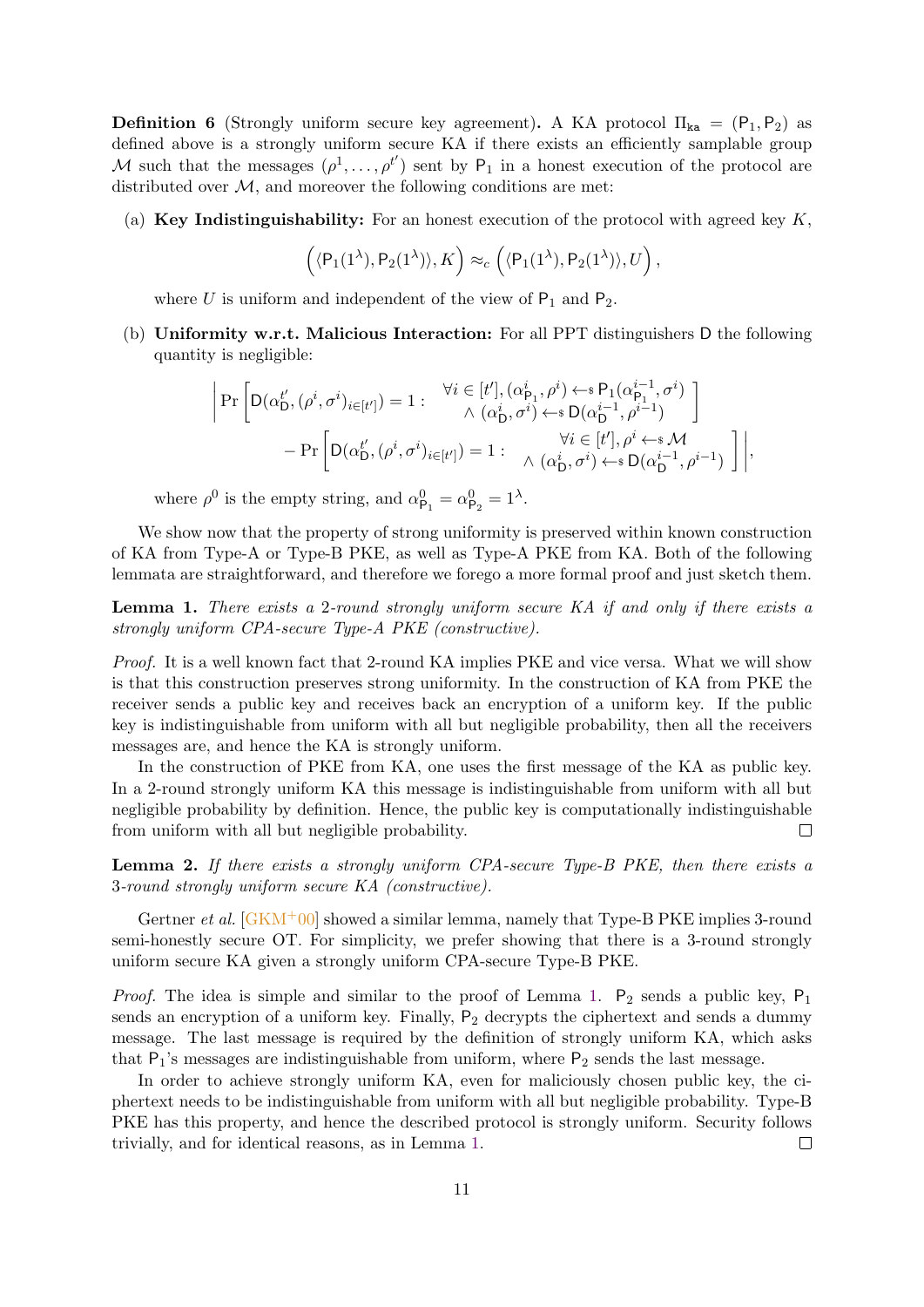#### <span id="page-13-0"></span>3.3 Strongly Uniform OT

In an OT protocol  $\Pi = (S, R)$  we can w.l.o.g. assume that the sender S always speaks last. We use the same notation as described above for a key agreement protocol. In particular,  $\rho^1, \ldots, \rho^{t'}$ are the messages from R to S, and  $\sigma^1, \ldots, \sigma^{t'+1}$  the messages from S to R. The initial states are identical with the inputs, i.e.  $\alpha_{\mathsf{R}}^0 = b \in \{0, 1\}$  and  $\alpha_{\mathsf{S}}^0 = (s_0, s_1) \in \{0, 1\}^{2\lambda}$ .

Correctness means that for all  $b \in \{0,1\}$ , and for all  $s_0, s_1 \in \{0,1\}^{\lambda}$ , the following probability is overwhelming:

$$
\Pr\left[\rho^{t'+1} = s_b : \forall i \in [t'+1], (\alpha^i_{\mathsf{R}}, \rho^i) \leftarrow \Re(\alpha^{i-1}_{\mathsf{R}}, \sigma^i) \land (\alpha^i_{\mathsf{S}}, \sigma^i) \leftarrow \Re(\alpha^{i-1}_{\mathsf{S}}, \rho^{i-1})\right],
$$

where  $\rho^0$  is the empty string, and  $\alpha_{\mathsf{S}}^0 = (s_0, s_1), \alpha_{\mathsf{R}}^0 = b$ .

As for security, we require two properties. The first property is equivalent to simulationbased security for honest-but-curious receivers. The second property says that a malicious sender cannot distinguish the case where it is interacting with the honest receiver, from the case where the messages from the receiver are replaced by uniform elements over an efficiently sampleable group M.

<span id="page-13-1"></span>**Definition 7** (Strongly Uniform semi-honestly secure OT). An OT protocol  $\Pi = (S, R)$  as defined above is a strongly uniform semi-honestly secure OT if there exists an efficiently samplable group M such that the messages  $(\rho^1, \ldots, \rho^{t'})$  sent by R in a honest execution of the protocol are distributed over  $M$ , and moreover the following conditions are met:

(a) Security w.r.t. Semi-Honest Receivers: There exists a PPT simulator  $\mathsf{Sim}_{\mathsf{R}}$  such that for all  $b \in \{0,1\}$  and for all  $s_0, s_1 \in \{0,1\}^{\lambda}$  the following holds:

$$
\left\{\text{Sim}_{\text{R}}(1^{\lambda}, b, s_b)\right\}_{\lambda, b, s_b} \approx_c \left\{\text{VIEW}_{\Pi}^{\text{R}}(\lambda, s_0, s_1, b)\right\}_{\lambda, s_0, s_1, b}
$$

,

where  $VIEW_{\Pi}^{R}(\lambda, s_0, s_1, b)$  denotes the distribution of the view of the honest receiver at the end of the protocol.

(b) Uniformity w.r.t. Malicious Senders: For all PPT distinguishers D, and for all  $b \in$  $\{0, 1\}$ , the following quantity is negligible:

$$
\begin{split} \bigg| \Pr\bigg[ \mathrm{D}(\alpha_{\mathrm{D}}^{t'}, (\rho^i, \sigma^i)_{i \in [t']}) = 1: & \begin{array}{c} \forall i \in [t'], (\alpha_{\mathrm{R}}^i, \rho^i) \leftarrow \mathrm{s} \, \mathrm{R}(\alpha_{\mathrm{R}}^{i-1}, \sigma^{i-1}) \\ \wedge (\alpha_{\mathrm{D}}^i, \sigma^i) \leftarrow \mathrm{s} \, \mathrm{D}(\alpha_{\mathrm{D}}^{i-1}, \rho^{i-1}) \end{array} \bigg] \\ & - \Pr\bigg[ \mathrm{D}(\alpha_{\mathrm{D}}^{t'}, (\rho^i, \sigma^i)_{i \in [t']} ) = 1: & \begin{array}{c} \forall i \in [t'], \rho^i \leftarrow \mathrm{s} \, \mathcal{M} \\ \wedge (\alpha_{\mathrm{D}}^i, \sigma^i) \leftarrow \mathrm{s} \, \mathrm{D}(\alpha_{\mathrm{D}}^{i-1}, \rho^{i-1}) \end{array} \bigg] \bigg|, \end{split}
$$

where  $\rho^0$  is the empty string, and  $\alpha_{\mathsf{R}}^0 = b$ .

Note that the second property implies game-based security w.r.t. malicious senders (i.e., property (b) of Definition [2\)](#page-9-2). Furthermore, for the special case of  $t' = 1$  the above definition collapses to standard semi-honest security, as the only message sent by the malicious sender plays no role in distinguishing the two distributions.

Next, we show a lemma that is not very surprising, namely that strongly uniform secure KA can be constructed from strongly uniform semi-honestly secure OT.

**Lemma 3.** If there exists a t-round strongly uniform semi-honestly secure  $OT$ , then there exists a t-round strongly uniform secure KA (constructive).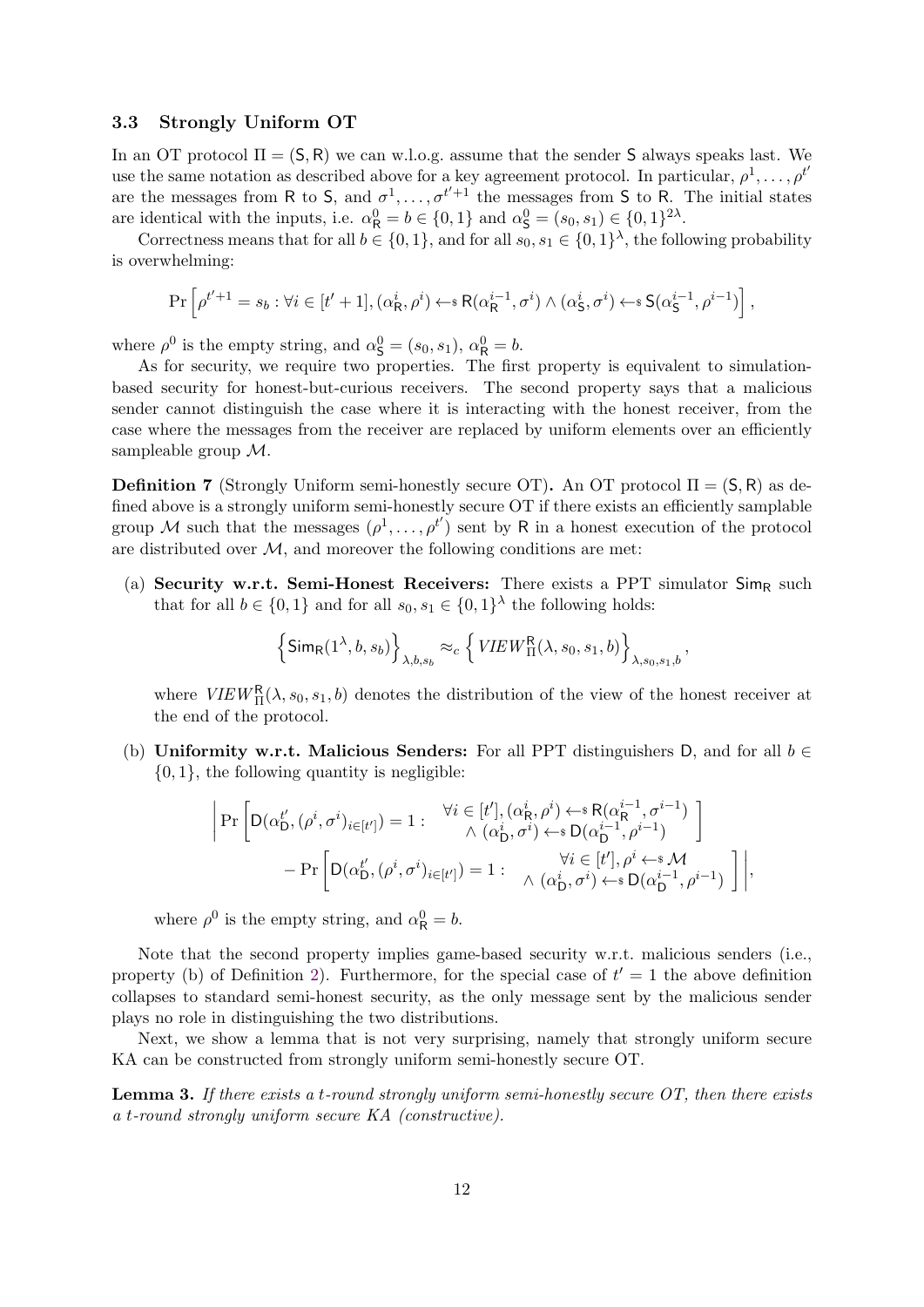*Proof.* We construct a t-round KA  $\Pi_{\text{ka}}$  from a t-round OT  $\Pi$  as follows.  $P_1$  and  $P_2$  run  $\Pi$ , where  $P_1$  takes the role of the receiver with choice bit 0.  $P_2$  takes the role of the sender, with inputs equal to a uniform key k, i.e.  $s_0 = k$ , and a uniformly random string u, i.e.  $s_1 = u$ .

Given that  $\Pi$  is semi-honestly secure, Gertner *et al.* [\[GKM](#page-29-4)<sup>+</sup>00, Theorem 5] have shown that  $\Pi_{\text{ka}}$  is indeed a secure KA. The rough idea is to first switch the receiver's choice bit to 1 by using the game-based security of Π against honest-but-curious senders (which in our case is implied by strong uniformity). Afterwards, we can use the security against an honest-but-curious receiver to argue that an eavesdropper cannot distinguish  $s_0 = k$  from random anymore, since even the receiver can only learn  $s_1$  but has no information about  $s_0$ . Therefore  $\Pi_{\text{ka}}$  is a secure KA. It remains to prove strong uniformity.

#### Claim 1. Assuming  $\Pi$  is strongly uniform, so is  $\Pi_{ka}$ .

*Proof.* Let PPT  $D'$  break the strong uniformity of  $\Pi_{ka}$ , then we construct a PPT distinguisher D that breaks the strong uniformity of  $\Pi$  as follows. Distinguisher D chooses k and u uniformly, and interacts as a honest sender in Π, where the receiver's messages are either distributed according to the protocol description or uniform. Hence,  $P_1$ 's messages are either conform with the protocol or uniform. Distinguisher  $D'$  receives the view of  $P_2$  generated by D. Now, if D' distinguishes the messages of  $P_1$  being conform with the protocol from uniform, D breaks the strong uniformity of Π.  $\Box$ 

 $\Box$ 

The next lemma is more surprising, as it implies that strongly uniform secure KA is equivalent to strongly uniform semi-honestly secure OT. Hence, the notion of strong uniformity is sufficiently strong to bypass the black-box separation of KA and OT by Gertner *et al.*  $\sqrt{GKM^+00}$ , Corollary 7], which is a consequence of the separation between PKE and OT, and the fact that 2-round KA implies PKE. The above also implies that 2-round secure KA is separated as well from 2-round strongly uniform secure KA.

Lemma 4. If there exists a t-round strongly uniform secure KA, then there exists a t-round strongly uniform semi-honestly secure OT (constructive).

*Proof.* We construct an OT protocol  $\Pi$  using two parallel executions of a KA protocol  $\Pi_{\text{ka}}$ , which we denote with  $\Pi_{\text{ka}}^0$  and  $\Pi_{\text{ka}}^1$ . The receiver of the OT acts in both executions as  $P_1$ . For his choice bit b, he runs  $\overline{\Pi}_{\text{ka}}^{b}$  according to the protocol description, and in  $\Pi_{\text{ka}}^{1-b}$  he samples and sends uniform messages.

In the last round the sender sends  $k_0 + s_0$  and  $k_1 + s_1$ , where for  $j \in \{0, 1\}$  the key  $k_j$  is the exchanged key in  $\Pi_{\text{ka}}^j$ , and  $s_0, s_1$  are the OT inputs of the sender. Notice that this is a t-round protocol, since the sender can send his masked inputs together with his last messages of the KA protocols.

#### Claim 2. Assuming  $\Pi_{\text{ka}}$  is strongly uniform, so is  $\Pi$ .

*Proof.* Let there be a PPT distinguisher  $D'$  that distinguishes the receiver's messages in  $\Pi$  from uniform. We construct a PPT distinguisher  $D$  for  $P_1$ 's messages using  $D'$ . Distinguisher  $D$  acts in  $\Pi_{\text{ka}}$  as P<sub>2</sub>, where P<sub>1</sub>'s messages are either distributed according to the protocol description or uniform. Hence, D picks  $b \leftarrow s \{0, 1\}$  and uses the messages sent by D' in  $\Pi$  to interact with  $P_1$  in  $\Pi_{\text{ka}}^b$ . For  $\Pi_{\text{ka}}^{1-b}$ , distinguisher D sends uniform messages as in the protocol description. Finally, D outputs the output of D'. Hence, if D' is successful, then so is D.  $\Box$ 

Claim 3. Assuming  $\Pi_{ka}$  is strongly uniform and secure, then  $\Pi$  is secure against honest-butcurious receivers.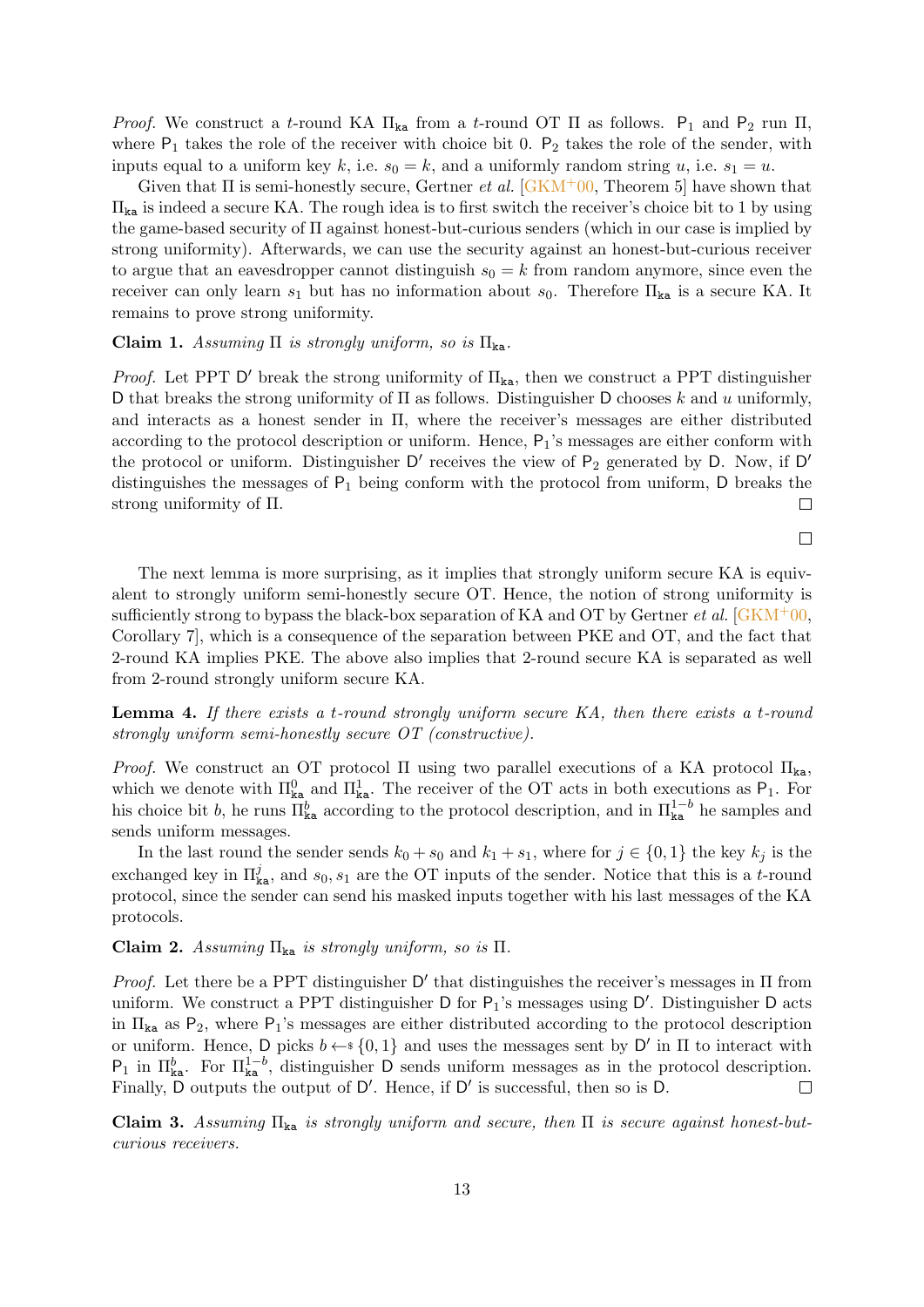Proof. We use the following hybrids, where a simulator Sim generates a view of the receiver. In the last hybrid, Sim only uses  $s_b$  but not  $s_{1-b}$  and therefore implements a simulator Sim $(1^{\lambda}, b, s_b)$ as required for security against honest-but-curious receivers.

- $HYB_1(\lambda)$ : Sim generates the receivers messages in  $\Pi_{\mathbf{k}a}^{1-b}$  as in an actual key agreement  $\Pi_{\mathbf{k}a}$ , i.e. not uniform as in Π. The receiver's view only contains the messages, not the randomness used in  $\Pi_{\text{ka}}$  to generate these messages.
- $HYB_2(\lambda)$ : Sim sends a uniform value u instead of  $k_{1-b} + s_{1-b}$ .

To prove the claim, we need to show that the receiver's view in the real protocol is indistinguishable from  $HYB_1(\lambda)$ , and that  $HYB_1(\lambda)$  is indistinguishable from  $HYB_2(\lambda)$ .

Let D' be a PPT distinguisher that distinguishes the recevier's view in the real protocol from  $HYB_1(\lambda)$  with non-negligible probability. We show that there is a PPT distinguisher D that breaks the strong uniformity of the KA  $\Pi_{\text{ka}}$  with the same probability. Distinguisher D runs  $\Pi$ , but replaces the interaction in  $\Pi_{\textbf{k}a}^{1-b}$  on the receiver's side with a challenge instance of  $\Pi_{\textbf{k}a}$  against the strong uniformity. To simulate the view of the receiver correctly, we need to simulate the sampling procedure of the uniform messages in the protocol given only the challenge messages. We can do this by using the simulator  $SimSamp$  of efficiently sampleable groups. The challenge messages are either uniform, as in the receiver's actual view in Π, or honestly generated, as in  $HYB_1(\lambda)$ . Otherwise, D acts exactly according to the protocol description of  $\Pi$ . If D' distinguishes the two cases, D breaks the uniformity of  $\Pi_{\text{ka}}$ .

Now let D' be a PPT distinguisher that distinguishes  $HYB_1(\lambda)$  from  $HYB_2(\lambda)$  with nonnegligible probability. Then we can construct a PPT distinguisher that breaks security, i.e. key indistinguishability, of  $\Pi$  with the same probability. Distinguisher D receives a transcript of  $\Pi_{ka}$ and a challenge z which is either the key k or uniform. Hence, D uses the transcript of  $\Pi_{\text{ka}}$  as transcript of  $\Pi_{\text{ka}}^{1-b}$ , and the challenge z to generate the message  $k_{1-b} + s_{1-b}$  as  $z + s_{1-b}$ . Finally, D generates the remaining parts of the receiver's view honestly. If  $z = k$ , then D simulates  $HYB_1(\lambda)$ , and if  $z = u$ , and hence  $z + s_{1-b}$  is uniform, D simulates  $HYB_2(\lambda)$ . Hence, whenever D' distinguishes  $HYB_1(\lambda)$  from  $HYB_2(\lambda)$ , then D distinguishes the actual key from uniform.  $\Box$ 

 $\Box$ 

## <span id="page-15-0"></span>4 From Strongly Uniform Semi-Honestly Secure OT to Maliciously Secure OT

Our protocol is described in §[4.1.](#page-15-1) In §[4.2](#page-17-0) we provide a somewhat detailed proof sketch, whereas in §[4.3](#page-18-0) we formally show the protocol satisfies receiver-sided simulatability; recall that by using Theorem [2](#page-9-3) we immediately get a fully simulatable OT protocol.

#### <span id="page-15-1"></span>4.1 Protocol Description

Let  $\Pi_{c&\sigma} = (\mathsf{P}_0, \mathsf{P}_1, \mathsf{V}_0, \mathsf{V}_1)$  be a 1-out-of-2 C&O protocol and  $\Pi' = (\mathsf{S}', \mathsf{R}')$  be a  $(2t' + 1)$ -round OT protocol, where the first message  $\sigma^1$  might be the empty string. Our OT protocol  $\Pi = (S, R)$ is depicted in Fig. [3 on the following page.](#page-16-0) The protocol consists of  $(2t'+2)$  rounds as informally described below.

1. The receiver samples  $m_{1-b,i} \in \mathcal{M}$  for all  $i \in [t']$ , where b is the choice bit. Then he runs the prover of the C&O protocol upon input  $(m_{1-b,j})_{j\in[i]}$  for all  $i \in [t']$ , obtaining  $(\gamma_i)_{i\in[t']}$ which are forwarded to the sender.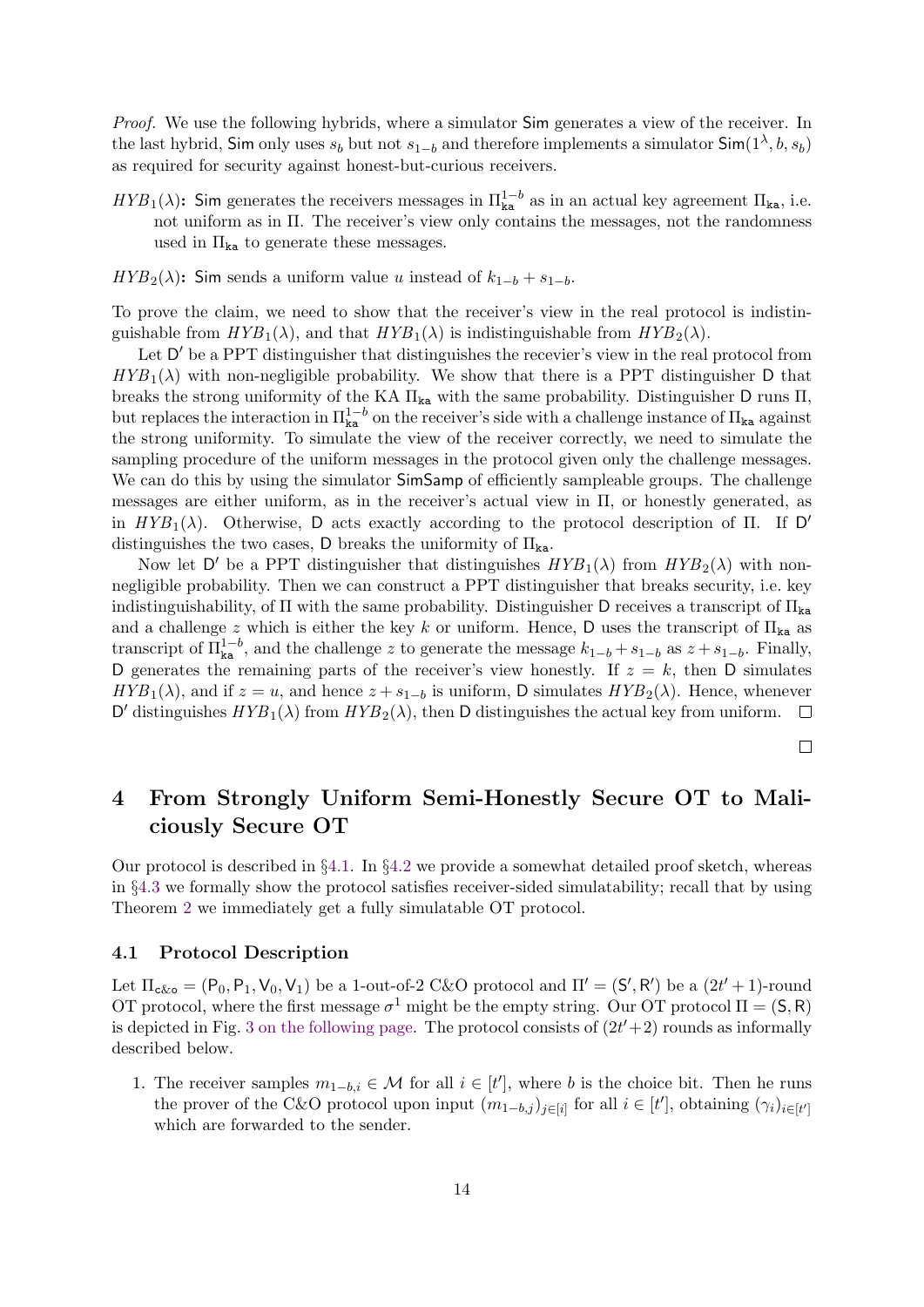<span id="page-16-0"></span>Sender  $S(s_0, s_1)$  Receiver R(b)  $u_0, u_1 \leftarrow^* M$  $R_{R,b}^{0}=0$  $\alpha_{\mathsf{S},0}^0 = (s_0,u_0)$   $\forall i \in [t]$  $^{\prime}]$  :  $\alpha_{\mathsf{S}}^0$  $m_{1-b,i} \leftarrow^* M$  $(\alpha_{\mathsf{S},0}^1, \sigma_0^1) \leftarrow \mathsf{s} S'(\alpha_{\mathsf{S},0}^0)$ )  $(\gamma_i$  $(\gamma_i, \alpha_i) \leftarrow \mathbb{P}_0((m_{1-b,j})_{j \in [i]})$  $(\alpha_{\mathsf{S},1}^1, \sigma_1^1) \leftarrow \mathsf{s} S'(\alpha_{\mathsf{S},1}^0)$  $(\gamma_i)_{i\in[t']}$  $\beta_1 \leftarrow \s V_0(1^{\lambda})$  $r_{0,1}, r_{1,1} \leftarrow^* \mathcal{M}$  ( $\beta_1, (r_{k,1}, \sigma_k^1)_{k \in \{0,1\}}$ )  $\dots\dots\dots\dots\dots\dots\dots\dots\dots\text{Repeat for each } i \in [t']$ ] . . . . . . . . . . . . . . . . . . . . . . . . . . . . . . . . . . . . . . . .  $(\alpha_{{\sf R},b}^i,\rho_b^i) \leftarrow \; {\sf R}'(\alpha_{{\sf R},b}^{i-1},\sigma_b^i)$  $m_{b,i} = \rho_b^i - r_{b,i}$  $\textbf{if} \,\, \mathsf{V}(\gamma_i,\beta_i,(\delta_i,(m_{0,j})_{j\in [i]},(m_{1,j})_{j\in [i]})) = 0 \,\, \,\,\,\,\,\,\,\,\,\,\,\,\,\,\,\, (\delta_i, m_{0,i},m_{1,i})$  $\delta_i \leftarrow \mathbb{P}_1(\alpha_i, \beta_i, \gamma_i, (m_{b,j})_{j \in [i]})$ return ⊥  $(\alpha_{\mathsf{S},0}^{i+1},\sigma_0^{i+1}) \leftarrow \mathsf{s}^{\prime\prime}(\alpha_{\mathsf{S},0}^{i},m_{0,i}+r_{0,i})$  $(\alpha_{\mathsf{S},1}^{i+1},\sigma_1^{i+1}) \leftarrow \mathsf{s} S'(\alpha_{\mathsf{S},1}^i,m_{1,i}+r_{1,i})$  $\beta_{i+1} \leftarrow \{ \mathsf{V}_0(1^{\lambda})$  $r_{0,i+1}, r_{1,i+1} \leftarrow^* \mathcal{M}$  ( $\beta_{i+1}, (r_{k,i+1}, \sigma_k^{i+1})_{k \in \{0,1\}}$ ) . . . . . . . . . . . . . . . . . . . . . . . . . . . . . . . . . . . . . . . . . . . . . . . . . . . . . . . . . . . . . . . . . . . . . . . . . . . . . . . . . . . . . . . . . . . . . . . . . . . . . .  $(\boldsymbol{\alpha}_{\mathsf{R},b}^{t'+1},\boldsymbol{\rho}_{b}^{t'+1}) \leftarrow \mathsf{s} \; \mathsf{R}'(\boldsymbol{\alpha}_{\mathsf{R},b}^{t'},\boldsymbol{\sigma}_{b}^{t'+1})$ output  $s_b = \rho_b^{t'+1}$ 

Figure 3:  $(2t'+2)$ -round OT protocol achieving receiver-sided simulatability from  $(2t'+1)$ -round strongly uniform semi-honestly secure OT. Note that the initial state information  $\alpha_{\mathsf{S},0}^0, \alpha_{\mathsf{S},1}^0$  and  $\alpha_{\mathsf{R},b}^0$  is set to be equal, respectively to the inputs used by the sender and the receiver during the runs of the underlying OT protocol  $(S', R')$ . The values  $\beta_{t'+1}, r_{0,t'+1}, r_{1,t'+1}$  are not needed and can be removed, but we avoided to do that in order to keep the protocol description more compact.

- 2. The sender samples uniform values  $u_0, u_1 \leftarrow^* \mathcal{M}$ . Then, he runs the underlying  $(2t' + 1)$ round OT twice with inputs  $(s_0, u_0)$  and  $(s_1, u_1)$  to generate the first messages  $\sigma_0^1$  and  $\sigma_1^1$ . Further, the sender samples a challenge  $\beta_1$  for the C&O protocol, as well as two uniformly random group elements  $r_{0,1}$ ,  $r_{1,1}$  from M, and forwards  $(\beta_1, r_{0,1}, r_{1,1})$  to the receiver together with the first messages of the OTs (i.e.  $\sigma_0^1$  and  $\sigma_1^1$ ).
- 3. Repeat the following steps for each  $i \in [t']$ :
	- (a)  $(R \rightarrow S)$ : The receiver runs the receiver R' of the underlying  $(2t' + 1)$ -round OT protocol with choice bit fixed to 0, and upon input message  $\sigma_b^i$  from the sender, obtaining a message  $\rho_b^i$  which is used to define the message  $m_{b,i} = \rho_b^i - r_{b,i}$  required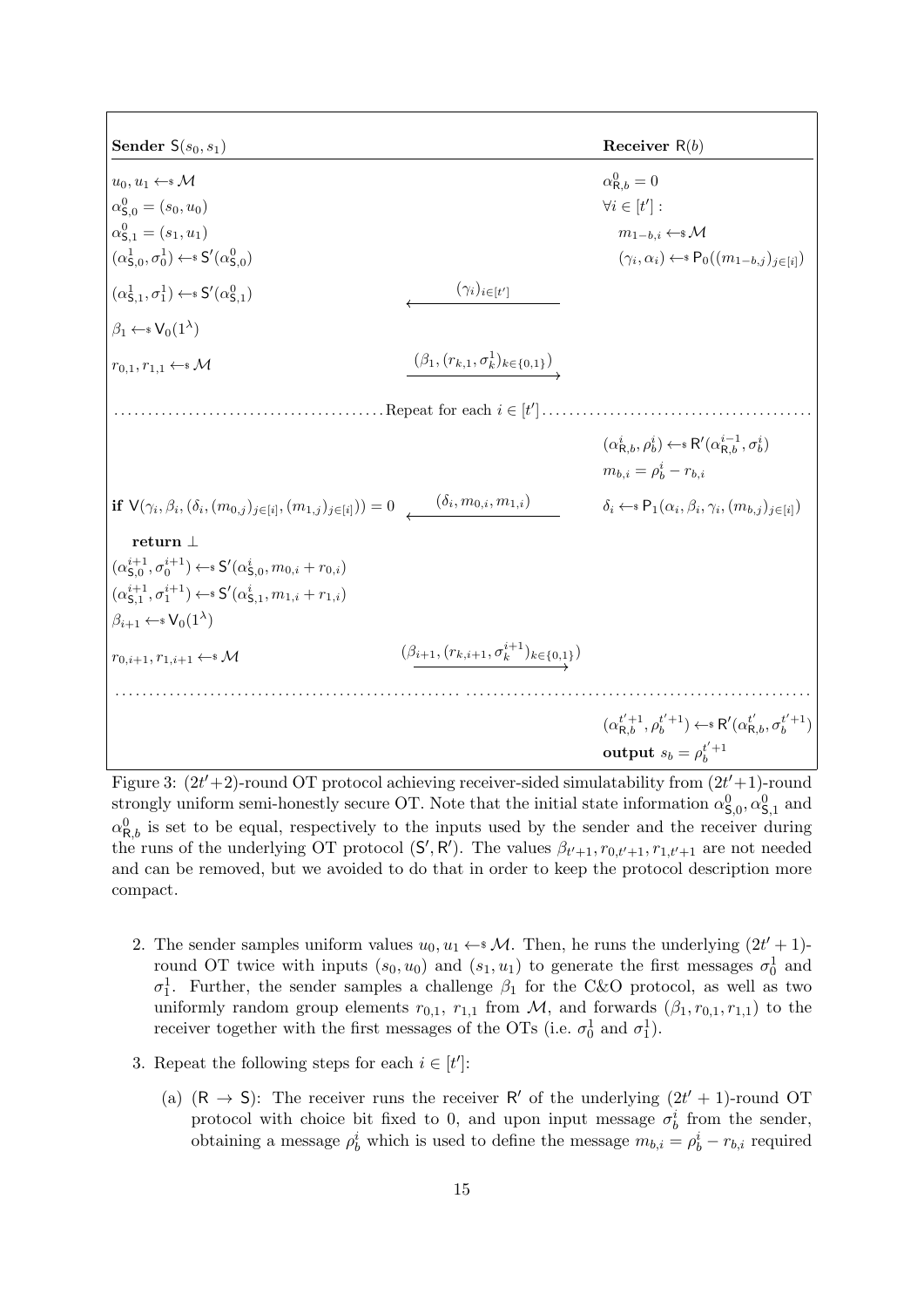to complete the execution of the C&O protocol in the non-committing branch b. This results in a tuple  $(\delta_i, m_{0,i}, m_{1,i})$  that is forwarded to the sender.

- (b)  $(S \to R)$ : The sender verifies that the transcript  $T_i = (\gamma_i, \beta_i, (\delta_i, (m_{0,i})_{j \in [i]}, (m_{1,i})_{j \in [i]})$ is accepting for the underlying C&O protocol. If so, he continues the two runs of the sender S' for the underlying  $(2t' + 1)$ -round OT protocol. The first run uses state  $\alpha_{\mathsf{S},0}^i$  and message  $m_{0,i} + r_{0,i}$  from the receiver resulting in a message  $\sigma_0^{i+1}$  and state  $\alpha_{\mathsf{S}^0}^{i+1}$  $s_{5,0}^{i+1}$ , whereas the second run uses state  $\alpha_{\mathsf{S},1}^{i}$  and message  $m_{1,i} + r_{1,i}$  from the receiver resulting in a message  $\sigma_1^{i+1}$  and state  $\alpha_{\mathsf{S},1}^{i+1}$  $S_{,1}^{i+1}$ . Finally, the sender samples a challenge  $\beta_{i+1}$  for the C&O protocol, as well as another two uniformly random group elements  $r_{0,i+1}$ ,  $r_{1,i+1}$  from M, and forwards  $(\sigma_0^{i+1}, \sigma_1^{i+1})$  and  $\beta_{i+1}$ ,  $r_{0,i+1}$ ,  $r_{1,i+1}$  to the receiver.
- 4. Output: The receiver runs the receiver  $R'$  of the underlying  $(2t' + 1)$ -round OT protocol, upon input the  $(t'+1)$ -th message  $\sigma_b^{t'+1}$  $t'_{b}$ <sup>+1</sup> from the sender, thus obtaining an output  $\rho_b^{t'+1}$  $b^{t'+1}$ .

Correctness follows by the fact that, when both the sender and the receiver are honest, by correctness of the C&O protocol the transcripts  $T_i$  are always accepting, and moreover the messages produced by the sender  $\sigma_b^i$  are computed using message  $m_{b,i} + r_{b,i} = \rho_b^i$  from the receiver, so that each pair  $(\rho_b^i, \sigma_b^i)$  corresponds to the *i*-th interaction of the underlying  $(2t' + 1)$ round OT protocol with input strings  $(s_b, u_b)$  for the sender and choice bit 0 for the receiver, and thus at the end the receiver outputs  $s<sub>b</sub>$ . As for security, we have:

**Theorem 3** (Receiver-sided simulatability of  $\Pi$ ). Assuming that  $\Pi'$  is a  $(2t'+1)$ -round strongly uniform semi-honestly secure OT protocol, and that  $\Pi_{c\&c}$  is a secure 1-out-of-2 commit-and-open protocol, then the protocol  $\Pi$  from Fig. [3](#page-16-0) securely realizes  $\mathcal{F}_{OT}$  with receiver-sided simulation.

#### <span id="page-17-0"></span>4.2 Proof Intuition

We give a detailed proof in §[4.3,](#page-18-0) and here provide some intuition. In order to show receiversided simulatability we need to prove two things: (1) The existence of a simulator Sim which by interacting with the ideal functionality  $\mathcal{F}_{\text{OT}}$  can fake the view of any efficient adversary corrupting the receiver in a real execution of the protocol; (2) Indistinguishability of the protocol transcripts with choice bit of the receiver equal to zero or one, for any efficient adversary corrupting the sender in a real execution of the protocol.

To show (1), we consider a series of hybrid experiments that naturally lead to the definition of a simulator in the ideal world. In order to facilitate the description of the hybrids, it will be useful to think of the protocol as a sequence of  $t'$  iterations, where each iteration consists of 2 rounds, as depicted in Fig. [3 on the previous page.](#page-16-0)

- In the first hybrid, we run a malicious receiver twice after he has sent his commitments. The purpose of the first run is to learn a malicious receiver's input bit, i.e. on which branch he is not committed. If he is committed on both branches, simulation will be easy since he will not be able to receive any of the sender's inputs. We use the second run to learn the output of a malicious receiver. We describe the two runs now.
	- 1. The first round of each iteration yields an opening  $(\delta_i, m_{0,i}, m_{1,i})$ . Hence, after verifying that the opening is valid, we rewind the adversary to the end of the first round of the *i*-th iteration to receive another opening  $(\delta'_i, m'_{0,i}, m'_{1,i})$ .

Now, let  $b \in \{0, 1\}$  such that  $m_{b,i} \neq m'_{b,i}$ . By the security of the C&O protocol, there can be at most one such b. If there is no b we continue the first run. Otherwise, if there is such a b, we have learned the equivocal branch and start the second run.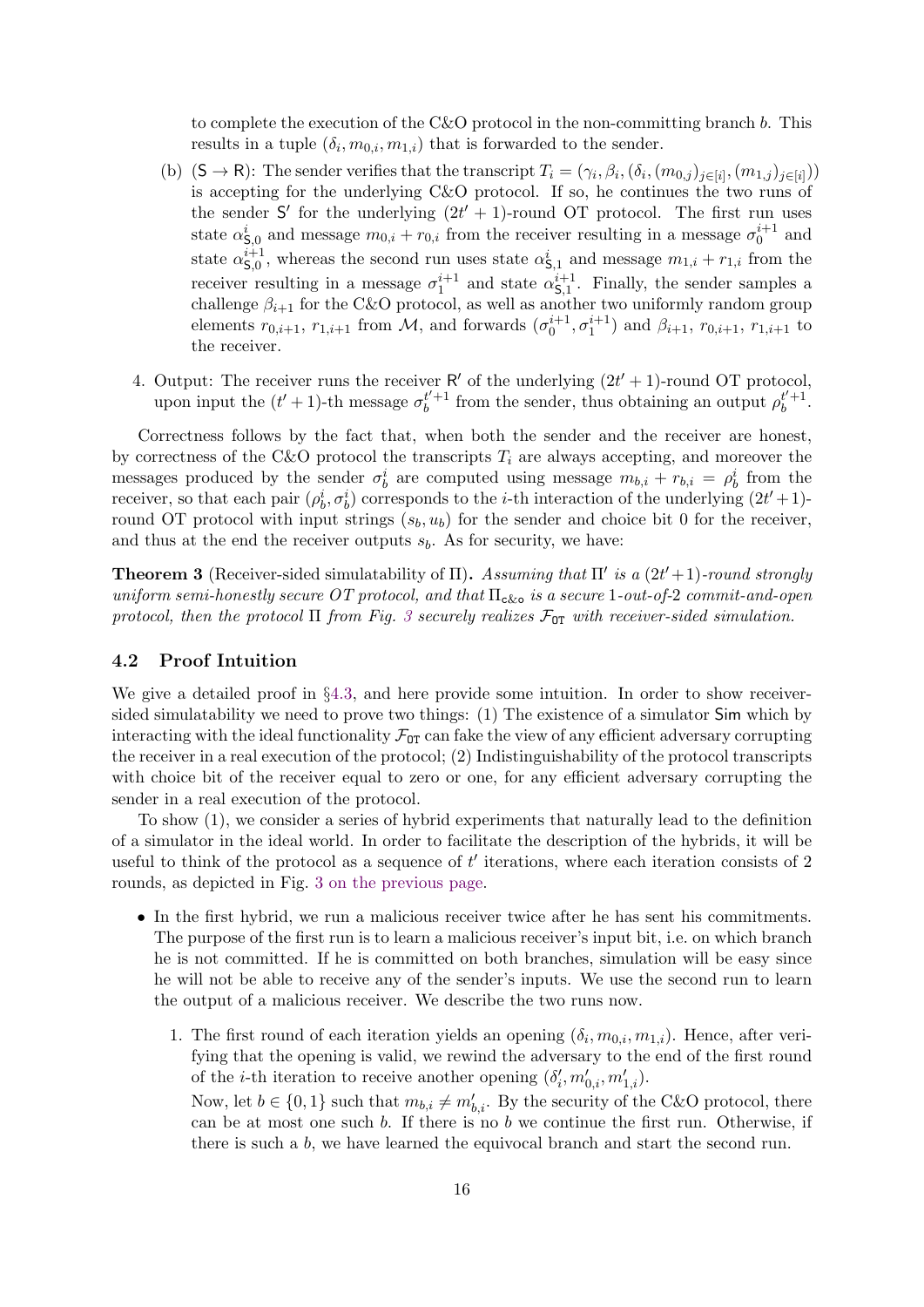- 2. We execute the second run according to the protcol with the difference that we now know the equivocal branch, i.e. b, from the very beginning, which will help us later to simulate correctly right from the start. Notice that by the security of the C&O protocol, a malicious receiver cannot change the equivocal branch in the second run. Obviously, he cannot change it during the same iteration since then he would be equivocal on both branches and contradict the security of the C&O protocol. He can also not change the equivocal branch of one of the later rounds  $j > i$ , since in the *j*-th commitment  $\delta_j$  he cannot be committed to both  $m_{b,i}$  and  $m'_{b,i}$ , so he needs to equivocally open  $\delta_i$  as well. Thus, he needs to be committed on the other branch, i.e. branch  $1 - b$ .
- The values  $m'_{k,i}$  (right after the rewinding) of each iteration of the first run for  $k \in \{0,1\}$ , and second run for  $k = 1 - b$ , are identical to  $m_{k,i}$ . Moreover,  $m'_{k,i} \neq m_{k,i}$  holds only for the second run for branch  $k = b$ . Therefore, in the second hybrid, we can change the distribution of  $r'_{k,i}$  to  $r'_{k,i} = \rho^i_k - m_{k,i}$  for  $k \in \{0,1\}$ , and both runs except branch  $k = b$ during the second run. The value  $\rho_k^i$  is obtained by running the simulator for the receiver of the underlying strongly uniform semi-honest OT protocol with choice bit 1 and input  $u_k$ . We can use the messages generated by this simulator on the sender's side as well.

We will use the strong uniformity of the OT to argue that a malicious receiver cannot distinguish  $r'_{k,i} = \rho_k^i - m_{k,i}$  from uniform. By the semi-honest security, the messages generated by the simulator are indistinguishable from the actual semi-honest OT. At the same time this simulator is independent of the sender's inputs  $s_0$  and  $s_1$ . Note that in this hybrid, we only need to known  $s_b$  for the second run after having learned b.

In the last hybrid, a protocol transcript is independent of  $s_{1-b}$  but still yields a well distributed output for the malicious receiver, which directly yields a simulator in the ideal world.

To show (2), we first use the strong uniformity of the underlying OT protocol to sample  $m_{b,i}$ uniformly at random at the beginning of the protocol. Notice that this implies that the receiver cannot recover the value  $s<sub>b</sub>$  of the sender anymore. Further, we need the strong uniformity property here, since the receiver is interacting with a malicious sender who could influence the distribution of  $m_{b,i}$  sent by the receiver. Once both messages,  $m_{0,i}$  and  $m_{1,i}$  for all iterations are known before the start of the protocol, we can challenge the choice bit indistinguishability of the C&O protocol. As a consequence, we can argue that the transcripts with  $b = 0$  and  $b = 1$ are computationally indistinguishable, which implies game-based security against a malicious sender.

#### <span id="page-18-0"></span>4.3 Security Analysis

#### 4.3.1 Simulatability Against a Malicious Receiver

We need to prove that for all non-uniform PPT malicious receivers  $R^*$ , there exists a PPT simulator Sim such that

$$
\left\{ REAL_{\Pi,\mathsf{R}^*(z)}(\lambda,s_0,s_1,b)\right\}_{\lambda,s_0,s_1,b,z} \approx_c \left\{ IDEAL_{\mathcal{F}_{\text{OT}},\mathsf{Sim}^{\mathsf{R}^*(z)}}(\lambda,s_0,s_1,b)\right\}_{\lambda,s_0,s_1,b,z}
$$

where  $\lambda \in \mathbb{N}, s_0, s_1 \in \{0, 1\}^*, b \in \{0, 1\}, \text{ and } z \in \{0, 1\}^*.$ 

To this end, we introduce several hybrid experiments naturally leading to the definition of an efficient simulator in the ideal world. Let  $HYB_0(\lambda)$  be the real world experiment with a malicious receiver  $\mathsf{R}^*$ . (All experiments are further parameterized by the inputs  $s_0$ ,  $s_1$  for the sender, but we omit to explicitly write this for simplicity.)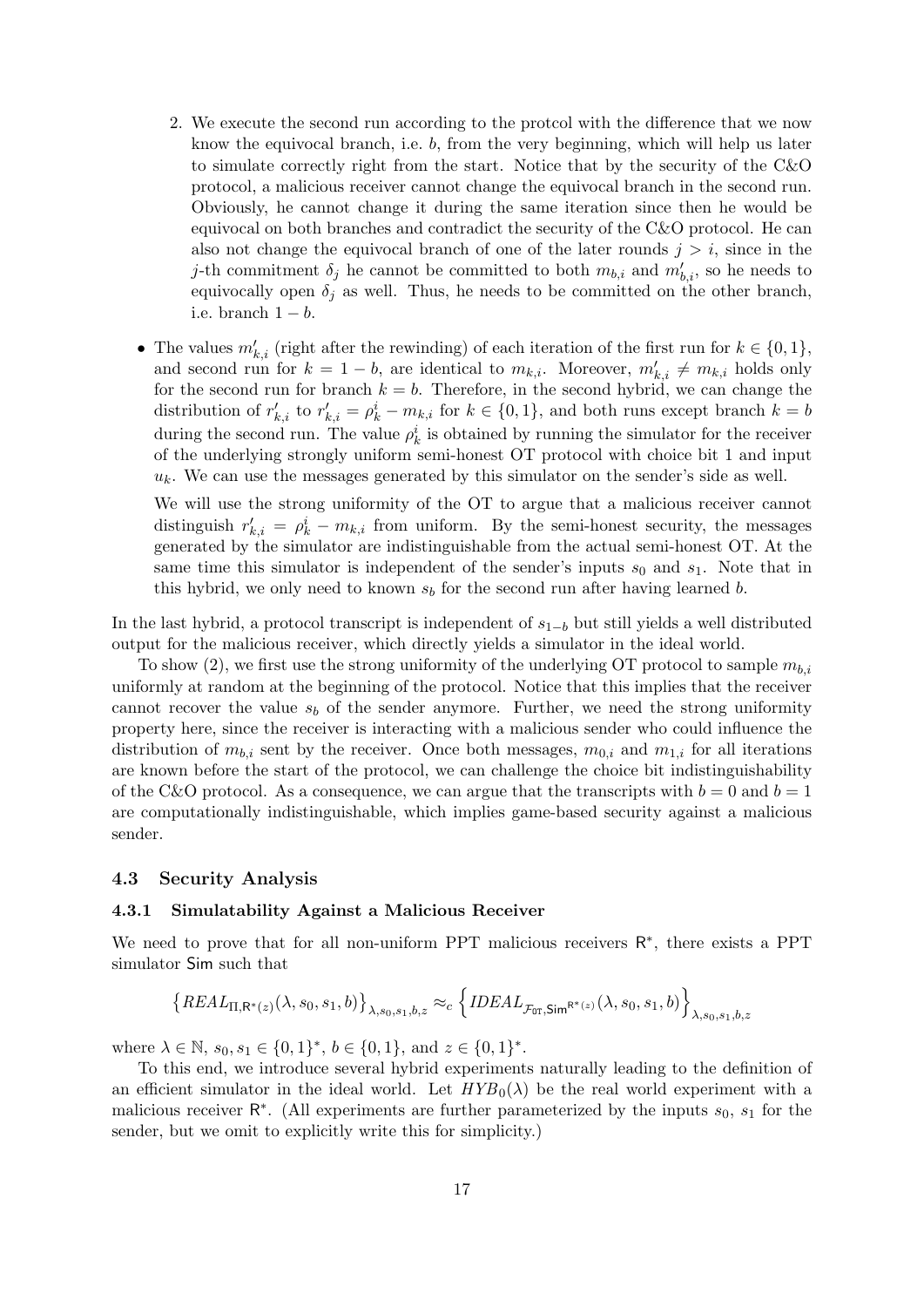<span id="page-19-9"></span>**First hybrid.** Hybrid  $HYB_1(\lambda)$  proceeds as follows.

- 1. The sender picks  $u_0, u_1 \leftarrow^* \mathcal{M}$  and lets  $\tilde{\alpha}_{\mathsf{S},0}^0 = \alpha_{\mathsf{S},0}^0 = (s_0, u_0), \tilde{\alpha}_{\mathsf{S},1}^0 = \alpha_{\mathsf{S},1}^0 = (s_1, u_1),$  and  $b, b', b'' = \bot.$
- <span id="page-19-2"></span>2. R<sup>\*</sup> forwards  $(\gamma_i)_{i \in [t']}$ , to which the sender replies with  $(\beta_1, r_{0,1}, r_{1,1}, \tilde{\sigma}_0^1, \tilde{\sigma}_1^1)$ , where  $(\tilde{\alpha}_{\mathsf{S},0}^1, \tilde{\sigma}_0^1)$  $\leftarrow$  s S'(1<sup> $\lambda$ </sup>,  $\tilde{\alpha}_{\mathsf{S},0}^{0}$ ),  $(\tilde{\alpha}_{\mathsf{S},1}^{1}, \tilde{\sigma}_{1}^{1}) \leftarrow$  s S'(1<sup> $\lambda$ </sup>,  $\tilde{\alpha}_{\mathsf{S},1}^{0}$ ).
- <span id="page-19-5"></span><span id="page-19-4"></span><span id="page-19-3"></span><span id="page-19-0"></span>3. Repeat the steps below, for each  $i \in [t']$ :
	- (a)  $\mathsf{R}^*$  sends a tuple  $(\delta_i, m_{0,i}, m_{1,i})$ . Let  $T_i = (\gamma_i, \beta_i, (\delta_i, (m_{0,j})_{j \in [i]}, (m_{1,j})_{j \in [i]}))$ . Hence:
		- i. If  $V_1(T_i) = 0$ , restart the experiment with fresh randomness for  $\mathbb{R}^*$ . Since the protocol is correct with non-negligible probability, it will only take polynomial time to find a run where R<sup>\*</sup> never gets restarted within this step in any iteration.
		- ii. Rewind R <sup>∗</sup> at the beginning of the current iteration, and send a freshly sampled tuple  $(\beta'_i, r'_{0,i}, r'_{1,i})$  with the same distribution as before.
	- (b)  $\mathsf{R}^*$  replies with  $(\delta'_i, m'_{0,i}, m'_{1,i})$ . Let  $T'_i = (\gamma_i, \beta'_i, (\delta'_i, (m'_{0,j})_{j \in [i]}, (m'_{1,j})_{j \in [i]}))$ . Hence:
		- i. If  $V_1(T'_i) = 0$ , we restart  $R^*$  as in step [3\(a\)i](#page-19-0) (again this can be done in polynomial time). If  $V_1(T_i') = 1$  and on both branches  $(m'_{0,j})_{j \in [i]} \neq (m_{0,j})_{j \in [i]}$  and  $(m'_{1,j})_{j\in[i]}\neq (m_{1,j})_{j\in[i]}$ , the sender aborts.
		- ii. Attempt to define b' as the binary value for which  $(m'_{b',j})_{j\in[i]} \neq (m_{b',j})_{j\in[i]}$ , but  $(m'_{1-b',j})_{j\in[i]} = (m_{1-b',j})_{j\in[i]}$ . If such value is found, halt and go directly to step [4](#page-19-1) after setting  $b \stackrel{\text{def}}{=} b'$ .
	- (c) The sender computes  $(\tilde{\alpha}_{\mathsf{S}^0}^{i+1})$  $(\tilde{s}_{\mathsf{S},0}^{i+1}, \tilde{\sigma}_0^{i+1}) \leftarrow \mathsf{s} S'(\tilde{\alpha}_{\mathsf{S},0}^i, m_{0,i}' + r_{0,i}'), (\tilde{\alpha}_{\mathsf{S},1}^{i+1})$  $(\tilde{s}_{\mathsf{S},1}^{i+1},\tilde{\sigma}_1^{i+1}) \leftarrow \$   $\mathsf{S}'(\tilde{\alpha}_{\mathsf{S},1}^{i},m_{1,i}' +$  $r'_{1,i}$ ), samples  $(\beta_{i+1}, r_{0,i+1}, r_{1,i+1})$  as in the original protocol, and forwards  $(\tilde{\sigma}_0^{i+1}, \tilde{\sigma}_1^{i+1}, \beta_{i+1},$  $r_{0,i+1}, r_{1,i+1}$ ) to R<sup>\*</sup>.
- <span id="page-19-12"></span><span id="page-19-11"></span><span id="page-19-6"></span><span id="page-19-1"></span>4. Rewind  $\mathsf{R}^*$  to step [2,](#page-19-2) and re-start running the experiment from there with the following differences applied to each iteration  $i \in [t']$ :
	- (a) Denote by  $(\beta''_i, r''_{0,i}, r''_{1,i})$  the new challenges sent to  $\mathsf{R}^*$  in step [3\(a\)ii,](#page-19-3) and with  $(\delta''_i, m''_{0,i},$  $m_{1,i}''$ ) the corresponding answer computed by  $\mathsf{R}^*$  in step [3b.](#page-19-4) Also let  $T''_i = (\gamma_i, \beta''_i, (\delta''_i, \delta''_i, \delta''_i, \delta''_i, \delta''_i, \delta''_i, \delta''_i, \delta''_i, \delta''_i, \delta''_i, \delta''_i, \delta''_i, \delta''_i, \delta''_i, \delta''_i, \delta''_i, \delta''_i, \delta''_i, \delta''_i, \delta''_i, \delta''_i,$  $(m_{0,j}^{"})_{j\in[i]},(m_{1,j}^{"})_{j\in[i]}).$
	- (b) If either  $\mathsf{V}_1(T''_i) = 0$ , or  $\mathsf{V}_1(T''_i) = 1$  and on both branches  $(m''_{0,j})_{j \in [i]} \neq (m_{0,j})_{j \in [i]}$ and  $(m''_{1,j})_{j\in[i]}\neq (m_{1,j})_{j\in[i]}$ , the sender aborts.
	- (c) Attempt to define b'' as the binary value for which  $(m_{b'',j})_{j\in[i]}\neq (m''_{b'',j})_{j\in[i]},$  but  $(m_{1-b'',j})_{j\in[i]} = (m''_{1-b'',j})_{j\in[i]}$ . If such value is found, but  $b'' \neq b$  the sender aborts.
	- (d) The sender aborts if  $b'' \neq \bot$ , but  $(m''_{b'',j})_{j \in [i]} = (m_{b'',j})_{j \in [i]}$ .
	- (e) The sender computes  $(\alpha_{\mathsf{S}_0}^{i+1})$  $(S_0^{i+1}, \sigma_0^{i+1}) \leftarrow \$S'(\alpha_{\mathsf{S},0}^i, m_{0,i}' + r_{0,i}'), (\alpha_{\mathsf{S},1}^{i+1})$  $(s_{5,1}^{i+1}, \sigma_1^{i+1}) \leftarrow s S'(\alpha_{\mathsf{S},1}^i, m_{1,i}' +$  $r'_{1,i}$ ) samples  $(\beta_{i+1}, r_{0,i+1}, r_{1,i+1})$  as in the original protocol, and forwards  $(\sigma_0^{i+1}, \sigma_1^{i+1}, \beta_{i+1},$  $r_{0,i+1}, r_{1,i+1}$ ) to R<sup>\*</sup>.
- <span id="page-19-13"></span><span id="page-19-8"></span><span id="page-19-7"></span>5. Experiment output: The output of  $\mathsf{R}^*$ .

<span id="page-19-10"></span>Lemma 5.  $\{HYB_0(\lambda)\}_{\lambda \in \mathbb{N}} \approx_c \{HYB_1(\lambda)\}_{\lambda \in \mathbb{N}}$ .

*Proof.* First notice that all the restarts and rewindings of  $R^*$  do not change  $R^*$ 's output distribution, they only decrease the probability of a protocol abort at the cost of a polynomial increase in the running time.

For  $i \in [t']$ , consider the following events defined over the probability space of  $HYB_1(\lambda)$ .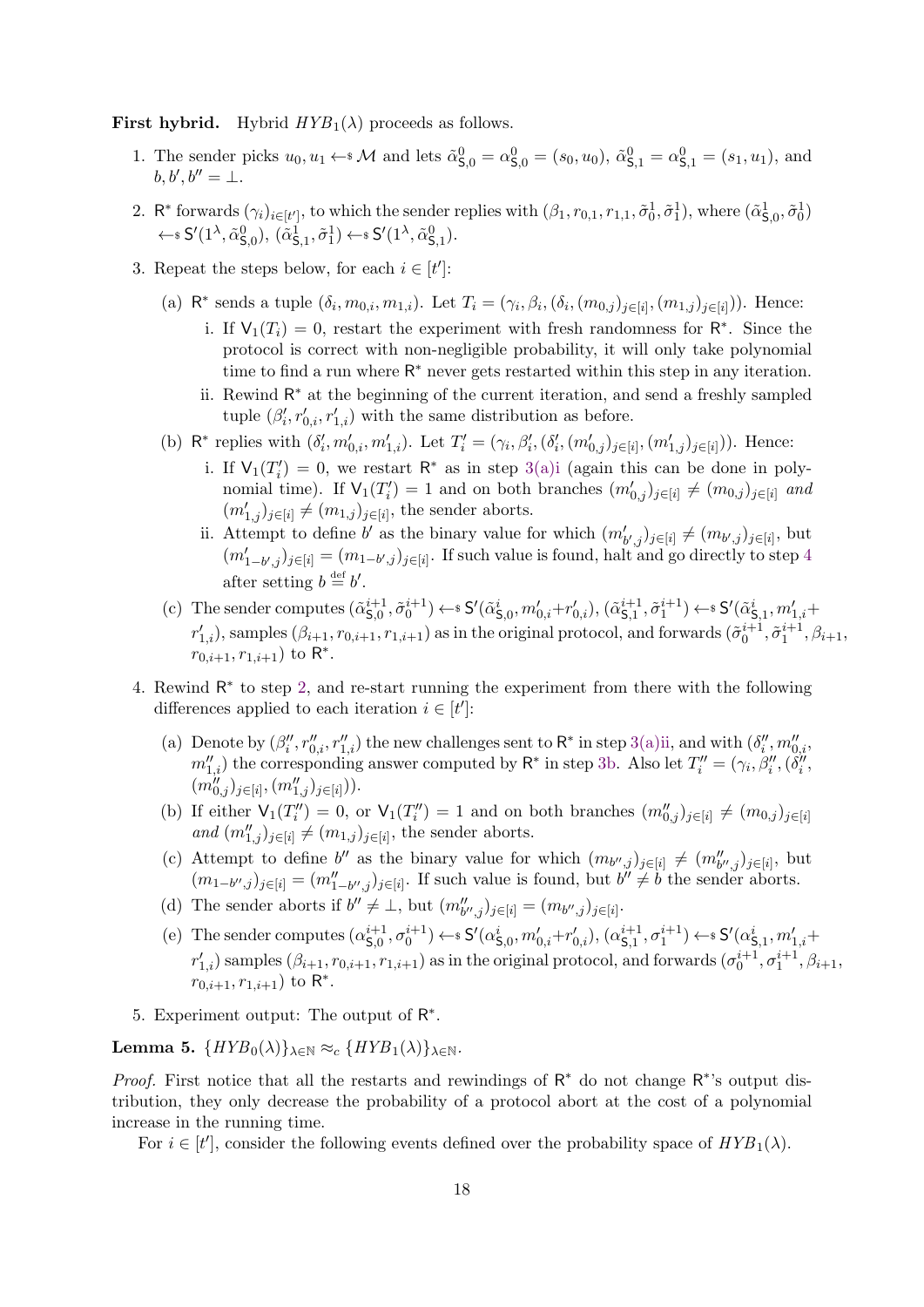- Event  $W_{1,1}^i$ : The event becomes true if the sender aborts during step [3\(b\)i,](#page-19-5) i.e. the values  $(\delta_i, m_{0,i}, m_{1,i})$  and  $(\delta'_i, m'_{0,i}, m'_{1,i})$  output by  $\mathsf{R}^*$  are such that there is no  $\hat{b} \in \{0, 1\}$  for which  $(m_{\hat{b},j})_{j\in[i]} = (m'_{\hat{b},j})_{j\in[i]}$ , and furthermore both transcripts  $T_i$  and  $T'_i$  are valid transcripts for the underlying commit-and-prove protocol.
- Event  $W_{1,2}^i$ : The event becomes true if the sender aborts during step [4b,](#page-19-6) i.e. the values  $(\delta_i, m_{0,i}, m_{1,i})$  and  $(\delta_i'', m_{0,i}'', m_{1,i}'')$  output by  $\mathsf{R}^*$  are such that there is no  $\hat{b} \in \{0,1\}$  for which  $(m_{\hat{b},j})_{j\in[i]} = (m''_{\hat{b},j})_{j\in[i]}$ , and furthermore both transcripts  $T_i$  and  $T''_i$  are valid transcripts for the underlying commit-and-prove protocol.
- Event  $W_{1,3}^i$ : The event becomes true if the sender aborts during step [4c,](#page-19-7) i.e., the non-committing branches  $b'$  and  $b''$  are different for the two runs of the adversary (after rewinding).
- Event  $W_{1,4}^i$ : The event becomes true if the sender aborts during step [4d,](#page-19-8) i.e., the value b'' was set in some previous iteration  $k < i$ , meaning that  $(m_{b'',j})_{j \in [k]} \neq (m_{b'',j}'')_{j \in [k]}$ , but during the *i*-th iteration the same branch becomes again committing, meaning that  $(m_{b'',j})_{j\in[i]}$  $(m''_{b'',j})_{j\in[i]}.$

Define  $W_1^i \stackrel{\text{def}}{=} W_{1,1}^i \vee W_{1,2}^i \vee W_{1,3}^i \vee W_{1,4}^i$ . For all PPT distinguishers D, by a union bound, we can write

$$
\Delta_{\mathsf{D}}(HYB_0(\lambda);HYB_1(\lambda)) \le \Pr[\exists i \in [t']: W_1^i] \le \sum_{i=1}^{t'} \sum_{j=1}^4 \Pr[W_{1,j}^i],
$$

and thus it suffices to prove that each of the events happens with negligible probability for all  $i \in [t']$ . We show this fact below, which concludes the proof of the lemma.

**Claim 4.** For all PPT  $\mathbb{R}^*$ , and for all  $i \in [t']$ , we have that  $\Pr[W_{1,1}^i] \in \text{negl}(\lambda)$ .

Proof. The proof is down to the property of existence of a committing branch for the commitand-prove protocol. By contradiction, assume that there is a pair  $s_0, s_1 \in \{0, 1\}^{\lambda}$ , some  $i \in [t']$ , a non-uniform PPT adversary  $\mathsf{R}^*$ , and an auxiliary input  $z \in \{0,1\}^*$ , such that  $\mathsf{R}^*(z)$  provokes event  $W_{1,1}^i$  in an execution of  $HYB_1(\lambda)$  with non-negligible probability. We build a non-uniform PPT adversary  $P^*$  that, given  $i \in [t']$ , attacks the security of  $\Pi_{\text{c\&o}}$  as follows:<sup>[9](#page-20-0)</sup>

- 1. Run  $\mathsf{R}^*(z)$ , and after receiving  $(\gamma_i)_{i \in [t']}$ , forward  $\gamma_i$  to the challenger, thus obtaining a challenge  $\beta$ .
- 2. Emulate a run of experiment  $HYB_1(\lambda)$  with  $\mathsf{R}^*$ , except that the value  $\beta_i$  is defined by embedding the value  $\beta$  received from the challenger.
- 3. Upon receiving  $(\delta_i, m_{0,i}, m_{1,i})$  from  $\mathsf{R}^*$ , check that  $T_i = (\gamma_i, \beta_i, (\delta_i, (m_{0,j})_{j \in [i]}, (m_{1,j})_{j \in [i]}))$ is a valid transcript; if so, forward  $(\delta_i, (m_{0,j})_{j \in [i]}, (m_{1,j})_{j \in [i]})$  to the challenger.
- 4. Upon receiving a fresh challenge  $\beta'$  for the commit-and-prove protocol from the challenger, rewind  $\mathsf{R}^*$  as described in  $HYB_1(\lambda)$ , except that the value  $\beta_i'$  is defined by embedding the value  $\beta'$  received from the challenger.
- 5. Upon receiving  $(\gamma'_i, m'_{0,i}, m'_{1,i})$  from  $\mathsf{R}^*$ , check that  $T'_i = (\gamma_i, \beta'_i, (\delta'_i, (m'_{0,j})_{j \in [i]}, (m'_{1,j})_{j \in [i]}))$ is a valid transcript; if so, forward  $(\gamma'_i, (m'_{0,j})_{j\in[i]}, (m'_{1,j})_{j\in[i]})$  to the challenger.
- <span id="page-20-0"></span>6. Complete the remaining steps of the protocol with  $\mathsf{R}^*$ , as described in  $HYB_1(\lambda)$ .

<sup>&</sup>lt;sup>9</sup>We can also make the reduction uniform, at the cost of losing a polynomial factor in the computational distance between the two hybrids (which is needed to guess the index i for which event  $W_{1,1}^i$  is provoked).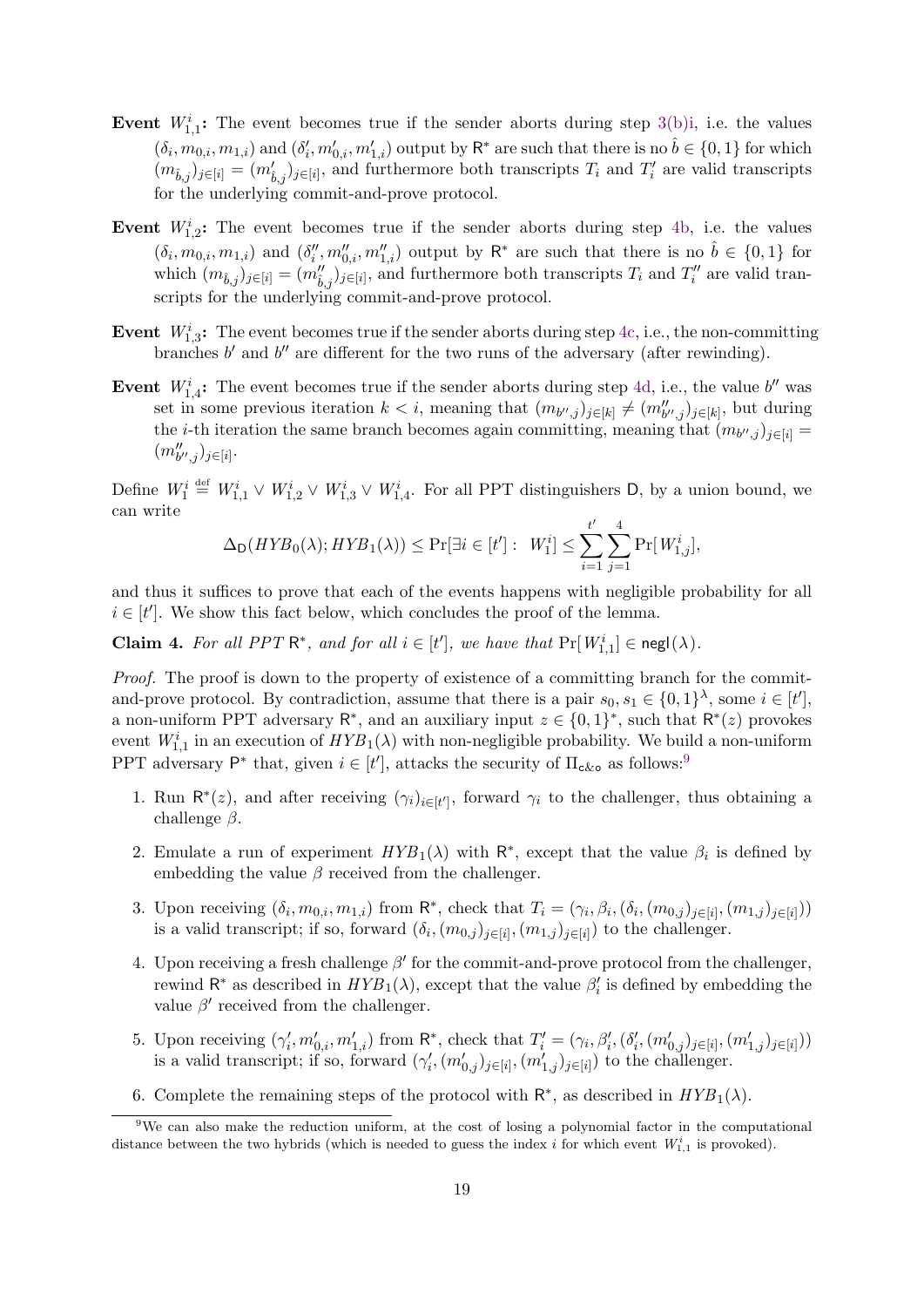Notice that the above simulation is perfect; this is because the values  $(\beta, \beta')$  that the reduction embeds during the i-th iteration have exactly the same distribution as in an execution of experiment  $HYB_1(\lambda)$ , whereas all other iterations are perfectly distributed as in  $HYB_1(\lambda)$ . It follows that adversary  $\mathsf{R}^*$  will provoke event  $W^i_{1,1}$  with non-negligible probability, which means that both the transcripts  $T_i$  and  $T'_i$  are accepting, and moreover  $(m_{0,j})_{j\in[i]}\neq (m'_{0,j})_{j\in[i]}$  and  $(m_{1,j})_{j\in[i]}\neq (m_{1,j}')_{j\in[i]}$ . Thus, P<sup>\*</sup> wins with non-negligible probability, which concludes the proof of the claim.  $\Box$ 

**Claim 5.** For all PPT  $\mathbb{R}^*$ , and for all  $i \in [t']$ , we have that  $\Pr[W_{1,2}^i] \in \text{negl}(\lambda)$ .

Proof. The proof is similar to the one of the previous claim, and therefore omitted. The only difference is that the challenge  $\beta'$  is now embedded by the reduction in  $\beta''_i$ , and also the tuple  $(\gamma''_i, (m''_{0,j})_{j\in[i]}, (m''_{1,j})_{j\in[i]})$  is sent to the challenger after the rewinding.  $\Box$ 

**Claim 6.** For all PPT  $\mathbb{R}^*$ , and for all  $i \in [t']$ , we have that  $\Pr[W_{1,3}^i] \in \text{negl}(\lambda)$ .

*Proof.* Without loss of generality, assume that  $b' = 0$  and  $b'' = 1$ . Notice that event  $W_{1,3}^i$ means that both transcripts  $T_i$  and  $T''_i$  are accepting for the commit-and-prove protocol, and additionally  $(m_{0,j})_{j\in[i]}\neq (m_{0,j}')_{j\in[i]},$  whereas  $(m_{1,j})_{j\in[i]}\neq (m_{0,j}'')_{j\in[i]}$ . The latter contradicts the property of existence of a committing branch for the commit-and-prove protocol. The formal reduction is similar to the one given above, and is therefore omitted.  $\Box$ 

**Claim 7.** For all PPT  $\mathbb{R}^*$ , and for all  $i \in [t']$ , we have that  $\Pr[W_{1,4}^i] \in \operatorname{negl}(\lambda)$ .

*Proof.* Notice that event  $W_{1,4}^i$  means that, for some iteration  $k < i$ , both transcripts  $T_k =$  $(\gamma_k, \beta_k, (\delta_k, (m_{0,j})_{j\in[k]}, (m_{1,j})_{j\in[k]}))$  and  $T''_k = (\gamma_k, \beta''_k, (\delta''_k, (m''_{0,j})_{j\in[k]}, (m''_{1,j})_{j\in[k]}))$  are accepting for the commit-and-prove protocol, and additionally there exists a value  $b \in \{0,1\}$  such that branch b is non-committing, which means  $(m_{1-b,j})_{j\in[k]} = (m''_{1-b,j})_{j\in[k]}$ . However, during the *i*-th iteration, both transcripts  $T_i$  and  $T''_i$  are accepting for the commit-and-prove protocol, but branch b becomes committing again. The latter implies that there exist accepting transcripts  $T_k$  and  $T''_k$  for which both  $(m_{1-b,j})_{j \in [i]} = (m''_{1-b,j})_{j \in [k]}$  and  $(m_{b,j})_{j \in [k]} = (m''_{b,j})_{j \in [k]}$ , which contradicts the property of existence of a committing branch for the commit-and-prove protocol. The formal reduction is similar to the one given above, and is therefore omitted.  $\Box$ 

 $\Box$ 

**Second hybrid.** Hybrid  $HYP_2(\lambda)$  proceeds identically to  $HYP_1(\lambda)$ , except for the following differences.

- 1. In step [1,](#page-19-9) the sender additionally sets  $\tilde{\alpha}^0_{\mathsf{R}',0} = 1$ .
- 2. The distribution of the values  $r'_{0,i}$  computed during step [3\(a\)ii](#page-19-3) is changed by evaluating  $(\tilde{\alpha}_{\mathsf{R}',0}^i, \tilde{\rho}_0^i) \leftarrow \mathbb{R}'(\tilde{\alpha}_{\mathsf{R}',0}^{i-1}, \tilde{\sigma}_0^i)$ , and by letting  $r'_{0,i} = \tilde{\rho}_0^i - m_{0,i}$ .

Notice that the latter change is applied only to the first run of  $R^*$  (i.e., up to the point where the value b' is set). This means that the distribution of the values  $(r''_{0,i})_{i\in[t']}$  is not modified.

<span id="page-21-0"></span>Lemma 6.  $\{HYB_1(\lambda)\}_{\lambda \in \mathbb{N}} \approx_c \{HYB_2(\lambda)\}_{\lambda \in \mathbb{N}}$ .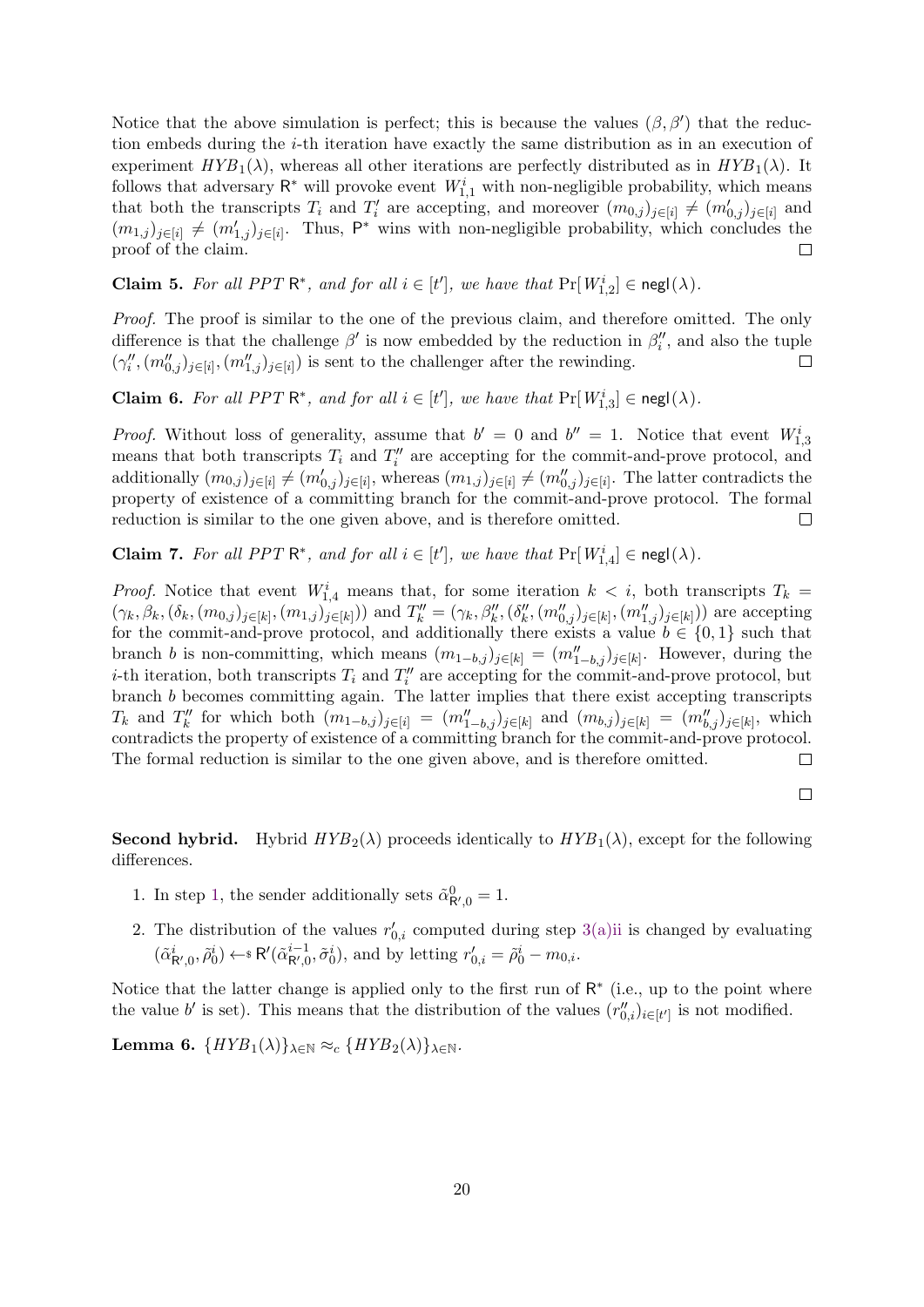*Proof.* Let  $W_2^i$  be the same event as  $W_1^i$ , but over the probability space of  $HYB_2(\lambda)$ . For all PPT distinguishers D, we can write:

$$
\Delta_{\mathsf{D}}(HYB_1(\lambda); HYB_2(\lambda)) \le \Delta_{\mathsf{D}}(HYB_1(\lambda); HYB_2(\lambda)| \forall i \in [t']: \neg W_2^i) + \Pr[\exists i \in [t']: W_2].
$$

An argument similar to that used in the proof of Lemma [5](#page-19-10) shows that  $Pr[\exists i \in [t'] : W_2^i]$  is negligible, hence it suffices to prove that  $\Delta_D(HYB_1(\lambda); HYB_2(\lambda)|\forall i \in [t']: \neg W_2^i$  is also negligible. Note that the only difference between the two experiments comes from the distribution of the messages  $(r'_{0,j})_{j\in[i^*]}$ , with  $i^*\leq t'$  being the index corresponding to the round (if any) where the bit b' is set during a run of the protocol: In experiment  $HYB_1(\lambda)$  these values are uniformly random, whereas in experiment  $HYB_2(\lambda)$  they are set to  $\tilde{\rho}_0^j - m_{0,j}$ , where  $\tilde{\rho}_0^j$  $\eta_0^j$  is generated by a fresh run of the receiver for  $\Pi'$  with choice bit fixed to one.

By contradiction, assume that there exists a pair of values  $s_0, s_1 \in \{0, 1\}^{\lambda}$ , and a non-uniform PPT distinguisher D, such that D can tell apart  $HYB_1(\lambda)$  and  $HYB_2(\lambda)$  with non-negligible probability. We use D to construct a PPT distinguisher Dˆ attacking the uniformity property (cf. property (b) in Definition [7\)](#page-13-1) of protocol  $\Pi'$ . Actually, for this particular step of the proof we only need a weaker property where the distinguisher  $\ddot{\mathrm{D}}$  is honest but curious. The reduction works as follows:

- 1. Forward  $\hat{b} = 1$ ,  $\hat{s}_0 = s_0$ , and uniform  $\hat{s}_1 = u_0$  to the challenger.
- 2. Receive a challenge  $((\hat{\rho}^i, \hat{\sigma}^i)_{i \in [t']}, \hat{\sigma}^{t'+1})$  from the challenger.
- 3. Run experiment  $HYB_2(\lambda)$  with D, except that the changes below are applied to each iteration of the first run of the distinguisher:
	- (a) During step [3\(a\)ii,](#page-19-3) the value  $r'_{0,i}$  is set to be  $r'_{0,i} = \hat{\rho}^i m'_{0,i}$ , whereas  $r'_{1,i}$  is chosen uniformly at random in M.
	- (b) During step [3c,](#page-19-11) the value  $\tilde{\sigma}_0^{i+1}$  is defined by embedding the value  $\hat{\sigma}_0^{i+1}$  from the challenge.
- 4. Output the same as  $D$ (output of  $R^*$ ).

By inspection, depending on each pair  $(\hat{\rho}^i, \hat{\sigma}^i)$  being distributed either as in a honest execution of protocol  $\Pi'$  between  $S'(s_0, u_0)$  and  $\mathsf{R}'(1)$ , or as in an interaction between  $S'(s_0, u_0)$  and using uniformly random group elements for the messages of the receiver, the distribution generated by the reduction is identical either to that of  $HYB_1(\lambda)$  or to that of  $HYB_2(\lambda)$ . The latter in particular holds since we are conditioning on the event  $W_2^i$  not happening for all  $i \in [t']$ , which means that in  $HYP_2(\lambda)$  the values  $\tilde{\sigma}_0^{i+1}$  are computed by running the honest sender  $S'(s_0, u_0)$ upon input  $r'_{0,i} + m_{0,i} = (\tilde{\rho}_0^i - m_{0,i}) + m_{0,i} = \tilde{\rho}_0^i$ .

It follows that  $\hat{D}$  makes a perfect simulation, and thus it retains the same distinguishing advantage as that of D, which concludes the proof of the lemma.  $\Box$ 

**Third hybrid.** Hybrid  $HYB_3(\lambda)$  proceeds identically to  $HYB_2(\lambda)$ , except for the following differences.

- 1. In step [1,](#page-19-9) the sender additionally sets  $\tilde{\alpha}_{\text{Sim}',0}^0 = (1, u_0)$  and defines  $\tilde{\sigma}_0^1$  as  $(\tilde{\alpha}_{\text{Sim}',0}^1, \tilde{\sigma}_0^1)$  $\leftarrow$  s Sim'<sub>R'</sub>  $(1^{\lambda}, \tilde{\alpha}_{\mathsf{Sim}',0}^0)$ .
- 2. The distribution of the values  $\tilde{\rho}_0^i$  defined during step [3\(a\)ii,](#page-19-3) and of the values  $\tilde{\sigma}_0^i$  defined during step [3c](#page-19-11) is changed by evaluating  $(\tilde{\alpha}_{\mathsf{Sim}',0}^{i+1}, \tilde{\rho}_0^i, \tilde{\sigma}_0^{i+1}) \leftarrow \mathsf{sSim}'_{\mathsf{R}'}(\tilde{\alpha}_{\mathsf{Sim}',0}^1)$ .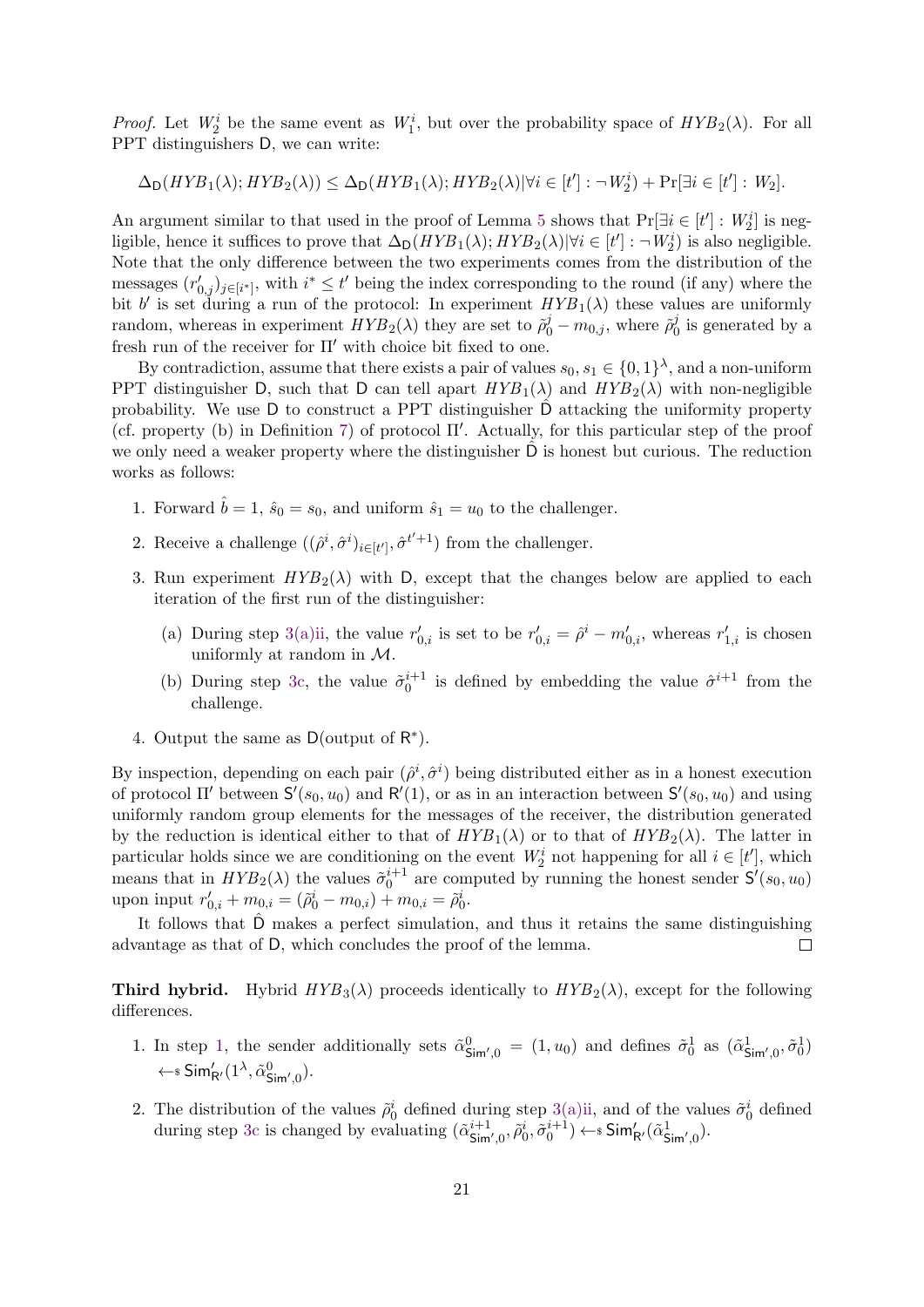Notice that the latter change is applied only to the first run of  $\mathsf{R}^*$  (i.e., up to the point where the value b' is set). This means that the distribution of the values  $(\rho_0^i, \sigma_0^i)_{i \in [t']}$  is not modified.

<span id="page-23-0"></span>Lemma 7.  $HYB_2(\lambda) \approx_c HYB_3(\lambda)$ .

*Proof.* Let  $W_3^i$  be the same event as  $W_2^i$ , but over the probability space of  $HYB_3(\lambda)$ . For all PPT distinguishers D, we can write:

$$
\Delta_{\mathsf{D}}(HYB_2(\lambda); HYB_3(\lambda)) \le \Delta_{\mathsf{D}}(HYB_2(\lambda); HYB_3(\lambda)| \forall i \in [t']: \neg W_3^i) + \Pr[\exists i \in [t']: W_3].
$$

An argument similar to that used in the proof of Lemma [5](#page-19-10) shows that  $Pr[\exists i \in [t'] : W_3^i]$  is negligible, hence it suffices to prove that  $\Delta_D(HYB_2(\lambda); HYB_3(\lambda)|\forall i \in [t']: \neg W_3^i$  is also negligible. Note that the only difference between the two experiments comes from the distribution of the values  $\tilde{\sigma}_0^{t'+1}, (\tilde{\rho}_0^j)$  $_{0}^{j},\tilde{\sigma}_{0}^{j}$  $(v_0^j)_{j\in[i^*]}$ , with  $i^* \leq t'$  being the index corresponding to the round (if any) where the bit b' is set during a run of the protocol: In experiment  $HYB_2(\lambda)$  these values are generated through a honest execution of protocol  $\Pi'$  between receiver  $R'$  with choice bit fixed to 1 and sender S' with inputs  $(s_0, u_0)$ , whereas in experiment  $HYB_3(\lambda)$  they are generated by running the simulator  $\mathsf{Sim}'_{\mathsf{R}'}$ .

The proof is down to the security of the underlying  $(2t' + 1)$ -round OT protocol  $\Pi' = (\mathsf{S}', \mathsf{R}')$ w.r.t. semi-honest receivers (cf. property (a) of Definition [7\)](#page-13-1). By contradiction, assume that there exists a pair of inputs  $s_0, s_1 \in \{0,1\}^{\lambda}$ , and a non-uniform PPT distinguisher D, such that D can tell apart  $HYP_2(\lambda)$  and  $HYB_3(\lambda)$  with non-negligible probability. We construct a PPT distinguisher  $\hat{D}$  that given  $(s_0, s_1)$  attacks semi-honest security of  $\Pi'$  as follows:

- 1. Forward  $\hat{b} = 1$ ,  $\hat{s}_0 = s_0$ , and  $\hat{s}_1 = s_1$  to the challenger.
- 2. Receive a challenge  $(\hat{\rho}^i, \hat{\sigma}^i)_{i \in [t]}, \hat{\sigma}^{t'+1}$  from the challenger.
- 3. Run experiment  $HYB_3(\lambda)$  with D, except that the changes below are applied to each iteration of the first run of the distinguisher:
	- (a) During step [3\(a\)ii,](#page-19-3) the value  $r'_{0,i}$  is set to be  $r'_{0,i} = \hat{\rho}^i m'_{0,i}$ , whereas  $r'_{1,i}$  is chosen uniformly at random in M.
	- (b) During step [3c,](#page-19-11) the value  $\tilde{\sigma}_0^{i+1}$  is defined by embedding the value  $\hat{\sigma}_1^{i+1}$  from the challenge.
- 4. Output the same as  $D$ (output of  $R^*$ ).

By inspection, depending on each pair  $(\hat{\rho}^i, \hat{\sigma}^i)$  being distributed either as in a honest execution of protocol  $\Pi'$  between  $S'(s_0, u_0)$  and  $\mathsf{R}'(1)$ , or as computed by the simulator  $\mathsf{Sim}'_{\mathsf{R}'}$  with inputs  $(1^{\lambda}, 1, u_0)$ , the distribution generated by the reduction is identical either to that of  $HYB_2(\lambda)$ or to that of  $HYB_3(\lambda)$ . The latter in particular holds since we are conditioning on the event  $W_3^i$  not happening for all  $i \in [t']$ , which means that in  $HYB_2(\lambda)$  the values  $\tilde{\sigma}_0^i$  are computed by running the honest sender  $S'(s_0, u_0)$  upon input  $r'_{0,i} + m_{0,i} = (\tilde{\rho}_0^i - m_{0,i}) + m_{0,i} = \tilde{\rho}_0^i$ .

It follows that Dˆ makes a perfect simulation, and thus it retains the same distinguishing advantage as that of D, which concludes the proof of the lemma.  $\Box$ 

**Fourth hybrid.** Hybrid  $HYB_4(\lambda)$  proceeds identically to  $HYB_3(\lambda)$ , except for the following differences.

1. In step [1,](#page-19-9) the sender additionally sets  $\tilde{\alpha}_{\mathsf{R}',1}^0 = 1$ .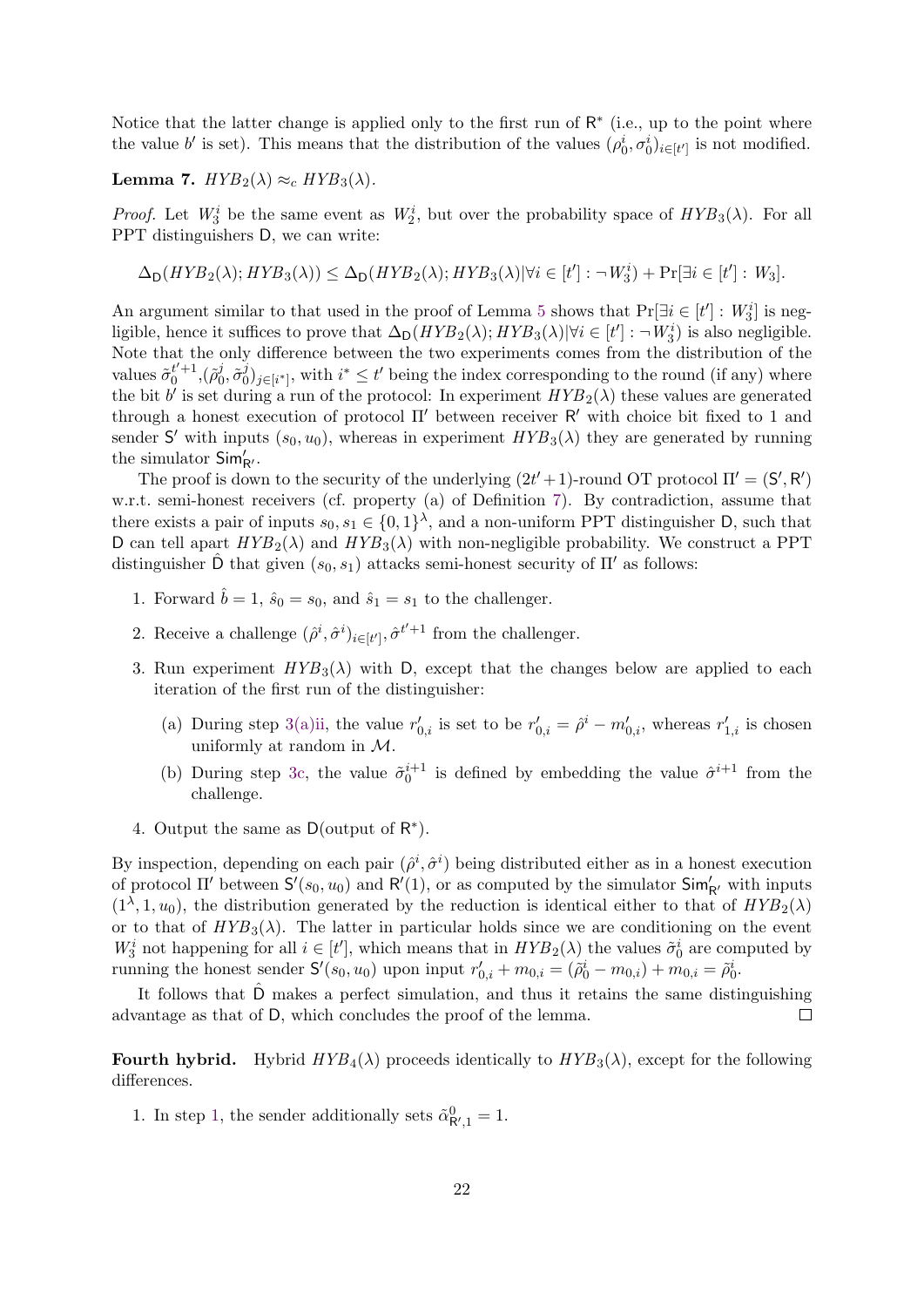2. The distribution of the values  $r'_{1,i}$  computed during step [3\(a\)ii](#page-19-3) is changed by evaluating  $(\tilde{\alpha}_{\mathsf{R}',1}^i, \tilde{\rho}_1^i) \leftarrow \mathbb{R}'(\tilde{\alpha}_{\mathsf{R}',1}^{i-1}, \tilde{\sigma}_1^i)$ , and by letting  $r'_{1,i} = \tilde{\rho}_1^i - m_{1,i}$ .

Notice that the latter change is applied only to the first run of  $R^*$  (i.e., up to the point where the value b' is set). This means that the distribution of the values  $(r''_{1,i})_{i\in[t']}$  is not modified. The proof of the lemma below is identical to the proof of Lemma [6,](#page-21-0) and is therefore omitted.

Lemma 8.  $\{HYB_3(\lambda)\}_{\lambda \in \mathbb{N}} \approx_c \{HYB_4(\lambda)\}_{\lambda \in \mathbb{N}}$ .

Fifth hybrid. Hybrid  $HYP_5(\lambda)$  proceeds identically to  $HYP_4(\lambda)$ , except for the following differences.

- 1. In step [1,](#page-19-9) the sender additionally sets  $\tilde{\alpha}_{\text{Sim}',1}^0 = (1, u_1)$  and defines  $\tilde{\sigma}_1^1$  as  $(\tilde{\alpha}_{\text{Sim}',1}^1, \tilde{\sigma}_1^1)$  $\leftarrow$ s Sim'<sub>R'</sub> $(1^{\lambda}, \tilde{\alpha}_{\mathsf{Sim}',1}^{0})$
- 2. The distribution of the values  $\tilde{\rho}_1^i$  defined during step [3\(a\)ii,](#page-19-3) and of the values  $\tilde{\sigma}_1^i$  defined during step [3c](#page-19-11) is changed by evaluating  $(\tilde{\alpha}_{\mathsf{Sim}',1}^{i+1}, \tilde{\rho}_1^i, \tilde{\sigma}_1^{i+1}) \leftarrow \text{s} \mathsf{Sim}'_{\mathsf{R}'}(\tilde{\alpha}_{\mathsf{Sim}',1}^i)$ .

Notice that the latter change is applied only to the first run of  $\mathsf{R}^*$  (i.e., up to the point where the value b' is set). This means that the distribution of the values  $(\rho_1^i, \sigma_1^i)_{i \in [t']}$  is not modified. The proof of the lemma below is identical to that of Lemma [7,](#page-23-0) and is therefore omitted.

Lemma 9.  $\{HYB_4(\lambda)\}_{\lambda \in \mathbb{N}} \approx_c \{HYB_5(\lambda)\}_{\lambda \in \mathbb{N}}$ .

**Sixth hybrid.** Hybrid  $HYB_6(\lambda)$  proceeds identically to  $HYB_5(\lambda)$ , except for the following differences.

- 1. In step [4,](#page-19-1) the sender additionally sets  $\alpha_{\mathsf{R}',1-b}^0 = 1$ . If  $b = \perp$ , set both  $\alpha_{\mathsf{R}',0}^0 = \alpha_{\mathsf{R}',1}^0 = 1$ .
- 2. The distribution of the values  $r''_{1-b,i}$  computed during step [4a](#page-19-12) is changed by evaluating  $(\alpha^{i}_{\mathsf{R}',1-b}, \rho^{i}_{1-b}) \leftarrow \mathsf{s} \; \mathsf{R}'(\alpha^{i-1}_{\mathsf{R}',1-b}, \sigma^{i}_{1-b})$ , and by letting  $r'_{1-b,i} = \tilde{\rho}^{i}_{1-b} - m_{1-b,i}$ . If  $b = \perp$ , such a change is applied on both branches.

The proof of the lemma below is identical to the proof of Lemma [6,](#page-21-0) and is therefore omitted.

**Lemma 10.**  $\{HYB_5(\lambda)\}_{\lambda \in \mathbb{N}} \approx_c \{HYB_6(\lambda)\}_{\lambda \in \mathbb{N}}$ .

**Seventh hybrid.** Hybrid  $HYB_7(\lambda)$  proceeds identically to  $HYB_6(\lambda)$ , except for the following differences.

- 1. In step [4,](#page-19-1) the sender additionally sets  $\alpha_{\text{Sim}',1-b}^0 = (1, u_{1-b})$  and defines  $\sigma_{1-b}^1$  as  $(\alpha_{\text{Sim}',1-b}^1, \sigma_{1-b}^1)$  $\leftarrow$  Sim'<sub>R'</sub>(1<sup>\2</sup>,  $\alpha_{\text{Sim}',1-b}^{0}$ ). If  $b = \perp$ , set both  $\alpha_{\text{Sim}',0}^{0} = (1, u_0)$ ,  $\alpha_{\text{Sim}',1}^{0} = (1, u_1)$  and generate  $\sigma_0^1$ ,  $\sigma_1^1$  as  $(\alpha_{\mathsf{Sim}' ,0}^1, \sigma_0^1) \leftarrow \mathsf{sSim}'_{\mathsf{R}'}(1^\lambda, \alpha_{\mathsf{Sim}' ,0}^0), (\alpha_{\mathsf{Sim}' ,1}^1, \sigma_1^1) \leftarrow \mathsf{sSim}'_{\mathsf{R}'}(1^\lambda, \alpha_{\mathsf{Sim}' ,1}^0)$
- 2. The distribution of the values  $\rho_{1-b}^i$  defined during step [4a,](#page-19-12) and of the values  $\sigma_{1-b}^{i+1}$  $a_{1-b}^{t+1}$  defined during step [4e](#page-19-13) is changed by evaluating  $(\alpha_{\text{Sim}',1-b}^{i+1}, \rho_{1-b}^{i}, \sigma_{1-b}^{i+1}) \leftarrow \text{Sim}'_{\text{R}'}(\alpha_{\text{Sim}',1-b}^{i})$ . If  $b =$ ⊥, such changes are applied on both branches.

The proof of the lemma below is identical to that of Lemma [7,](#page-23-0) and is therefore omitted.

**Lemma 11.**  $\{HYB_6(\lambda)\}_{\lambda \in \mathbb{N}} \approx_c \{HYB_7(\lambda)\}_{\lambda \in \mathbb{N}}$ .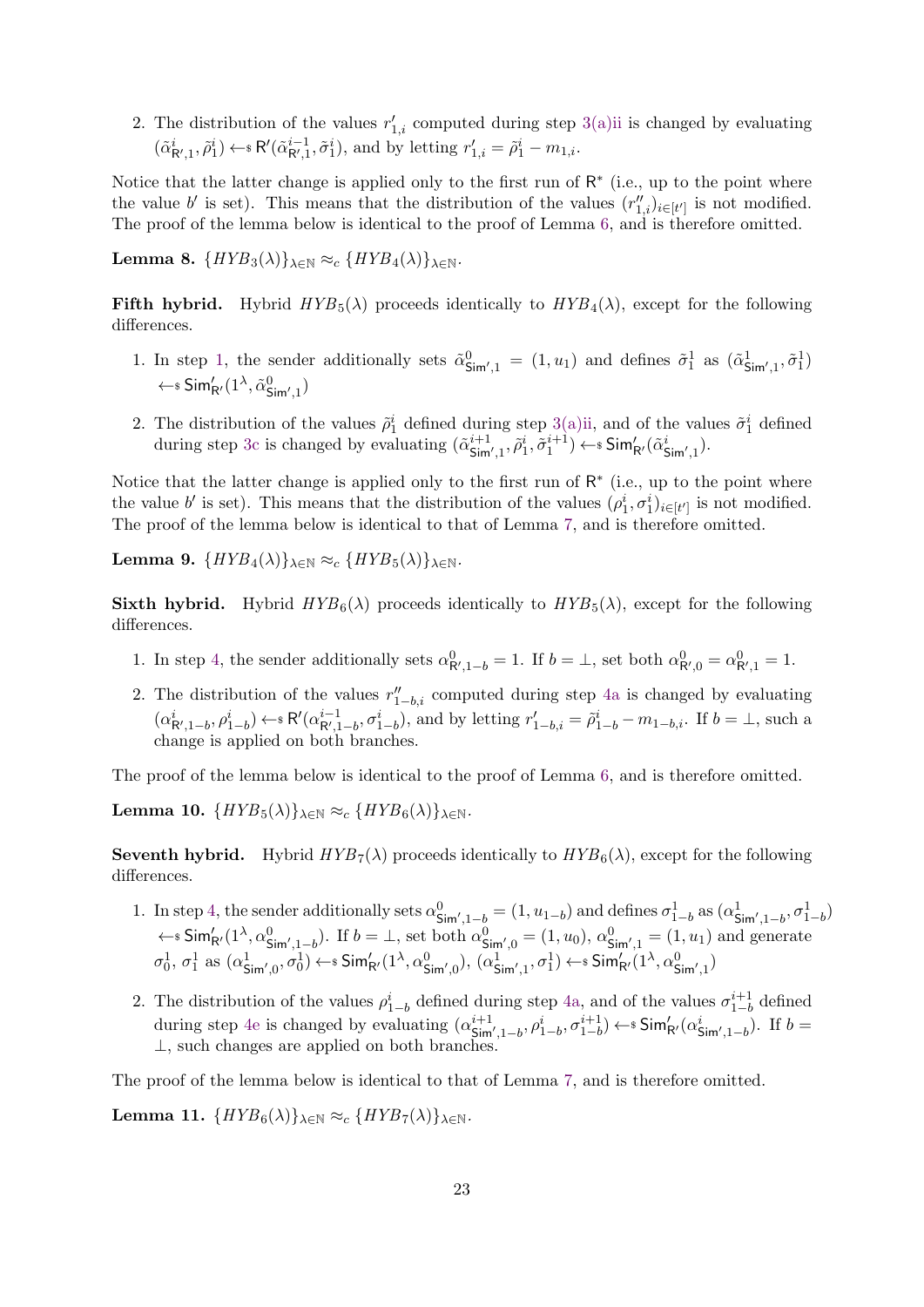Simulator. We are now ready to describe the simulator Sim, interacting with the ideal functionality  $\mathcal{F}_{\text{OT}}$ . The simulator works as follows:

- 1. Pick  $u_0, u_1 \leftarrow s \mathcal{M}$ , and let  $\tilde{\alpha}_{\text{Sim}',0}^0 = (1, u_0), \tilde{\alpha}_{\text{Sim}',1}^0 = (1, u_1), (\tilde{\alpha}_{\text{Sim}',0}^1, \tilde{\sigma}_0^1) \leftarrow s \text{Sim}'_{\text{R}'}(1^{\lambda}, \tilde{\alpha}_{\text{Sim}',0}^0),$  $(\tilde{\alpha}_{\mathsf{Sim}',1}^1, \tilde{\sigma}_1^1) \leftarrow \mathsf{sSim}'_{\mathsf{R}'}(1^\lambda, \tilde{\alpha}_{\mathsf{Sim}',1}^0), \text{ and } b, b', b'' = \bot.$
- <span id="page-25-2"></span>2. Upon receiving  $(\gamma_i)_{i \in [t']}$  from  $\mathsf{R}^*$ , sample  $\beta_1 \leftarrow \mathsf{sV}_0(1^{\lambda}), r_{0,1}, r_{1,1} \leftarrow \mathsf{sM}$ , and send  $(\beta_1, r_{0,1}, r_{1,1},$  $\tilde{\sigma}_0^1, \tilde{\sigma}_1^1$ ) to R<sup>\*</sup>.
- 3. Repeat the steps below, for each  $i \in [t']$ :
	- (a) Upon receiving a tuple  $(\delta_i, m_{0,i}, m_{1,i})$  from  $\mathsf{R}^*$ , let  $T_i = (\gamma_i, \beta_i, (\delta_i, (m_{0,i})_{j \in [i]}, (m_{1,i})_{j \in [i]})).$ Hence:
		- i. If  $V_1(T_i) = 0$ , restart  $R^*$ .
		- ii. Rewind  $\mathsf{R}^*$  at the beginning of the current iteration, and send a tuple  $(\beta'_i, r'_{0,i}, r'_{1,i})$ where  $\beta'_i \leftarrow \{V_0(1^{\lambda}), r'_{0,i} = \tilde{\rho}_0^i - m_{0,i} \text{ and } r'_{1,i} = \tilde{\rho}_1^i - m_{1,i}, \text{ for } (\tilde{\alpha}_{\text{Sim}',0}^{i+1}, \tilde{\rho}_0^i, \tilde{\sigma}_0^{i+1})$  $\leftarrow$  s Sim'<sub>R'</sub>( $\tilde{\alpha}_{\mathsf{Sim}',0}^i$ ) and for  $(\tilde{\alpha}_{\mathsf{Sim}',1}^{i+1}, \tilde{\rho}_1^i, \tilde{\sigma}_1^{i+1}) \leftarrow$  s Sim'<sub>R'</sub>( $\tilde{\alpha}_{\mathsf{Sim}',1}^i$ ).
	- (b) Upon receiving a tuple  $(\delta'_i, m'_{0,i}, m'_{1,i})$  from  $\mathsf{R}^*$ , let  $T'_i = (\gamma_i, \beta'_i, (\delta'_i, (m'_{0,j})_{j \in [i]}, (m'_{1,j})_{j \in [i]})).$ Hence:
		- i. If  $\mathsf{V}_1(T_i') = 0$ , restart  $\mathsf{R}^*$ . If  $\mathsf{V}_1(T_i') = 1$  and on both branches  $(m'_{0,j})_{j \in [i]} \neq$  $(m_{0,j})_{j\in[i]}$  and  $(m'_{1,j})_{j\in[i]}\neq (m_{1,j})_{j\in[i]},$  abort.
		- ii. Attempt to define b' as the binary value for which  $(m'_{b',j})_{j\in[i]} \neq (m_{b',j})_{j\in[i]}$ , but  $(m'_{1-b',j})_{j\in[i]} = (m_{1-b',j})_{j\in[i]}$ . If such value is found, halt and go directly to step [4](#page-25-0) after setting  $b \stackrel{\text{def}}{=} b'$ .
	- (c) Forward  $(\tilde{\sigma}_0^{i+1}, \tilde{\sigma}_1^{i+1}, \beta_{i+1}, r_{0,i+1}, r_{1,i+1})$  to  $\mathsf{R}^*$ , where  $\beta_{i+1} \leftarrow \mathsf{sV}_0(1^{\lambda})$ , and  $r_{0,i+1}, r_{1,i+1}$  $\leftarrow$ \$ M
- <span id="page-25-0"></span>4. Query  $\mathcal{F}_{\text{OT}}$  upon input b, obtaining a value  $s_b \in \{0,1\}^{\lambda}$ .<sup>[10](#page-25-1)</sup> Let  $\alpha_{\text{Sim}',1-b}^0 = (1, u_{1-b}), \alpha_{\text{S}',b}^0 =$  $(s_b, u_b)$  and define  $\sigma_0^1$ ,  $\sigma_1^1$  as  $(\alpha_{\mathsf{Sim}', 1-b}^1, \sigma_{1-b}^1) \leftarrow \mathsf{sSim}'_{\mathsf{R}'}(1^\lambda, \alpha_{\mathsf{Sim}', 1-b}^0, (\alpha_{\mathsf{S}', b}^1, \sigma_b^1) \leftarrow \mathsf{sS}'(1^\lambda, \alpha_{\mathsf{S}', b}^0)$ . Rewind R<sup>\*</sup> to step [2,](#page-25-2) sample  $\beta_1 \leftarrow \{V_0(1^{\lambda}), r_{0,1}, r_{1,1} \leftarrow \{W_0, \lambda\}$  and send  $(\beta_1, r_{0,1}, r_{1,1}, \sigma_0^1, \sigma_1^1)$ to R ∗ .
- <span id="page-25-3"></span>5. Repeat the steps below, for each  $i \in [t']$ :
	- (a) Upon receiving a tuple  $(\delta_i, m_{0,i}, m_{1,i})$  from  $\mathsf{R}^*$ , let  $T_i = (\gamma_i, \beta_i, (\delta_i, (m_{0,i})_{j \in [i]}, (m_{1,i})_{j \in [i]})).$ Hence:
		- i. If  $V_1(T_i) = 0$ , restart  $R^*$ .
		- ii. Rewind  $\mathsf{R}^*$  at the beginning of the current iteration, and send a tuple  $(\beta''_i, r''_{0,i}, r''_{1,i})$ where  $\beta''_i \leftarrow \{V_0(1^{\lambda}), r''_{1-b,i} = \rho^i_{1-b} - m_{1-b,i} \text{ and } r''_{b,i} \leftarrow \{M, \text{ for } (\alpha^{i+1}_{\text{Sim}',1-b}, \rho^i_{1-b}, \sigma^{i+1}_{1-b})$  $\leftarrow$ s Sim'<sub>R'</sub> ( $\alpha_{\mathsf{Sim}',1-b}^i$ ).
	- (b) Upon receiving a tuple  $(\delta''_i, m''_{0,i}, m''_{1,i})$  from  $\mathsf{R}^*$ , let  $T''_i = (\gamma_i, \beta''_i, (\delta''_i, (m''_{0,i})_{j \in [i]},$  $(m''_{1,j})_{j\in[i]}$ ). Hence:
		- i. If either  $\mathsf{V}_1(T''_i)=0$ , or  $\mathsf{V}_1(T''_i)=1$  and on both branches  $(m''_{0,j})_{j\in[i]}\neq (m_{0,j})_{j\in[i]}$ and  $(m''_{1,j})_{j \in [i]} \neq (m_{1,j})_{j \in [i]},$  abort.

<span id="page-25-1"></span><sup>&</sup>lt;sup>10</sup>In case  $b = \perp$ , it is not necessary to query the ideal functionality. In fact, the latter means that in all iterations of the first run with the adversary, both branches for the C&O protocol are committing, and so they will be in the second run. Thus, the simulator can simply use the simulation strategy for the committing branch, which is independent of the sender's input, on both branches.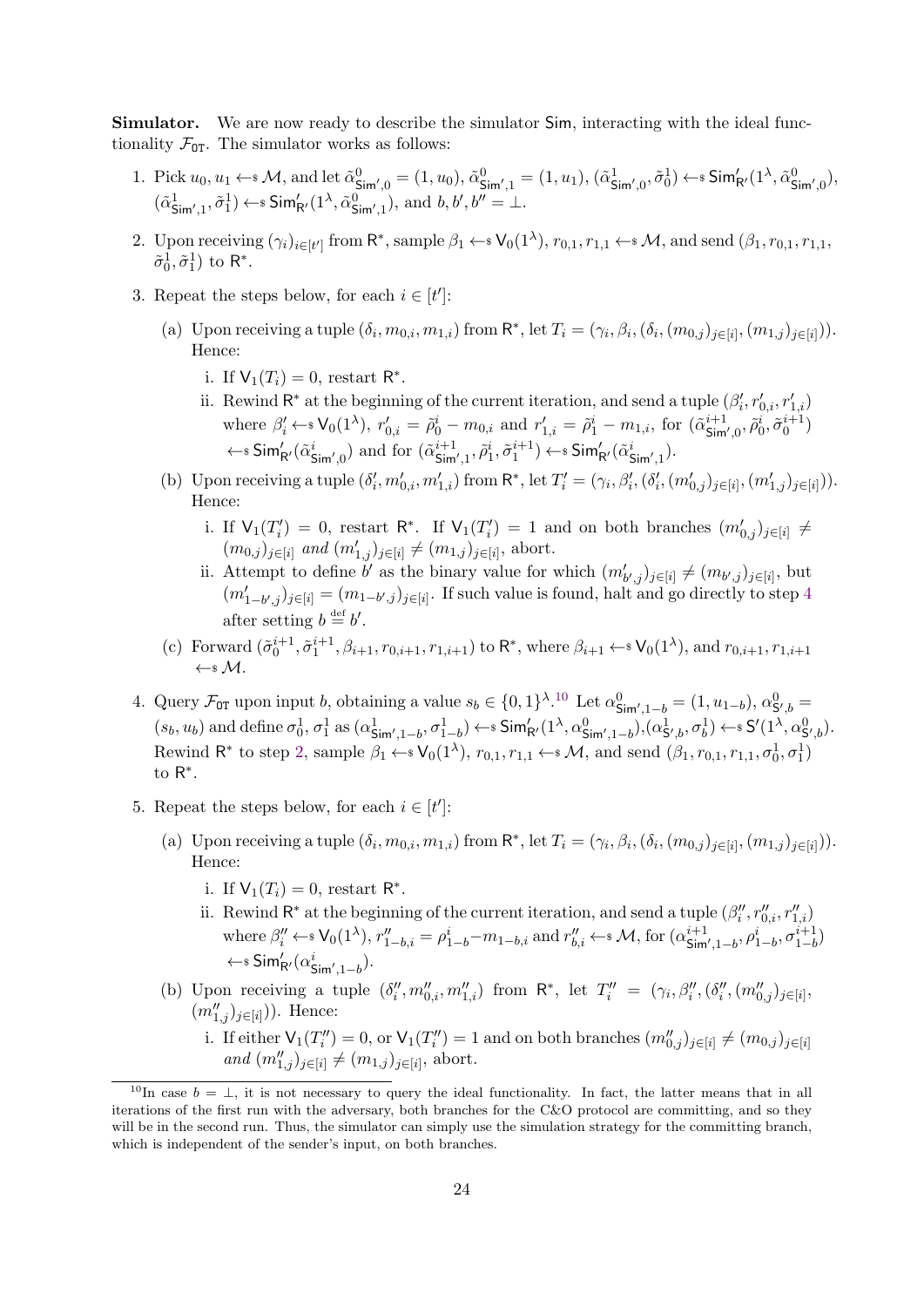- ii. Attempt to define b'' as the binary value for which  $(m''_{b'',j})_{j\in[i]}\neq (m_{b'',j})_{j\in[i]}$ , but  $(m''_{1-b'',j})_{j\in[i]} = (m_{1-b'',j})_{j\in[i]}$ . If such value is found, but  $b'' \neq b$ , abort. iii. If  $b'' \neq \bot$ , but  $(m''_{b'',j})_{j \in [i]} = (m_{b'',j})_{j \in [i]}$ .
- (c) Forward  $(\sigma_0^{i+1}, \sigma_1^{i+1}, \beta_{i+1}, r_{0,i+1}, r_{1,i+1})$  to  $\mathsf{R}^*$ , where  $\beta_{i+1} \leftarrow \mathsf{S} \mathsf{V}_0(1^{\lambda})$ , and  $r_{0,i+1}, r_{1,i+1}$  $\leftarrow$  *M*, and further  $(\alpha_{\mathsf{S}',b}^{i+1}, \sigma_b^{i+1}) \leftarrow$  *S'* $(\alpha_{\mathsf{S}',b}^i, m_{b,i}'' + r_{b,i}'')$ , while  $\sigma_{1-b}^{i+1}$  was obtained in step [5\(a\)ii](#page-25-3) above.
- 6. Return the output of  $R^*$ .

The distribution of  $HYB_7(\lambda)$  is identical to that of the ideal experiment  $IDEAL_{\mathcal{F}_{\text{OT}}}^{\mathcal{F}_{\text{S}}}(\lambda, s_0,$  $s_1, b$  for the above defined simulator. This concludes the proof of property (a) in the definition of receiver-sided simulatability.

#### 4.3.2 Indistinguishability Against a Malicious Sender

We need to show that given the view of a malicious sender it is hard to distinguish whether he has interacted with a receiver using choice bit  $b = 0$  or  $b = 1$ . More precisely, for every non-uniform PPT malicious sender S<sup>∗</sup> it holds that

$$
\left\{ VIEW_{\Pi,\mathsf{S}^*(z)}^{\mathsf{R}}(\lambda,s_0,s_1,0) \right\}_{\lambda,s_0,s_1,z} \approx_c \left\{ VIEW_{\Pi,\mathsf{S}^*(z)}^{\mathsf{R}}(\lambda,s_0,s_1,1) \right\}_{\lambda,s_0,s_1,z}
$$

where  $\lambda \in \mathbb{N}$ ,  $s_0, s_1 \in \{0, 1\}^{\lambda}$ , and  $z \in \{0, 1\}^*$ , and where  $VIEW_{\Pi, \mathsf{S}^*(z)}^{\mathsf{R}}(\lambda, s_0, s_1, b)$  is the distribution of the view of  $S^*$  (with input  $s_0, s_1$  and auxiliary input z) at the end of a real execution of  $\Pi$  with the honest receiver R (with input b).

Let  $HYB_0(\lambda, b) \equiv VIEW_{\Pi, \mathsf{S}^*(z)}^{\mathsf{R}}(\lambda, s_0, s_1, b)$ . To show the above, we define the following hybrid  $HYB(\lambda, b)$ .

- 1. The receiver picks for all  $i \in [t']$   $m_{1-b,i} \leftarrow M$ . Then, he computes  $(\gamma_i, \alpha_i) \leftarrow s \mathsf{P}_0((m_{1-b,j})_{j \in [i]})$ and sends  $(\gamma_i)_{i \in [t']}$ .
- 2. Repeat for each  $i \in [t']$ : Upon receiving  $(\sigma_0^i, \sigma_1^i, \beta_i, r_{0,i}, r_{1,i})$  the receiver picks  $\rho_b^i \leftarrow^* \mathcal{M}$ , sets  $m_{b,i} = \rho_b^i - r_{b,i}$ , computes  $\delta_i \leftarrow \{ \mathsf{P}_1(\alpha_i, \beta_i, \gamma_i, (m_{b,j})_{j \in [i]})$ , and sends  $(\delta_i, m_{0,i}, m_{1,i})$ .
- 3. The experiment outputs the view of malicious sender S<sup>∗</sup>.

Notice that the output distribution of  $HYB_1(\lambda, b)$  does not change when we sample  $m_{b,i} \leftarrow^* \mathcal{M}$ during the first step and define  $\rho_b^i = m_{b,i} + r_{b,i}$  in the second step.

**Lemma 12.** For all  $b \in \{0,1\}$ , we have that  $\{HYB_0(\lambda, b)\}_{\lambda \in \mathbb{N}} \approx_c \{HYB_1(\lambda, b)\}_{\lambda \in \mathbb{N}}$ .

*Proof.* By contradiction, assume that there exists a PPT distinguisher D, a bit  $b \in \{0, 1\}$ , and a polynomial  $p(\lambda) \in \text{poly}(\lambda)$  such that for infinitely many values of  $\lambda \in \mathbb{N}$ :

$$
|\Pr[\mathsf{D}(HYB_0(\lambda,b)=1]-\Pr[\mathsf{D}(HYB_1(\lambda,b))=1]| \geq 1/p(\lambda).
$$

We will construct a PPT distinguisher  $D'$  such that

$$
\left| \mathbb{P} \left[ D'(\alpha_{\mathsf{D}}^{t'}, (\rho^i, \sigma^i)_{i \in [t']} ) = 1 : \begin{array}{c} \forall i \in [t'], (\alpha_{\mathsf{R}}^i, \rho^i) \leftarrow^* \mathsf{R}(\alpha_{\mathsf{R}}^{i-1}, \sigma^i) \\ \wedge (\alpha_{\mathsf{D}}^i, \sigma^i) \leftarrow^* \mathsf{D}(\alpha_{\mathsf{D}}^{i-1}, \rho^i) \end{array} \right] - \mathbb{P} \left[ D'(\alpha_{\mathsf{D}}^{t'}, (\rho^i, \sigma^i)_{i \in [t']} ) = 1 : \begin{array}{c} \forall i \in [t'], \rho^i \leftarrow^* \mathsf{M} \\ \wedge (\alpha_{\mathsf{D}}^i, \sigma^i) \leftarrow^* \mathsf{D}(\alpha_{\mathsf{D}}^{i-1}, \rho^i) \end{array} \right] \right| \geq 1/p(\lambda).
$$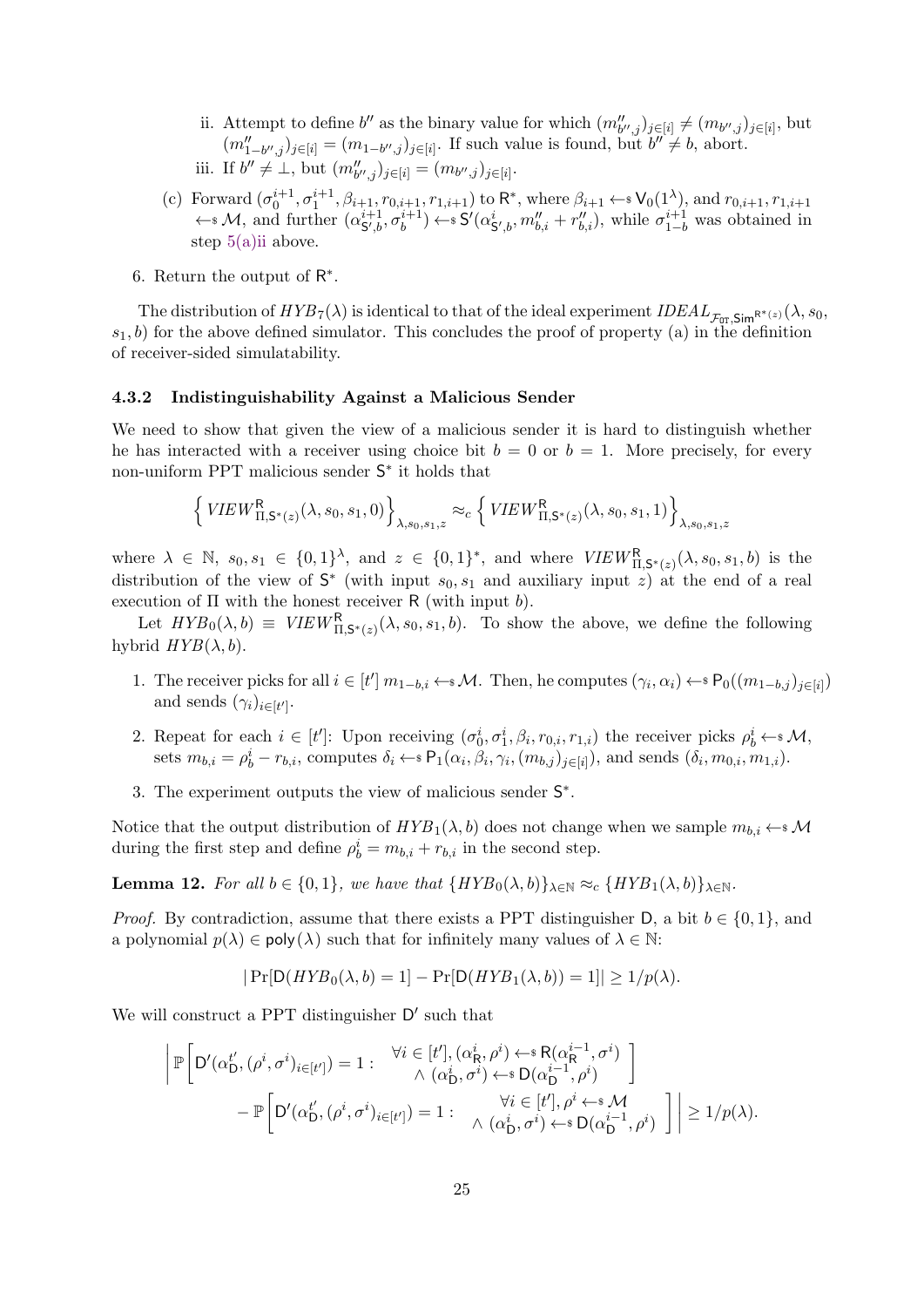We define D' as follows. Distinguisher D' invokes D and acts as in the actual protocol, except for the way he samples the values  $\rho^i$  which are obtained from the challenger after forwarding each of the values  $\sigma^i$  sent by the malicious sender. Finally, D' outputs the same as D. It is easy to see that when  $\rho^i$  is generated by R, then D' simulates  $HYP_0(\lambda, b)$ , and when  $\rho^i$  is picked uniformly at random he generates  $HYB_1(\lambda, b)$ . Hence, D' has the same distinguishing advantage as that of D. This finishes the proof.  $\Box$ 

In  $HYB_1(\lambda, b)$  we can sample both messages  $m_{1,i}$ ,  $m_{0,i}$  for all  $i \in [n]$  of the C&O protocol in the very beginning. Therefore we can use the choice bit indistinguishability to argue that the receivers choice bit is hidden. This fact is formalized in the lemma below.

### Lemma 13.  $\{HYB_1(\lambda,0)\}_{\lambda\in\mathbb{N}} \approx_c \{HYB_1(\lambda,1)\}_{\lambda\in\mathbb{N}}$ .

*Proof.* The proof is by a standard hybrid argument. For each  $j \in [0, t']$ , let  $HYB_{1,j}(\lambda, b)$  be the hybrid experiment that is identical to  $HYB_1(\lambda, b)$  except that after sampling  $(m_{0,i}, m_{1,i})_{i \in [t']}$ uniformly from M, the receiver defines all commitments  $(\gamma_i)_{i\leq j}$  by running the prover P of the underlying C&O protocol upon input  $(m_{1-b,i})_{i\leq j}$ , whereas the commitments  $(\gamma_i)_{i>j}$  are defined by running the prover P upon input  $(m_{b,i})_{i\leq j}$ . Observe that  $HYB_{1,0}(\lambda, b) \equiv HYB_1(\lambda, 1-b)$ and  $HYB_{1,t'}(\lambda, b) \equiv HYB_1(\lambda, b)$ ; hence, it suffices to show that  $HYB_{1,j}(\lambda, b) \approx_c HYB_{1,j+1}(\lambda, b)$ holds for all  $b \in \{0, 1\}$  and for all  $j \in [0, t']$ .

By contradiction, assume that there exists a PPT distinguisher D, a value  $b \in \{0, 1\}$ , an index  $j \in [0, t']$ , and a polynomial  $p(\lambda) \in \text{poly}(\lambda)$ , such that for infinitely many values of  $\lambda \in \mathbb{N}$ :

$$
|\mathbb{P}[\mathsf{D}(HYB_{1,j}(\lambda,b))=1]-\mathbb{P}[\mathsf{D}(HYB_{1,j+1}(\lambda,b))=1]| \geq 1/p(\lambda).
$$

We will construct a PPT distinguisher  $D'$  and a PPT malicious verifier  $V^*$  such that

$$
\begin{aligned} \left| \mathbb{P} \Big[ D'(\langle P((m_{b,i})_{i \leq j+1}, (m_{1-b,i})_{i \leq j+1}, 0), V^*(1^{\lambda}) \rangle) = 1 \Big] \\ &- \mathbb{P} \Big[ D'(\langle P((m_{b,i})_{i \leq j+1}, (m_{1-b,i})_{i \leq j+1}, 1), V^*(1^{\lambda}) \rangle) = 1 \Big] \Big| \geq 1/p(\lambda), \end{aligned}
$$

where for all  $i \in [t']$ , the values  $m_{0,i}, m_{1,i}$  are uniformly sampled by D' from M. Verifier  $V^*$ invokes D and emulates faithfully a run of  $HYB_{1,j}(\lambda, b)$  except that it embeds the commitment received from the challenger in the value  $\gamma_{j+1}$  which is part of the first message sent to D, and similarly, after receiving  $(\sigma_0^{j+1})$  $j+1 \ 0 \ \sigma_1^{j+1}$  $\beta_{j+1}^{j+1}, \beta_{j+1}, r_{0,j+1}, r_{1,j+1}$  from D, it forwards  $\beta_{j+1}$  to the challenger, obtaining a value  $\delta_{i+1}$  that is used together with  $(m_{b,i})_{i\leq j+1}$  and  $(m_{1-b,i})_{i\leq j+1}$  in order to terminate the execution of the experiment. In the end, D' outputs the output of D.

Clearly, when the challenger uses committing branch zero, the reduction perfectly simulates  $HYB_{1,i}(\lambda, b)$ , and when the challenger uses committing branch 1, the reduction perfectly simulates  $\widehat{HYB}_{1,j+1}(\lambda, b)$ . Since  $t' \in \text{poly}(\lambda)$ , the statement follows.  $\Box$ 

### <span id="page-27-0"></span>5 Conclusions

We have shown a construction of maliciously secure oblivious transfer (M-OT) protocol from a certain class of key agreement (KA) and semi-honestly secure OT (SH-OT) protocols that enjoy a property called strong uniformity (SU), which informally means that the distribution of the messages sent by one of the parties is computationally close to uniform, even in case the other party is malicious.

When starting with 2-round or 3-round SUSH-OT or SU-KA, we obtain 4-round M-OT, and thus, invoking  $[CCG^+19]$  $[CCG^+19]$ , 4-round maliciously secure MPC from standard assumptions including low-noise LPN, LWE, Subset Sum, CDH, DDH, and RSA (all with polynomial hardness).

Also, it is a natural question to see whether SU-KA with  $t \geq 4$  rounds can be instantiated from concrete assumptions that do not imply PKE.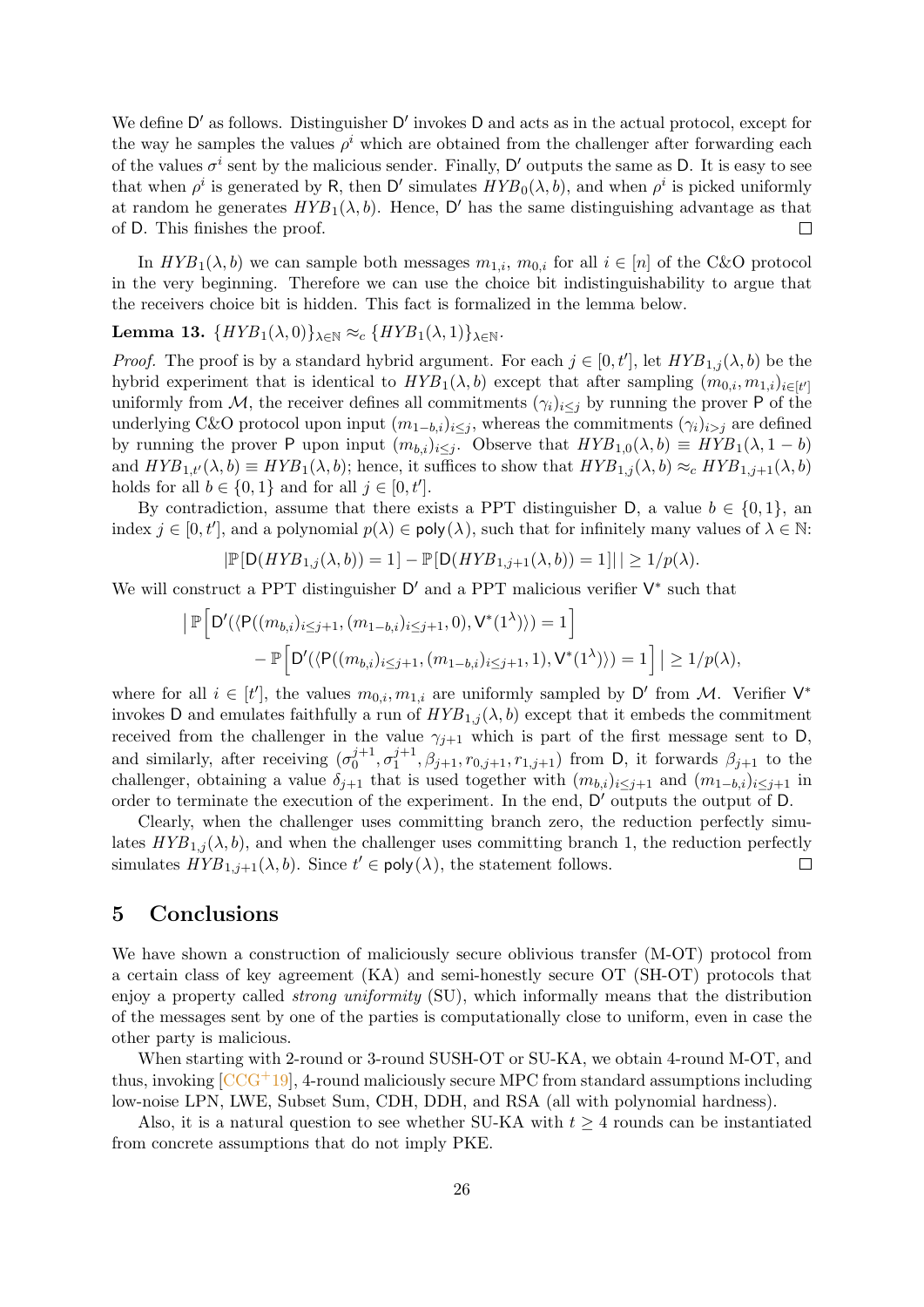## <span id="page-28-0"></span>6 Acknowledgment

We would like to thank Silas Richelson for a discussion on their commit-and-open protocol. We also thank the anonymous reviewers who helped removing wrong claims and clarifying the presentation of our results.

## References

<span id="page-28-11"></span><span id="page-28-9"></span><span id="page-28-8"></span><span id="page-28-7"></span><span id="page-28-5"></span><span id="page-28-2"></span><span id="page-28-1"></span>

| [ACJ17]    | Prabhanjan Ananth, Arka Rai Choudhuri, and Abhishek Jain. A new approach to<br>round-optimal secure multiparty computation. In CRYPTO, pages 468-499, 2017.                                                                                                 |
|------------|-------------------------------------------------------------------------------------------------------------------------------------------------------------------------------------------------------------------------------------------------------------|
| [AIR01]    | William Aiello, Yuval Ishai, and Omer Reingold. Priced oblivious transfer: How<br>to sell digital goods. In $EUROCRYPT$ , pages 119–135, 2001.                                                                                                              |
| [Ale03]    | Michael Alekhnovich. More on average case vs approximation complexity. In IEEE<br>FOCS, pages 298-307, 2003.                                                                                                                                                |
| [BD18]     | Zvika Brakerski and Nico Döttling. Two-message statistically sender-private OT<br>from LWE. In $TCC$ , pages 370–390, 2018.                                                                                                                                 |
| $[BGJ+18]$ | Saikrishna Badrinarayanan, Vipul Goyal, Abhishek Jain, Yael Tauman Kalai, Dak-<br>shita Khurana, and Amit Sahai. Promise zero knowledge and its applications to<br>round optimal MPC. In CRYPTO, pages 459-487, 2018.                                       |
| [BHP17]    | Zvika Brakerski, Shai Halevi, and Antigoni Polychroniadou. Four round secure<br>computation without setup. In $TCC$ , pages 645–677, 2017.                                                                                                                  |
| BL18       | Fabrice Benhamouda and Huijia Lin. $k$ -round multiparty computation from $k$ -<br>round oblivious transfer via garbled interactive circuits. In EUROCRYPT, pages<br>$500 - 532, 2018.$                                                                     |
| [BY92]     | Mihir Bellare and Moti Yung. Certifying cryptographic tools: The case of trapdoor<br>permutations. In CRYPTO, pages $442-460$ , 1992.                                                                                                                       |
| $[CCG+19]$ | Arka Rai Choudhuri, Michele Ciampi, Vipul Goyal, Abhishek Jain, and Rafail Os-<br>trovsky. Round optimal secure multiparty computation from minimal assumptions.<br>Cryptology ePrint Archive, Report 2019/216, 2019. https://eprint.iacr.org/<br>2019/216. |
| [CL18]     | Ran Canetti and Amit Lichtenberg. Certifying trapdoor permutations, revisited.<br>In $TCC$ , pages 476-506, 2018.                                                                                                                                           |
| [CNS07]    | Jan Camenisch, Gregory Neven, and Abhi Shelat. Simulatable adaptive oblivious<br>transfer. In $EUROCRYPT$ , pages 573-590, 2007.                                                                                                                            |
| [COSV17a]  | Michele Ciampi, Rafail Ostrovsky, Luisa Siniscalchi, and Ivan Visconti. Delayed-<br>input non-malleable zero knowledge and multi-party coin tossing in four rounds.<br>In $TCC$ , pages 711-742, 2017.                                                      |

<span id="page-28-13"></span><span id="page-28-12"></span><span id="page-28-10"></span><span id="page-28-6"></span><span id="page-28-4"></span><span id="page-28-3"></span>[COSV17b] Michele Ciampi, Rafail Ostrovsky, Luisa Siniscalchi, and Ivan Visconti. Roundoptimal secure two-party computation from trapdoor permutations. In TCC, pages 678–710, 2017.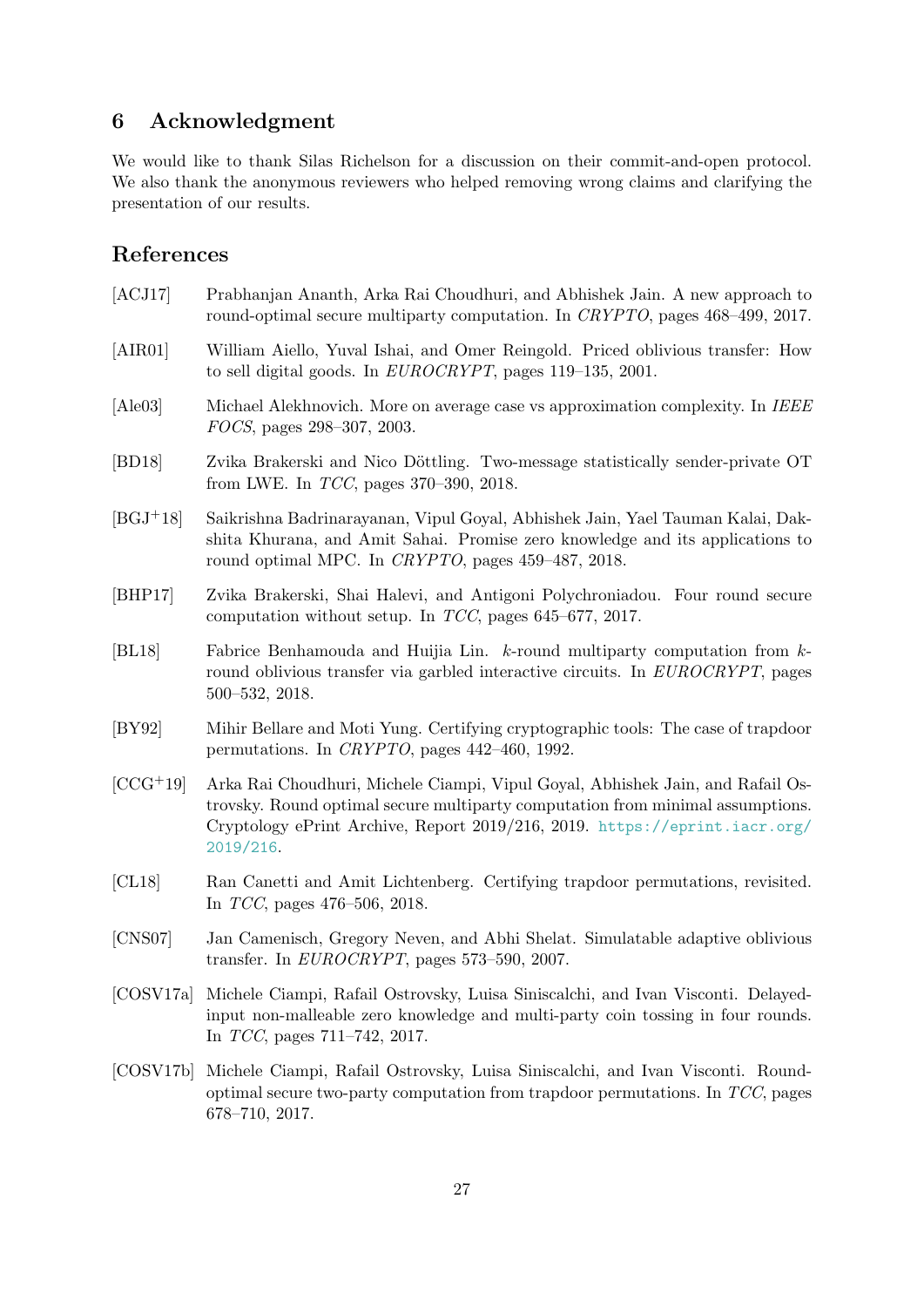- <span id="page-29-12"></span>[DN00] Ivan Damgård and Jesper Buus Nielsen. Improved non-committing encryption schemes based on a general complexity assumption. In CRYPTO, pages 432–450, 2000.
- <span id="page-29-0"></span>[EGL82] Shimon Even, Oded Goldreich, and Abraham Lempel. A randomized protocol for signing contracts. In CRYPTO, pages 205–210, 1982.
- <span id="page-29-8"></span>[Gam84] Taher El Gamal. A public key cryptosystem and a signature scheme based on discrete logarithms. In CRYPTO, pages 10–18, 1984.
- <span id="page-29-15"></span>[GH07] Matthew Green and Susan Hohenberger. Blind identity-based encryption and simulatable oblivious transfer. In ASIACRYPT, pages 265–282, 2007.
- <span id="page-29-7"></span>[GHKW17] Rishab Goyal, Susan Hohenberger, Venkata Koppula, and Brent Waters. A generic approach to constructing and proving verifiable random functions. In TCC, pages 537–566, 2017.
- <span id="page-29-4"></span>[GKM+00] Yael Gertner, Sampath Kannan, Tal Malkin, Omer Reingold, and Mahesh Viswanathan. The relationship between public key encryption and oblivious transfer. In IEEE FOCS, pages 325–335, 2000.
- <span id="page-29-9"></span>[GM84] Shafi Goldwasser and Silvio Micali. Probabilistic encryption. J. Comput. Syst.  $Sci., 28(2):270-299, 1984.$
- <span id="page-29-6"></span>[GMMM18] Sanjam Garg, Mohammad Mahmoody, Daniel Masny, and Izaak Meckler. On the round complexity of OT extension. In CRYPTO, pages 545–574, 2018.
- <span id="page-29-3"></span>[GMPP16] Sanjam Garg, Pratyay Mukherjee, Omkant Pandey, and Antigoni Polychroniadou. The exact round complexity of secure computation. In EUROCRYPT, pages 448– 476, 2016.
- <span id="page-29-5"></span>[GMW91] Oded Goldreich, Silvio Micali, and Avi Wigderson. Proofs that yield nothing but their validity for all languages in NP have zero-knowledge proof systems. J. ACM, 38(3):691–729, 1991.
- <span id="page-29-11"></span>[GR13] Oded Goldreich and Ron D. Rothblum. Enhancements of trapdoor permutations. J. Cryptology, 26(3):484–512, July 2013.
- <span id="page-29-1"></span>[GS18] Sanjam Garg and Akshayaram Srinivasan. Two-round multiparty secure computation from minimal assumptions. In EUROCRYPT, pages 468–499, 2018.
- <span id="page-29-2"></span>[Hai08] Iftach Haitner. Semi-honest to malicious oblivious transfer - the black-box way. In TCC, pages 412–426, 2008.
- <span id="page-29-13"></span>[HHPV18] Shai Halevi, Carmit Hazay, Antigoni Polychroniadou, and Muthuramakrishnan Venkitasubramaniam. Round-optimal secure multi-party computation. In CRYPTO, pages 488–520, 2018.
- <span id="page-29-14"></span>[HIK+11] Iftach Haitner, Yuval Ishai, Eyal Kushilevitz, Yehuda Lindell, and Erez Petrank. Black-box constructions of protocols for secure computation. SIAM J. Comput., 40(2):225–266, 2011.
- <span id="page-29-10"></span>[HK09] Dennis Hofheinz and Eike Kiltz. The group of signed quadratic residues and applications. In CRYPTO, pages 637–653, 2009.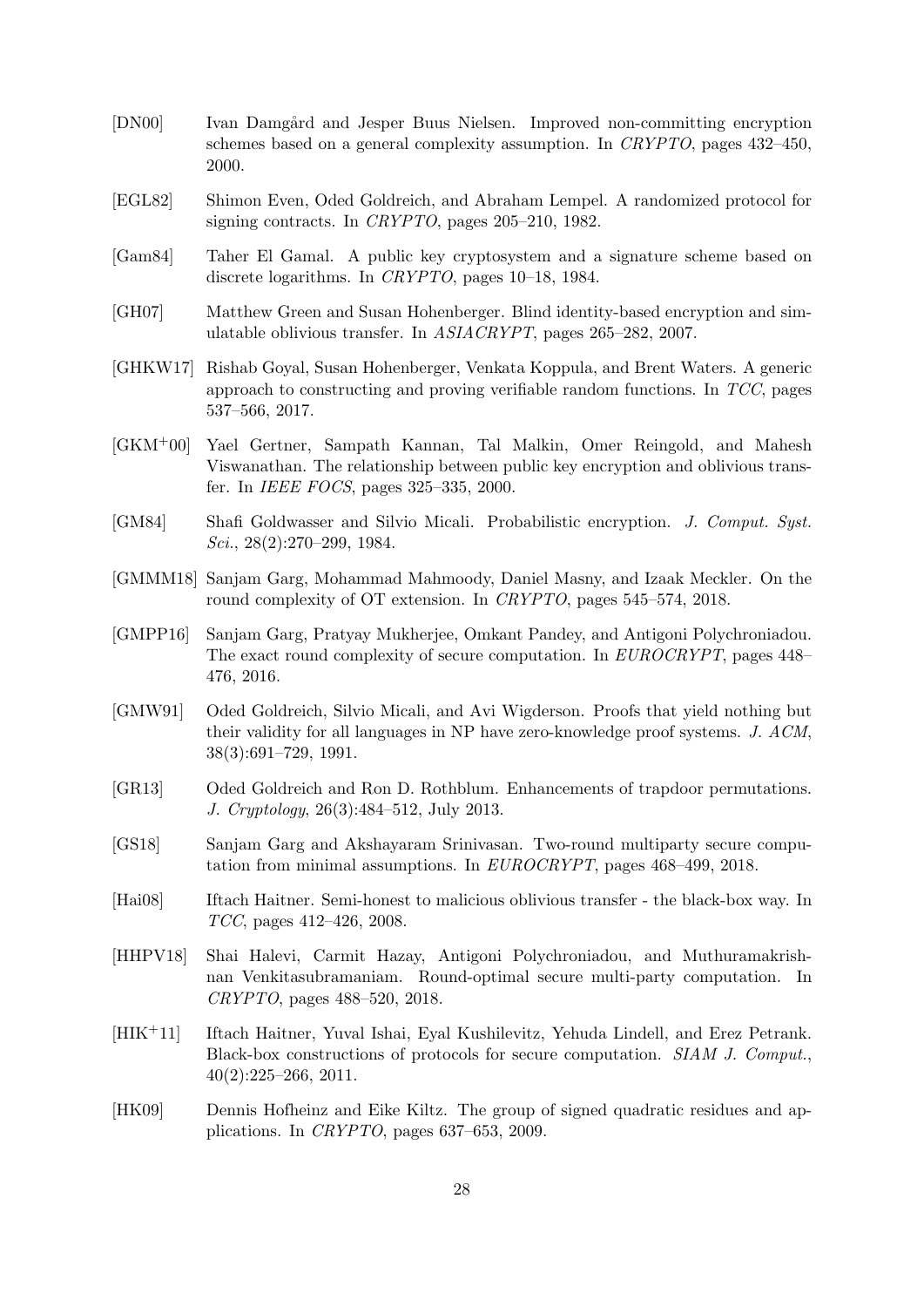- <span id="page-30-2"></span>[IKO+11] Yuval Ishai, Eyal Kushilevitz, Rafail Ostrovsky, Manoj Prabhakaran, and Amit Sahai. Efficient non-interactive secure computation. In EUROCRYPT, pages 406– 425, 2011.
- <span id="page-30-1"></span>[IPS08] Yuval Ishai, Manoj Prabhakaran, and Amit Sahai. Founding cryptography on oblivious transfer – Efficiently. In  $CRYPTO$ , pages 572–591, 2008.
- <span id="page-30-7"></span>[IR88] Russell Impagliazzo and Steven Rudich. Limits on the provable consequences of one-way permutations. In CRYPTO, pages 8–26, 1988.
- <span id="page-30-3"></span>[JS07] Stanislaw Jarecki and Vitaly Shmatikov. Efficient two-party secure computation on committed inputs. In EUROCRYPT, pages 97–114, 2007.
- <span id="page-30-14"></span>[Kal05] Yael Tauman Kalai. Smooth projective hashing and two-message oblivious transfer. In EUROCRYPT, pages 78–95, 2005.
- <span id="page-30-0"></span>[Kil88] Joe Kilian. Founding cryptography on oblivious transfer. In ACM STOC, pages 20–31, 1988.
- <span id="page-30-9"></span>[Kil92] Joe Kilian. A note on efficient zero-knowledge proofs and arguments (extended abstract). In ACM STOC, pages 723–732, 1992.
- <span id="page-30-6"></span>[KKM12] Saqib A. Kakvi, Eike Kiltz, and Alexander May. Certifying RSA. In ASIACRYPT, pages 404–414, 2012.
- <span id="page-30-12"></span>[KO97] Eyal Kushilevitz and Rafail Ostrovsky. Replication is NOT needed: SINGLE database, computationally-private information retrieval. In IEEE FOCS, pages 364–373, 1997.
- <span id="page-30-11"></span>[KO04] Jonathan Katz and Rafail Ostrovsky. Round-optimal secure two-party computation. In CRYPTO, pages 335–354, 2004.
- <span id="page-30-4"></span>[Lin08] Yehuda Lindell. Efficient fully-simulatable oblivious transfer. Chicago J. Theor. Comput. Sci., 2008, 2008.
- <span id="page-30-5"></span>[LMRS04] Anna Lysyanskaya, Silvio Micali, Leonid Reyzin, and Hovav Shacham. Sequential aggregate signatures from trapdoor permutations. In EUROCRYPT, pages 74–90, 2004.
- <span id="page-30-10"></span>[LPS10] Vadim Lyubashevsky, Adriana Palacio, and Gil Segev. Public-key cryptographic primitives provably as secure as subset sum. In TCC, pages 382–400, 2010.
- <span id="page-30-8"></span>[LS19] Alex Lombardi and Luke Schaeffer. A note on key agreement and non-interactive commitments. Cryptology ePrint Archive, Report 2019/279, 2019. [https:](https://eprint.iacr.org/2019/279) [//eprint.iacr.org/2019/279](https://eprint.iacr.org/2019/279).
- <span id="page-30-15"></span>[LZ13] Yehuda Lindell and Hila Zarosim. On the feasibility of extending oblivious transfer. In TCC, pages 519–538, 2013.
- <span id="page-30-16"></span>[LZ18] Yehuda Lindell and Hila Zarosim. On the feasibility of extending oblivious transfer. J. Cryptology, 31(3):737–773, 2018.
- <span id="page-30-13"></span>[NP01] Moni Naor and Benny Pinkas. Efficient oblivious transfer protocols. In SODA, pages 448–457, 2001.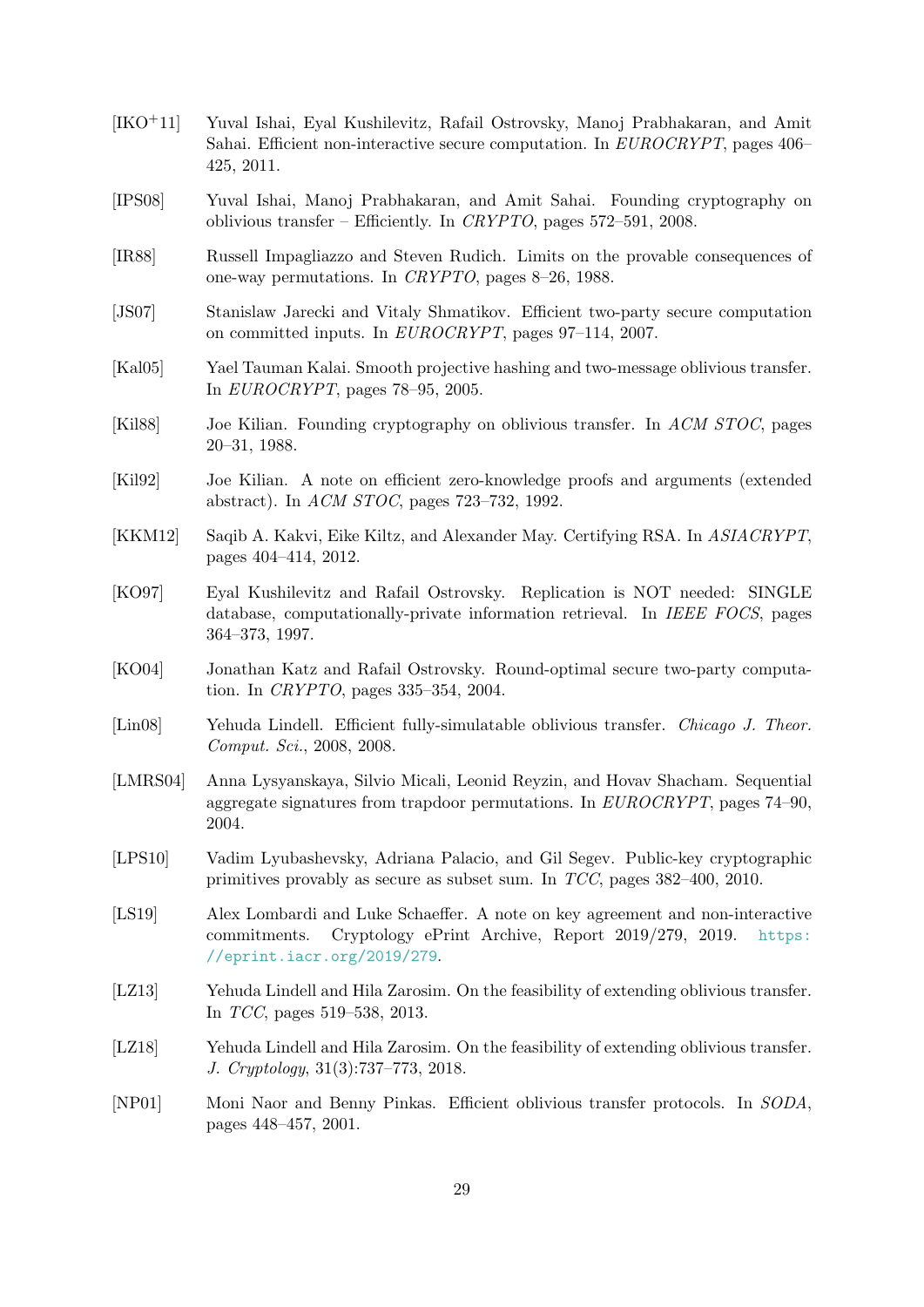<span id="page-31-9"></span><span id="page-31-7"></span><span id="page-31-6"></span><span id="page-31-3"></span>

| [NP05]               | Moni Naor and Benny Pinkas. Computationally secure oblivious transfer. J. Cryp-<br>$tology, 18(1):1-35, 2005.$                                         |
|----------------------|--------------------------------------------------------------------------------------------------------------------------------------------------------|
| [ORS15]              | Rafail Ostrovsky, Silas Richelson, and Alessandra Scafuro. Round-optimal black-<br>box two-party computation. In CRYPTO, pages $339-358$ , $2015$ .    |
| [PVW08]              | Chris Peikert, Vinod Vaikuntanathan, and Brent Waters. A framework for efficient<br>and composable oblivious transfer. In CRYPTO, pages 554-571, 2008. |
| [Rab81]              | Michael O. Rabin. How to exchange secrets by oblivious transfer. Technical report,<br>Harvard University, 1981.                                        |
| [Reg05]              | Oded Regev. On lattices, learning with errors, random linear codes, and cryptog-<br>raphy. In ACM STOC, pages 84–93, 2005.                             |
| [Ya <sub>0</sub> 82] | Andrew Chi-Chih Yao. Protocols for secure computations (extended abstract). In<br>IEEE FOCS, pages 160–164, 1982.                                      |
| [Ya <sub>0</sub> 86] | Andrew Chi-Chih Yao. How to generate and exchange secrets (extended abstract).<br>In <i>IEEE FOCS</i> , pages $162-167$ , 1986.                        |

## <span id="page-31-8"></span><span id="page-31-5"></span><span id="page-31-4"></span><span id="page-31-0"></span>A The ORS Commit-and-Open Protocol

#### <span id="page-31-1"></span>A.1 Commitment Schemes

A non-interactive commitment scheme is an efficient randomized algorithm Commit taking as input a message  $m \in \mathcal{M}$  together with random coins  $r \in \{0,1\}^{\lambda}$ , and returning a commitment com. The opening of a commitment com consists of strings  $(m, r)$  such that com = Commit $(m; r)$ ; we sometimes write  $Open(m)$  to denote the randomness that is needed to open successfully a value *com*, i.e.  $com = \text{Commit}(m; \text{Open}(m)).$ 

As for security, commitment schemes should satisfy two properties called hiding and binding. Intuitively, the first property says that a commitment does not leak any information on the committed message; the second property says that it should be hard to open a given commitment in two different ways. The formal definitions follow.

Definition 8 (Hiding of commitments). A commitment scheme is perfectly (resp., computationally or statistically) hiding, if for all  $m_0, m_1 \in \mathcal{M}$  it holds that the ensembles  $\{Commit(m_0; U_\lambda)\}_{\lambda \in \mathbb{N}}$ and  $\{Commit(m_1;U_\lambda)\}_{\lambda\in\mathbb{N}}$  are identically distributed (resp., computationally or statistically close), where  $U_{\lambda}$  denotes the uniform distribution over  $\{0,1\}^{\lambda}$ .

Definition 9 (Binding of commitments). A commitment scheme is computationally binding, if for all PPT adversaries A there is a negligible function  $\nu : \mathbb{N} \to [0,1]$  such that

$$
\Pr\Big[\mathsf{Commit}(m;r) = \mathsf{Commit}(m';r') \land m \neq m': ((m,r),(m',r')) \leftarrow \mathsf{sA}(1^{\lambda})\Big] \leq \nu(\lambda).
$$

In case the above probability equals zero for all even unbounded adversaries, we say that the commitment scheme is perfectly binding.

#### <span id="page-31-2"></span>A.2 The ORS Construction

The ORS string C&O protocol  $\Pi_{c&\sigma} = (\mathsf{P}_0, \mathsf{P}_1, \mathsf{V}_0, \mathsf{V}_1)$  for string length n is depicted in Fig. [4.](#page-32-0) It relies on a statistically binding commitment scheme (Commit, Open) and a linear error detection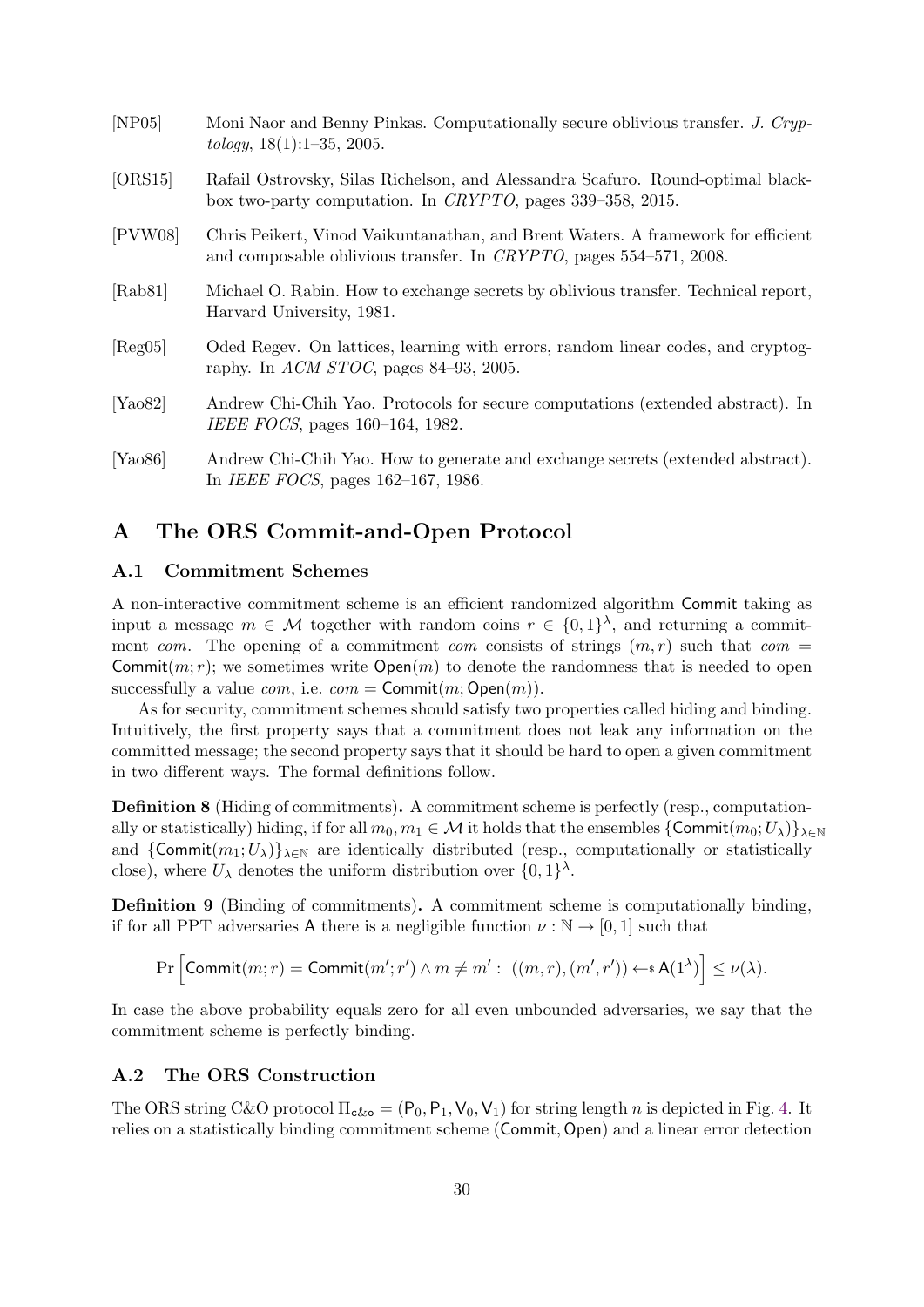<span id="page-32-0"></span>

| Verifier V(1 <sup>λ</sup> )                                                                                                                                                      | Prover P(m <sub>0</sub> , m <sub>1</sub> , b) |
|----------------------------------------------------------------------------------------------------------------------------------------------------------------------------------|-----------------------------------------------|
| \n $\hat{m}_{b} := G(m_{b}), e_{1-b} \leftarrow \textbf{8} \{0,1\}^{n}$ \n                                                                                                       |                                               |
| \n $\hat{m}_{b} := G(m_{b}), e_{1-b} \leftarrow \textbf{8} \{0,1\}^{n}$ \n                                                                                                       |                                               |
| \n $\hat{m}_{b,i} \leftarrow \textbf{3}^{2\times q} \text{ s.t. } \forall j \in \mathbb{Z}_{q}:$ \n                                                                              |                                               |
| \n $\sum_{k \in \{0,1\}} M_{b,i}[k,j] = \hat{m}_{b}[i]$ \n                                                                                                                       |                                               |
| \n $m_{i} \leftarrow \textbf{8} \text{Perm}(\mathbb{Z}_{q})$ \n                                                                                                                  |                                               |
| \n $M_{1-b,i} \leftarrow \textbf{3}^{2\times q} \text{ s.t. } \forall j \in \mathbb{Z}_{q}:$ \n                                                                                  |                                               |
| \n $\sum_{k \in \{0,1\}, i} M_{1-b,i}[k,j] = \sigma_{i}(j)$ \n                                                                                                                   |                                               |
| \n $\forall i, i := \psi(M_{b,i}[0,*))$ \n                                                                                                                                       |                                               |
| \n $\forall i, i := \{W_{b,i}, \text{Commit}(M_{k,i})\} \text{ k}_{\in \{0,1\},i \in [n]}$ \n                                                                                    |                                               |
| \n $\hat{\beta} \leftarrow \textbf{8} \{0,1\}^{n}$ \n                                                                                                                            |                                               |
| \n $\hat{\beta} \leftarrow \textbf{8} \{0,1\}^{n}$ \n                                                                                                                            |                                               |
| \n $\hat{\beta} \leftarrow \textbf{8} \text{term} \{0,1\} \text{ s.t. } \textbf{9} \text{ term} \{0,1\} \text{ s.t. } \textbf{1}_{\{0,1\}} \text{ for } \{0,1\} \text{ s.t. } \$ |                                               |

Figure 4: The ORS string 1-out-of-2 commit-and-open protocol. Perm $(\mathbb{Z}_q)$  is the set of permutations over  $\mathbb{Z}_q$ , and  $Open(m)$  denotes the randomness that is needed to open commitment Commit $(m)$ .

code G with minimal distance of at least  $\frac{1}{2}(n+\kappa)$ , which can be instantiated with, e.g., a Reed-Solomon code. In what follows, the code  $G$  is a public parameter of the protocol, and we write  $G(m)$  to denote an encoding of message m under code G. For simplifying the presentation of the protocol, we use  $\psi : \mathbb{Z}_q^q \to \mathbb{Z}_q^{q-1}$  to denote the linear map

$$
(\mathbf{x}[0],\ldots,\mathbf{x}[q-1]) \mapsto (\mathbf{x}[1]-\mathbf{x}[0],\ldots,\mathbf{x}[q-1]-\mathbf{x}[0]),
$$

where  $\mathbf{x}[i]$  is the *i*-th entry of a vector  $\mathbf{x} \in \mathbb{Z}_q^q$ .

**Remark 1.** In the ORS protocol, the prover does not need to know or fix  $\hat{\mathbf{m}}_{1-b}$  till the second round. Nevertheless, during the committing branch indistinguishability experiment, both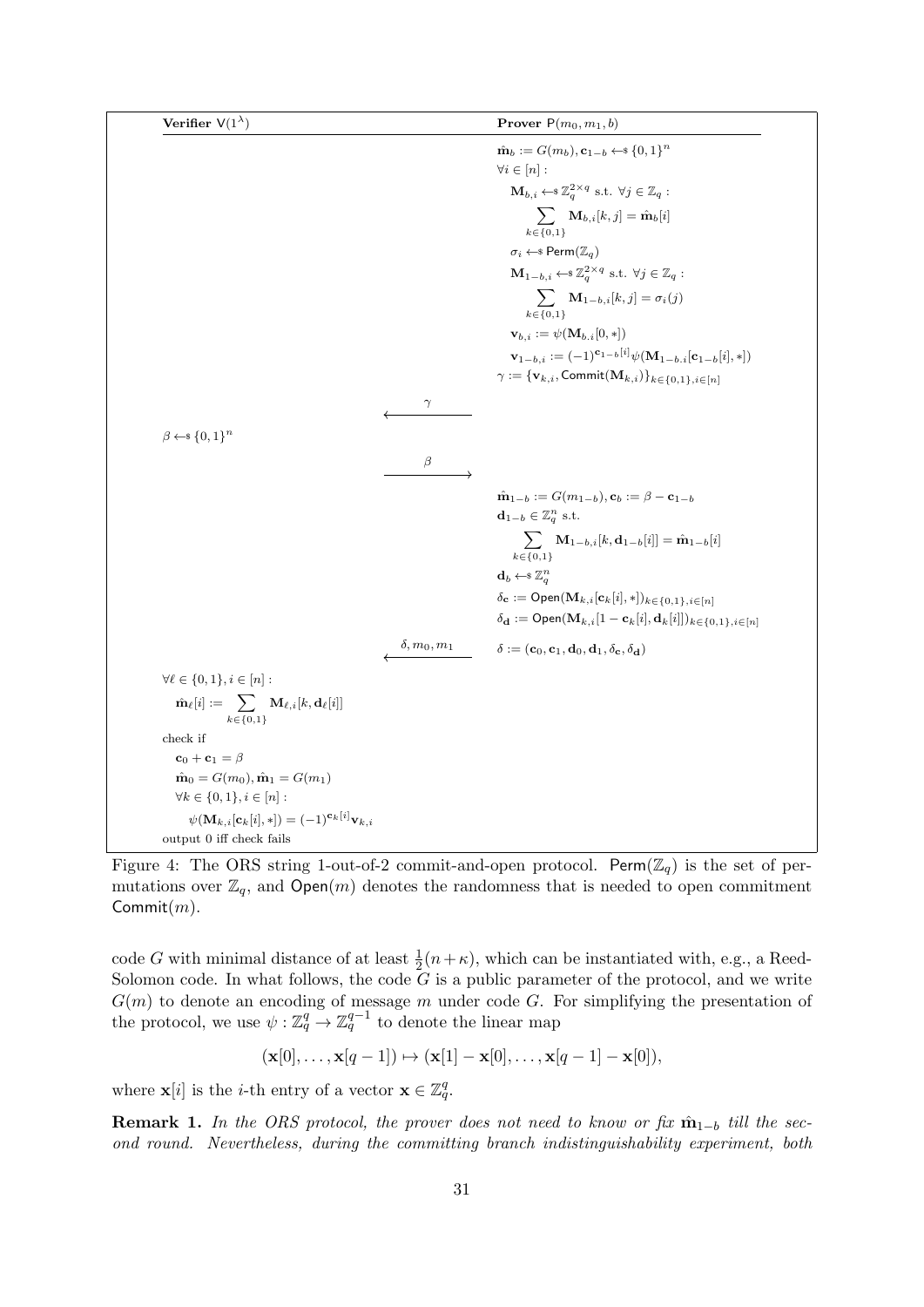messages need to be fixed before the first round.

Remark 2. In order to simplify the notation, within this section we shall denote the input bit of the prover in the 1-out-of-2 C&O protocol with b (instead of d).

**Lemma 14** (Completeness of the ORS protocol). For any  $\epsilon \in [0,1)$ , assuming that the commitment scheme Commit is complete with probability at least  $1 - \epsilon$ , then the ORS protocol from Fig. [4](#page-32-0) is complete with probability at least  $(1 - \epsilon)^{(q+1)n}$ .

*Proof.* The verifier opens  $(q + 1)n$  commitments. By completeness, the openings will be correct with probability  $(1 - \epsilon)^{(q+1)n}$ . In the following, we assume that this is the case. The protocol will succeed if and only if the checks do not fail, i.e. all of the below equations hold:

$$
\mathbf{c}_0 + \mathbf{c}_1 = \beta \qquad \hat{\mathbf{m}}_0 = G(m_0) \qquad \hat{\mathbf{m}}_1 = G(m_1)
$$
  

$$
\forall k \in \{0, 1\}, i \in [n] : \psi(\mathbf{M}_{k,i}[\mathbf{c}_k[i], *) ) = (-1)^{\mathbf{c}_k[i]} \mathbf{v}_{k,i}.
$$

By construction, it is easy to see that  $\beta = \mathbf{c}_0 + \mathbf{c}_1$ . Next we will show that in a honest execution of the protocol, both  $\hat{\mathbf{m}}_0$  and  $\hat{\mathbf{m}}_1$  will be codewords w.r.t. code G. The entries of  $\hat{\mathbf{m}}_0$  and  $\hat{\mathbf{m}}_1$ are computed by the verifier as

$$
\hat{\mathbf{m}}_{\ell}[i]:=\sum_{k\in\{0,1\}}\mathbf{M}_{\ell,i}[k,\mathbf{d}_{\ell}[i]]
$$

for  $\ell \in \{0, 1\}, i \in [n]$ . For branch  $1 - b$ , the vector  $\mathbf{d} \in \mathbb{Z}_q^n$  is chosen by the receiver such that

$$
\sum_{k \in \{0,1\}} \mathbf{M}_{1-b,i}[k,\mathbf{d}_{1-b}[i]] = \hat{\mathbf{m}}_{1-b}'[i]
$$

holds for all  $i \in [n]$ , where  $\hat{\mathbf{m}}'_{1-b}[i]$  denotes  $\hat{\mathbf{m}}_{1-b}[i]$  on the receiver's side. Further, such a vector  $\mathbf{d}_{1-b}$  always exists due to the fact that there are q columns in  $\mathbf{M}_{1-b,i}$  and each column sums to a different value in  $\mathbb{Z}_q$ . For branch b,

$$
\sum_{k\in\{0,1\}} \mathbf{M}_{b,i}[k,\mathbf{d}_b[i]] = \hat{\mathbf{m}}_b'[i]
$$

holds for any  $\mathbf{d}_b \in \mathbb{Z}_q^n$ . Therefore the vectors  $\hat{\mathbf{m}}_0$  and  $\hat{\mathbf{m}}_1$  computed by the verifier are identical to the vectors  $\hat{\mathbf{m}}'_0$  and  $\hat{\mathbf{m}}'_1$  computed by the prover, which are in particular chosen to be codewords w.r.t. code G for messages  $m_0$  and  $m_1$ .

The last part of the checking procedure checks whether the image of  $\psi$  for the two rows of M is indeed consistent with the transmitted value  $\mathbf{v}_{k,i}$ . More specifically,  $\forall k \in \{0,1\}, i \in [n],$ 

$$
\psi(\mathbf{M}_{k,i}[\mathbf{c}_k[i],*)] = (-1)^{\mathbf{c}_k[i]} \mathbf{v}_{k,i}
$$

must hold. Again, by construction this is true for all  $i \in [n]$  and  $k = 1 - b$ , simply because  $\mathbf{v}_{1-b,i}$  is chosen such that it holds. In case  $k = b$  it holds as well, since for each  $i \in [n]$  all the columns of  $\mathbf{M}_{b,i}$  sum to  $\hat{\mathbf{m}}_{b,i}$  or equivalently for all  $j \in \mathbb{Z}_q$ ,  $\mathbf{M}_{b,i}[1,j] = \hat{\mathbf{m}}_{b,i} - \mathbf{M}_{b,i}[0,j]$ . Due to this fact, for all  $c \in \{0, 1\}$ ,  $i \in [n]$ 

$$
\psi(\mathbf{M}_{b,i}[c,*]) = (\mathbf{M}_{b,i}[c,1] - \mathbf{M}_{b,i}[c,0], \dots, \mathbf{M}_{b,i}[c,q-1] - \mathbf{M}_{b,i}[c,0])
$$
  
= (-\mathbf{M}\_{b,i}[1-c,1] + \mathbf{M}\_{b,i}[1-c,0], \dots, -\mathbf{M}\_{b,i}[1-c,q-1] + \mathbf{M}\_{b,i}[1-c,0])  
= (-1)\psi(\mathbf{M}\_{b,i}[1-c,\*])

holds. Further,  $\mathbf{v}_{b,i} := \psi(\mathbf{M}_{b,i}[0,*])$  and therefore

$$
\psi(\mathbf{M}_{b,i}[\mathbf{c}_b[i],*]) = (-1)^{\mathbf{c}_b[i]} \mathbf{v}_{b,i}
$$

holds for any choice of  $\mathbf{c}_b \in \{0,1\}^n$ . This concludes proving completeness.

 $\Box$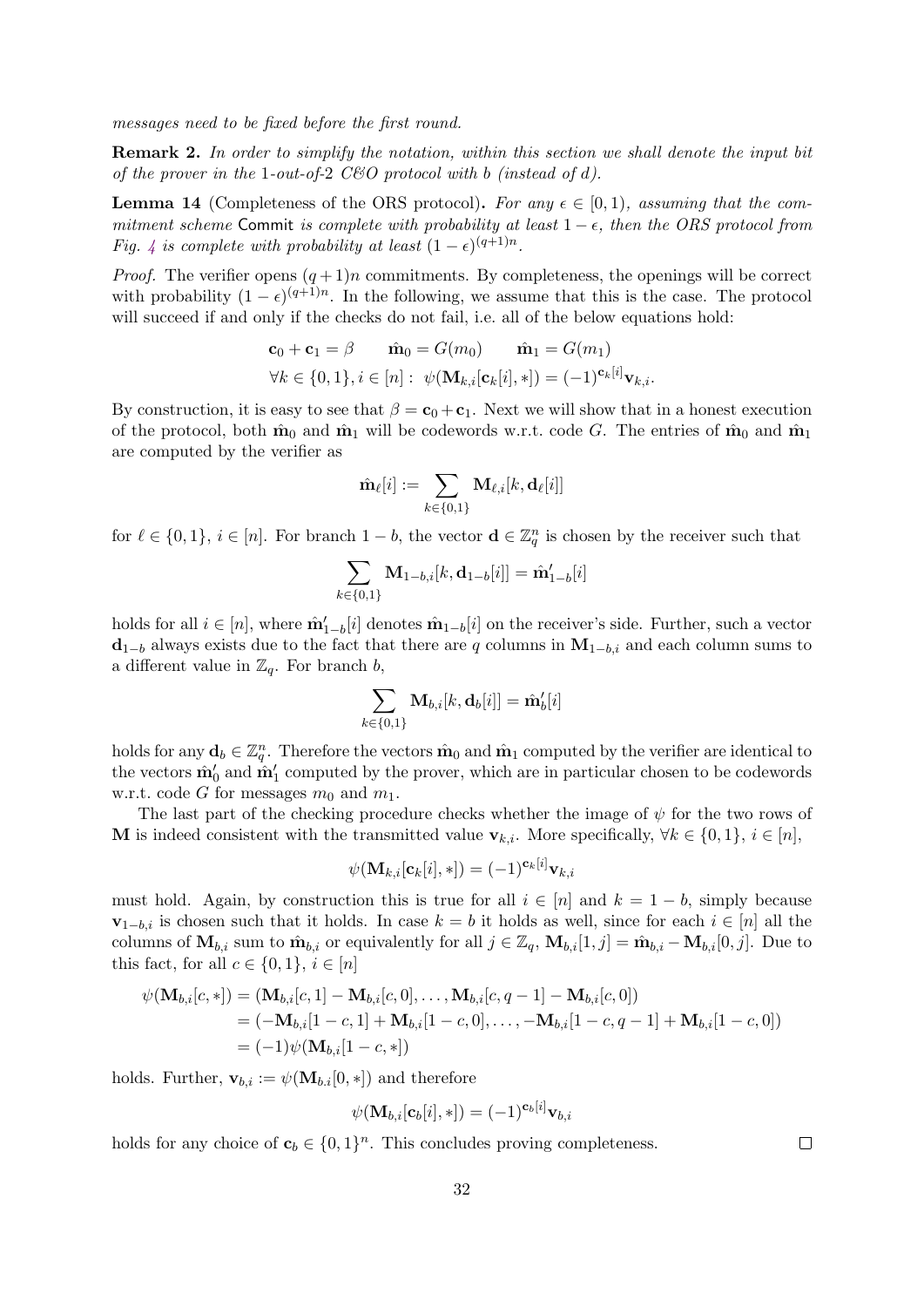**Lemma 15** (Existence of a committing branch for the ORS protocol). Let  $\kappa \in \mathbb{N}$  be a statistical security parameter. Assuming that the commitment scheme Commit is statistically binding except with probability at most  $\epsilon$ , and that code G has minimal distance  $\frac{1}{2}(n + \kappa)$ , then the ORS protocol from Fig. [4](#page-32-0) satisfies the property of existence of a committing branch except with probability at most  $2\epsilon + 2^{-\kappa}$ .

Proof. We define several hybrids to prove the lemma. In the first hybrid, a malicious prover  $\mathsf{P}^*$ loses if, for any  $i \in [n]$  and any  $k \in \{0,1\}$ , a partial message  $\hat{\mathbf{m}}_k[i]$  differs from  $\hat{\mathbf{m}}_b'[i]$  and the opened row of  $\mathbf{M}_{k,i}$  differs as well, i.e.  $\mathbf{c}_k[i] \neq \mathbf{c}'_k[i]$ .

In the second hybrid, the adversary will lose as well if there are more than  $\kappa$  positions  $i \in [n]$ for which both messages  $\hat{\mathbf{m}}_0[i]$  and  $\hat{\mathbf{m}}_1[i]$  differ from the messages  $\hat{\mathbf{m}}'_0[i]$  and  $\hat{\mathbf{m}}'_1[i]$  of the second run.

**Hybrid**  $HYB_0(\lambda)$ : This is the original security game, i.e.

$$
(\gamma, \alpha_0) \leftarrow \mathbf{s} \mathsf{P}_0^*(1^\lambda);
$$
  

$$
\beta, \beta' \leftarrow \mathbf{s} \mathsf{V}_0(1^\lambda);
$$
  

$$
(\delta, m_0, m_1) \leftarrow \mathbf{s} \mathsf{P}_1^*(\alpha_0, \beta);
$$
  

$$
(\delta', m'_0, m'_1) \leftarrow \mathbf{s} \mathsf{P}_1^*(\alpha_0, \beta')
$$

and the prover wins iff

$$
(\mathsf{V}_1(T) = 1) \land (\mathsf{V}_1(T') = 1)
$$

$$
\land (m_0 \neq m'_0) \land (m_1 \neq m'_1).
$$

**Hybrid**  $HYB_1(\lambda)$ : Identical to  $HYB_0(\lambda)$  except that the prover wins iff

$$
(\mathsf{V}_{1}(T) = 1) \land (\mathsf{V}_{1}(T') = 1)
$$
  
 
$$
\land (m_{0} \neq m'_{0}) \land (m_{1} \neq m'_{1})
$$
  
 
$$
\land \forall i \in [n], k \in \{0, 1\} : (\hat{\mathbf{m}}_{k}[i] = \hat{\mathbf{m}}'_{k}[i]) \lor (\mathbf{c}_{k}[i] = \mathbf{c}'_{k}[i]).
$$

**Hybrid**  $HYB_2(\lambda)$ : Identical to  $HYB_1(\lambda)$  except the prover wins iff

$$
(\mathsf{V}_{1}(T) = 1) \land (\mathsf{V}_{1}(T') = 1)
$$
  

$$
\land (m_{0} \neq m'_{0}) \land (m_{1} \neq m'_{1})
$$
  

$$
\land \forall i \in [n], k \in \{0, 1\} : (\hat{\mathbf{m}}_{k}[i] = \hat{\mathbf{m}}'_{k}[i]) \lor (\mathbf{c}_{k}[i] = \mathbf{c}'_{k}[i])
$$
  

$$
\land |\{i \in [n] \mid \hat{\mathbf{m}}_{0}[i] \neq \hat{\mathbf{m}}'_{0}[i] \land \hat{\mathbf{m}}_{1}[i] \neq \hat{\mathbf{m}}'_{1}[i]\}| < \kappa.
$$

Claim 8.  $\Delta(HYB_0(\lambda); HYB_1(\lambda)) \leq 2\epsilon$ .

*Proof.* There is a difference between the two hybrids if and only if there is an  $i \in [n]$  and  $k \in \{0,1\}$  such that

$$
(\hat{\mathbf{m}}_k[i] \neq \hat{\mathbf{m}}_k'[i]) \wedge (\mathbf{c}_k[i] \neq \mathbf{c}_k'[i]).
$$

By the checking procedure of the verifier, we have

$$
\psi(\mathbf{M}_{k,i}[\mathbf{c}_k[i],*)] = (-1)^{\mathbf{c}_k[i]} \mathbf{v}_{k,i},
$$

which implies the two equalities

$$
\begin{aligned} \mathbf{v}[\mathbf{d}_k[i]] &= \mathbf{M}_{k,i}[0,\mathbf{d}_k[i]] - \mathbf{M}_{k,i}[0,0] = -\mathbf{M}_{k,i}[1,\mathbf{d}_k[i]] + \mathbf{M}_{k,i}[1,0],\\ \mathbf{v}[\mathbf{d}_k[i]] &= \mathbf{M}_{k,i}^\prime[0,\mathbf{d}_k^\prime[i]] - \mathbf{M}_{k,i}^\prime[0,0] = -\mathbf{M}_{k,i}^\prime[1,\mathbf{d}_k^\prime[i]] + \mathbf{M}_{k,i}^\prime[1,0]. \end{aligned}
$$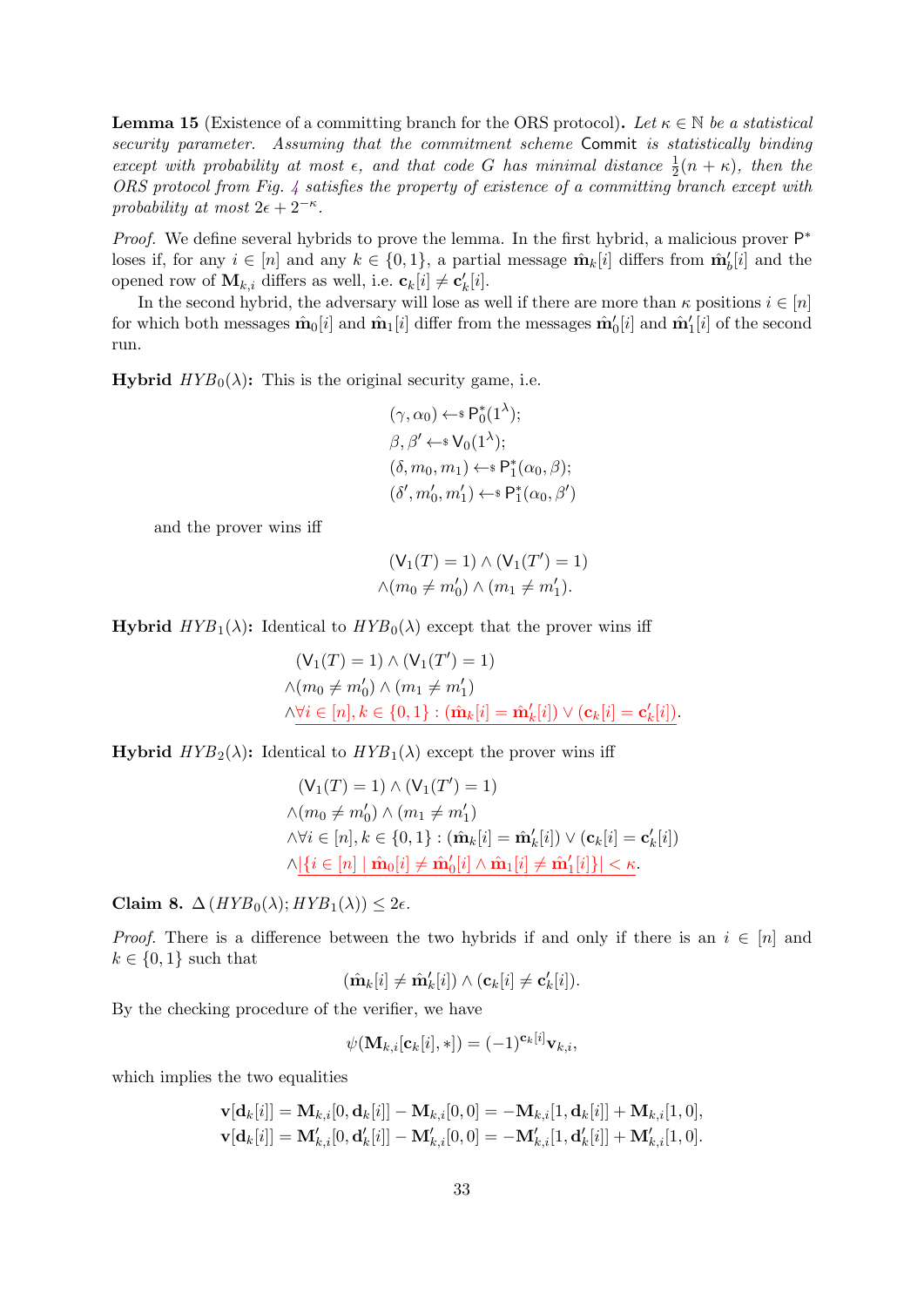Further,

$$
\hat{\mathbf{m}}_k[i] = \mathbf{M}_{k,i}[0,\mathbf{d}_k[i]] + \mathbf{M}_{k,i}[1,\mathbf{d}_k[i]] = \mathbf{M}_{k,i}[0,0] + \mathbf{M}_{k,i}[1,0]
$$

as well as  $\hat{\mathbf{m}}'_{k}[i] = \mathbf{M}'_{k,i}[0,0] + \mathbf{M}'_{k,i}[1,0]$ . Since  $\hat{\mathbf{m}}_{k}[i] \neq \hat{\mathbf{m}}'_{k}[i]$ , either  $\mathbf{M}_{k,i}[0,0] \neq \mathbf{M}'_{k,i}[0,0]$  or  $\mathbf{M}_{k,i}[1,0] \neq \mathbf{M}'_{k,i}[1,0]$  which breaks statistical binding.

Claim 9.  $\Delta(HYB_1(\lambda); HYB_2(\lambda)) \leq 2^{-\kappa}$ .

*Proof.* A malicious prover  $P^*$  is successful in  $HYB_1(\lambda)$  but not in  $HYB_2(\lambda)$  if for set

$$
\mathcal{S} := \{i \in [n]: \ \hat{\mathbf{m}}_0[i] \neq \hat{\mathbf{m}}'_0[i] \wedge \hat{\mathbf{m}}_1[i] \neq \hat{\mathbf{m}}'_1[i]\}
$$

the inequality  $|\mathcal{S}| \geq \kappa$  holds. To prove the claim, we show this bound on set  $\mathcal{S}$ .

For any  $i \in [n]$  and  $k \in \{0,1\}$ , either  $\hat{\mathbf{m}}_k[i] \neq \hat{\mathbf{m}}'_k[i]$  or  $\mathbf{c}_k[i] \neq \mathbf{c}'_k[i]$  holds. Hence, for all elements *i* in S, we necessarily have  $\mathbf{c}_0[i] = \mathbf{c}'_0[i]$  and  $\mathbf{c}_1[i] = \mathbf{c}'_1[i]$ . This implies that challenge  $\beta = \mathbf{c}_0 + \mathbf{c}_1$  is identical with  $\beta'$  on position *i*. Since  $\beta'$  is uniformly random, this is only the case with probability  $1/2$ . If it is not the case, the verifier rejects. Since the size of S has to be at least  $\kappa$ , the probability of this to happen is at most  $2^{-|\mathcal{S}|} \leq 2^{-\kappa}$ .  $\Box$ 

In  $HYB_2(\lambda)$ , the adversary's choice of  $\hat{\mathbf{m}}_0$  and  $\hat{\mathbf{m}}_1$  will both differ from  $\hat{\mathbf{m}}'_0$  and  $\hat{\mathbf{m}}'_1$  on at most  $\kappa$  positions. On all other positions,  $\hat{\mathbf{m}}_0$  and  $\hat{\mathbf{m}}_1$  will be identical to  $\hat{\mathbf{m}}'_0$  and  $\hat{\mathbf{m}}'_1$ . Since there are  $n - \kappa$  positions left, at least one of the pairs will be identical on at least  $\frac{1}{2}(n - \kappa)$ positions. Let this be  $\hat{\mathbf{m}}_b$ .

Due to the minimal distance  $\frac{1}{2}(n + \kappa)$  of code G, there is a unique codeword that matches these  $\frac{1}{2}(n - \kappa)$  positions. Hence, in both runs, a malicious receiver is committed to  $\hat{\mathbf{m}}_b = \hat{\mathbf{m}}'_b$ , because if  $\hat{\mathbf{m}}_b$  or  $\hat{\mathbf{m}}'_b$  is not a codeword, the verifier rejects. Thus,  $\hat{\mathbf{m}}_b = \hat{\mathbf{m}}'_b$  decodes to a unique message  $m_b$  and therefore for all unbounded provers  $P^*$  experiment  $HYP_2(\lambda)$  returns 1 with zero probability, which concludes this proof.  $\Box$ 

Lemma 16 (Committing branch indistinguishability of the ORS protocol). Assuming that the commitment scheme Commit satisfies computational hiding, the ORS protocol from Fig. [4](#page-32-0) satisfies committing branch indistinguishability.

Proof. To show indistinguishablity, we define a hybrid in which a prover commits to both messages and both branches will follow the same distribution. Let  $HYP_0(\lambda, b)$  be the experiment defining committing branch indistinguishability, where the adversary  $V^*$  acts as a malicious verifier; our goal is to show that for all PPT  $\mathsf{V}^*$ , we have  $HYP_0(\lambda,0) \approx_c HYP(\lambda,1)$ . Consider the hybrid experiment  $HYB(\lambda, b)$  where in the first round the prover takes the following actions:

$$
\hat{\mathbf{m}}_b := G(m_b), \mathbf{c}_{1-b} \leftarrow \{0, 1\}^n, \underline{\hat{\mathbf{m}}_{1-b}} := G(m_{1-b})
$$
\n
$$
\mathbf{d}_b, \underline{\mathbf{d}}_{1-b} \leftarrow \mathbf{F} \mathbb{Z}_q^n
$$
\n
$$
\forall i \in [n], \underline{\ell \in \{0, 1\}}:
$$
\n
$$
\mathbf{M}_{\ell, i} \leftarrow \mathbf{F} \mathbb{Z}_q^{2 \times q} \text{ s.t. } \forall j \in \mathbb{Z}_q : \sum_{k \in \{0, 1\}} \mathbf{M}_{\ell, i}[k, j] = \hat{\mathbf{m}}_b[i]
$$
\n
$$
\mathbf{v}_{\ell, i} := \psi(\mathbf{M}_{\ell, i}[0, *))
$$
\n
$$
\gamma := \{\mathbf{v}_{k, i}, \text{Commit}(\mathbf{M}_{k, i})\}_{k \in \{0, 1\}, i \in [n]},
$$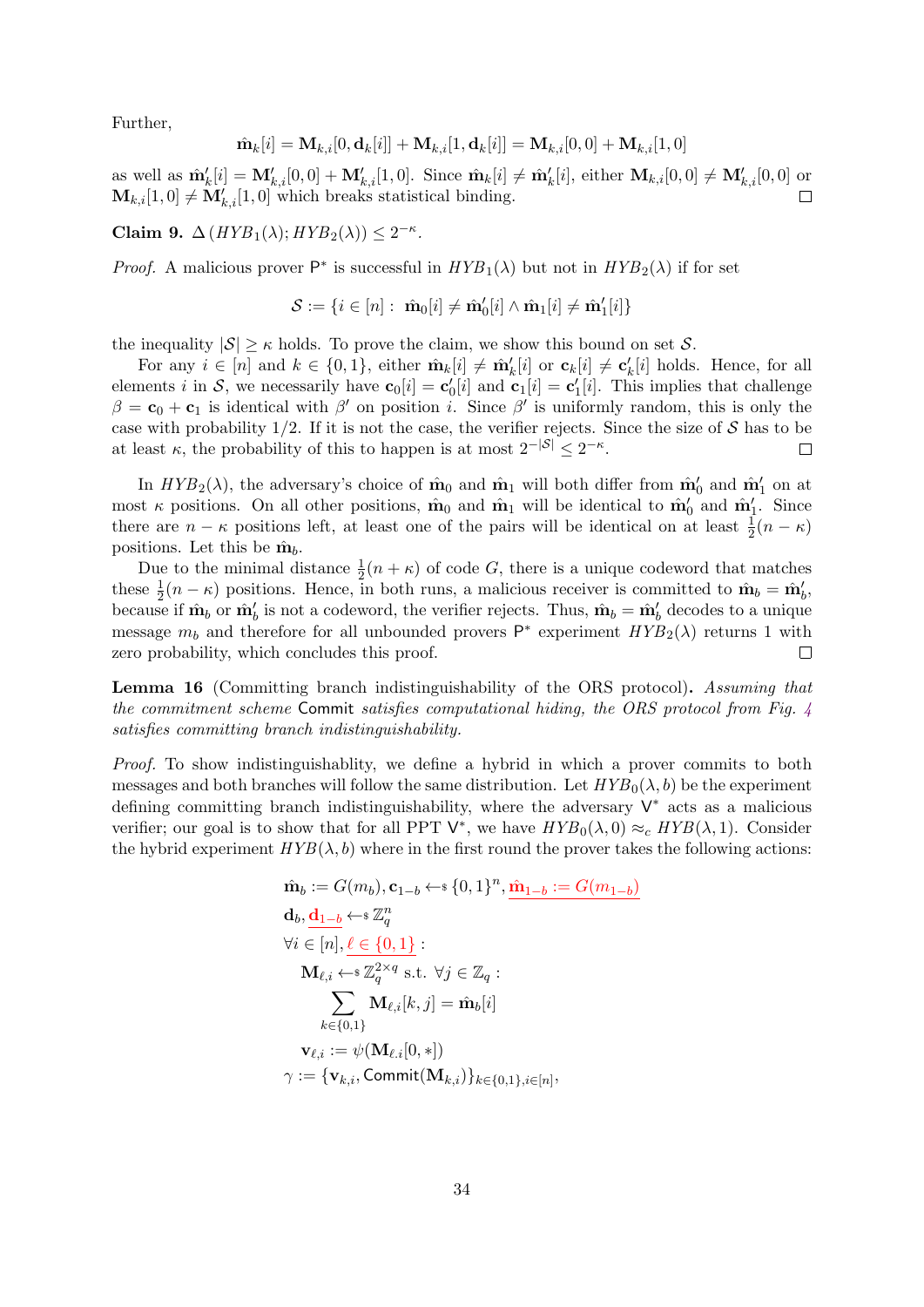and moreover during the third round, the prover acts as follows:

$$
\mathbf{c}_b = \beta - \mathbf{c}_{1-b}
$$
  
\n
$$
\delta_{\mathbf{c}} := \mathsf{Open}(\mathbf{M}_{k,i}[\mathbf{c}_k[i], *) )_{k \in \{0,1\}, i \in [n]}
$$
  
\n
$$
\delta_{\mathbf{d}} := \mathsf{Open}(\mathbf{M}_{k,i}[1 - \mathbf{c}_k[i], \mathbf{d}_k[i]])_{k \in \{0,1\}, i \in [n]}
$$

Notice that sampling first  $c_{1-b}$  and setting  $c_b = \beta - c_{1-b}$  has the same distribution as  $\mathbf{c}_0, \mathbf{c}_1 \leftarrow \{0,1\}^n$  conditioned on  $\beta = \mathbf{c}_0 + \mathbf{c}_1$ . Therefore both branches have the same distribution.

**Claim 10.** For all PPT  $V^*$ , and for all  $b \in \{0, 1\}$ , we have that  $HYB_0(\lambda, b) \approx_c HYB_1(\lambda, b)$ .

*Proof.* We will define  $n(q-1)$  sub-hybrids. For each  $i \in [n]$ , there are  $q-1$  commitments in branch  $b - 1$  that are not opened in the third round. We will switch their committed value  $M_{1-c_i,i}$  step by step from the distribution in  $HYB_0$  to the distribution in  $HYB_1$ , i.e. from being uniform conditioned on summing to  $\sigma_i(j)$  to summing to  $\hat{\mathbf{m}}[i]$ .

We denote the sub hybrids with  $HYB_{0,0,0}(\lambda, b)$  to  $HYB_{0,n,q}(\lambda, b)$ , where  $HYB_{0,0,0}(\lambda, b) \equiv$  $HYB_0(\lambda, b)$  and  $HYB_{0,n,q}(\lambda, b) \equiv HYB_1(\lambda, b)$ . We switch from  $HYB_{0,i,j}(\lambda, b)$  to  $HYB_{0,i,j+1}(\lambda, b)$ b), and from  $HYB_{0,i,q}(\lambda, b)$  to  $HYB_{0,i+1,0}(\lambda, b)$ . In the following, we will just show how to transition from  $HYB_{0,i,j}(\lambda, b)$  to  $HYB_{0,i,j+1}(\lambda, b)$ . The other step is done analogously. Further notice that the the hybrids

$$
HYB_{0,i,\mathbf{d}_{1-b}[i]-1}(\lambda,b) \quad \text{and} \quad HYB_{0,i,\mathbf{d}_{1-b}[i]}(\lambda,b)
$$

are already distributed identically. Next, we show that for any  $i^* \in [n], j^* \in \mathbb{Z}_q$ , and for all PPT  $\mathsf{V}^*$  and  $b \in \{0,1\}$ , hybrids  $HYP_{0,i^*,j^*}(\lambda, b)$  and  $HYP_{0,i^*,j^*+1}(\lambda, b)$  are computationally close, which finishes the proof of the claim.

Recall that an adversary A against the hiding of the commitment scheme chooses two messages  $\tilde{m}_0$  and  $\tilde{m}_1$ , and receives a commitment  $\tilde{c}$  one of the two messages. We denote this by  $c\tilde{\sigma}m \leftarrow s\mathcal{O}_{\text{Commit}}(\tilde{m}_0, \tilde{m}_1)$ . Attacker A wins if he successfully determines which message has been committed to. In what follows, we mostly ignore branch b since it has the same distribution in both hybrids. In the first round, A simulates the prover as follows.

$$
c_{1-b} \leftarrow s \{0, 1\}^{n}, \hat{m}_{1-b} := G(m_{1-b}), d_{1-b} \leftarrow s \mathbb{Z}_{q}^{n}
$$
\n
$$
\forall (i < i^* \lor (i = i^* \land j \leq j^*)), \sigma_i(j) := \hat{m}_{1-b}[i]
$$
\n
$$
\sigma' \leftarrow s \text{Perm}(\mathbb{Z}_{q}) \text{ s.t. } \sigma'(\mathbf{d}_{1-b}[i^*]) = \hat{m}_{1-b}[i^*]
$$
\n
$$
\forall j > j^*, \sigma_{i^*}(j) := \sigma'(j)
$$
\n
$$
\forall i > i^*, \sigma_i \leftarrow s \text{Perm}(\mathbb{Z}_{q}) \text{ s.t. } \sigma_i(\mathbf{d}_{1-b}[i]) = \hat{m}_{1-b}[i]
$$
\n
$$
\forall i \in [n], \mathbf{M}_{1-b,i} \leftarrow s \mathbb{Z}_{q}^{2 \times q} \text{ s.t.}
$$
\n
$$
\sum_{k \in \{0,1\}} \mathbf{M}_{1-b,i}[k, j] = \sigma_i(j)
$$
\n
$$
\forall i < i^*, \mathbf{v}_{1-b,i} := \psi(\mathbf{M}_{1-b,i}[0, *))
$$
\n
$$
\forall i \geq i^*, \mathbf{v}_{1-b,i} := (-1)^{c_{1-b}[i]} \psi(\mathbf{M}_{1-b,i}[\mathbf{c}_{1-b}[i], *))
$$
\n
$$
\forall (i \neq i^* \lor j \neq j^* \lor k \neq \mathbf{c}_{1-b}[i]), com_{i,k,j} \leftarrow s \text{ Commit}(\mathbf{M}_{1-b,i}[k, j])
$$
\n
$$
com_{i^*, \mathbf{c}_{1-b}[i^*], j^*} \leftarrow s \mathcal{O}_{\text{Commit}}(\sigma'[j^*] - \mathbf{M}_{1-b,i^*}[\mathbf{c}_b[i^*], j^*], \mathbf{M}_{1-b,i^*}[\mathbf{c}_{1-b}[i^*], j^*])
$$
\n
$$
\gamma := \{ \mathbf{v}_{0,i}, \mathbf{v}_{1,i}, \text{Commit}(\mathbf{M}_{b,i}), (\text{com}_{i,k,j})_{k \in \{0,1\}, j \in [q] } i \in [n].
$$